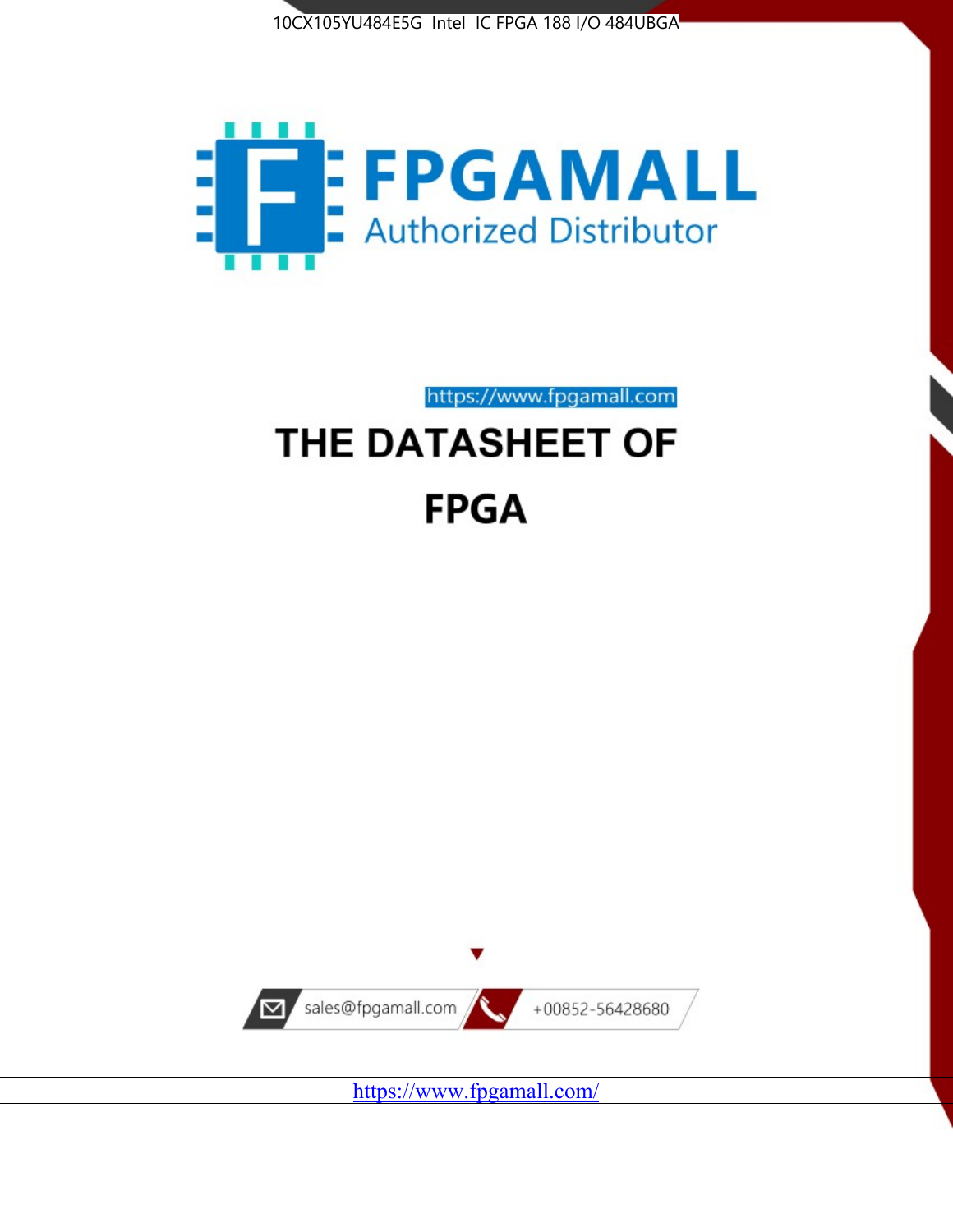



**C10GX51002 | 2018.06.15** Latest document on the web: **[PDF](https://www.altera.com/en_US/pdfs/literature/hb/cyclone-10/c10gx-51002.pdf)** | **[HTML](https://www.altera.com/documentation/muf1488511478825.html)**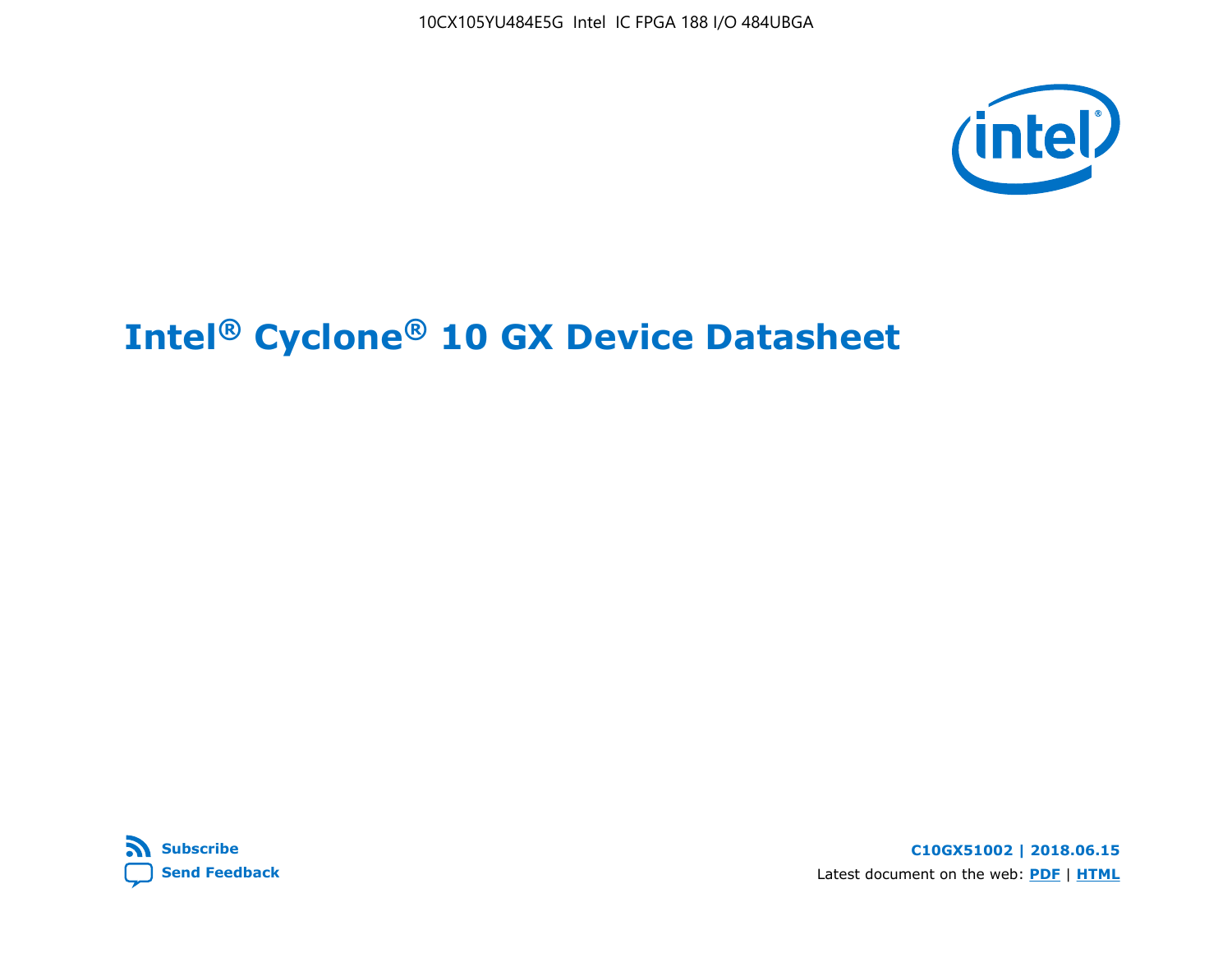

# **Contents**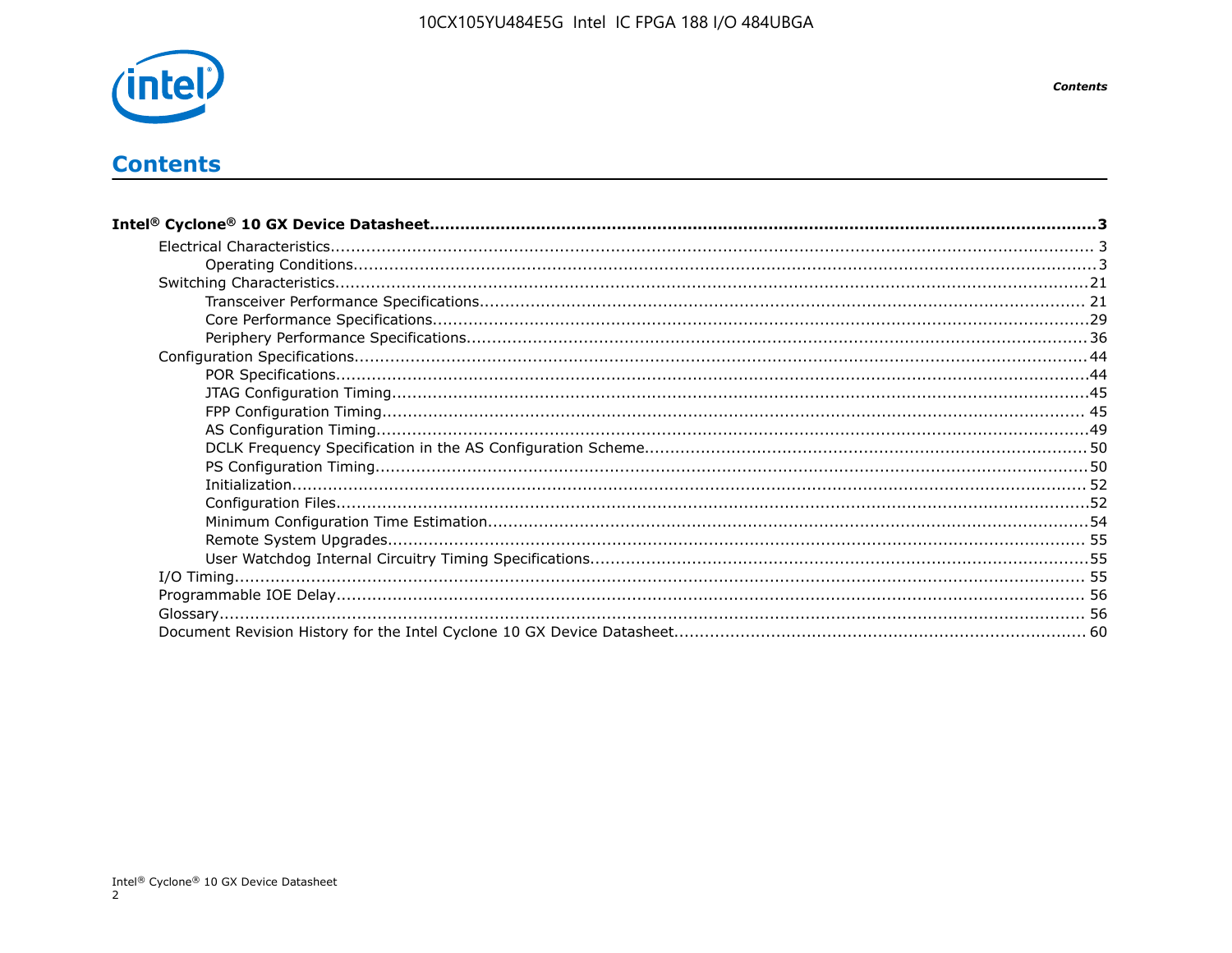

This datasheet describes the electrical characteristics, switching characteristics, configuration specifications, and I/O timing for Intel® Cyclone® 10 GX devices.

Intel Cyclone 10 GX devices are offered in extended and industrial grades. Extended devices are offered in –E5 (fastest) and – E6 speed grades. Industrial grade devices are offered in the –I5 and –I6 speed grades.

#### **Related Information**

#### [Intel Cyclone 10 GX Device Overview](https://www.altera.com/documentation/grc1488182989852.html#mvd1484026010948)

Provides more information about the densities and packages in the Intel Cyclone 10 GX devices.

## **Electrical Characteristics**

The following sections describe the operating conditions and power consumption of Intel Cyclone 10 GX devices.

## **Operating Conditions**

Intel Cyclone 10 GX devices are rated according to a set of defined parameters. To maintain the highest possible performance and reliability of the Intel Cyclone 10 GX devices, you must consider the operating requirements described in this section.

#### **Absolute Maximum Ratings**

This section defines the maximum operating conditions for Intel Cyclone 10 GX devices. The values are based on experiments conducted with the devices and theoretical modeling of breakdown and damage mechanisms. The functional operation of the device is not implied for these conditions.

*Caution:* Conditions outside the range listed in the following table may cause permanent damage to the device. Additionally, device operation at the absolute maximum ratings for extended periods of time may have adverse effects on the device.

**[ISO](http://www.altera.com/support/devices/reliability/certifications/rel-certifications.html) [9001:2008](http://www.altera.com/support/devices/reliability/certifications/rel-certifications.html) [Registered](http://www.altera.com/support/devices/reliability/certifications/rel-certifications.html)**

\*Other names and brands may be claimed as the property of others.

Intel Corporation. All rights reserved. Intel, the Intel logo, Altera, Arria, Cyclone, Enpirion, MAX, Nios, Quartus and Stratix words and logos are trademarks of Intel Corporation or its subsidiaries in the U.S. and/or other countries. Intel warrants performance of its FPGA and semiconductor products to current specifications in accordance with Intel's standard warranty, but reserves the right to make changes to any products and services at any time without notice. Intel assumes no responsibility or liability arising out of the application or use of any information, product, or service described herein except as expressly agreed to in writing by Intel. Intel customers are advised to obtain the latest version of device specifications before relying on any published information and before placing orders for products or services.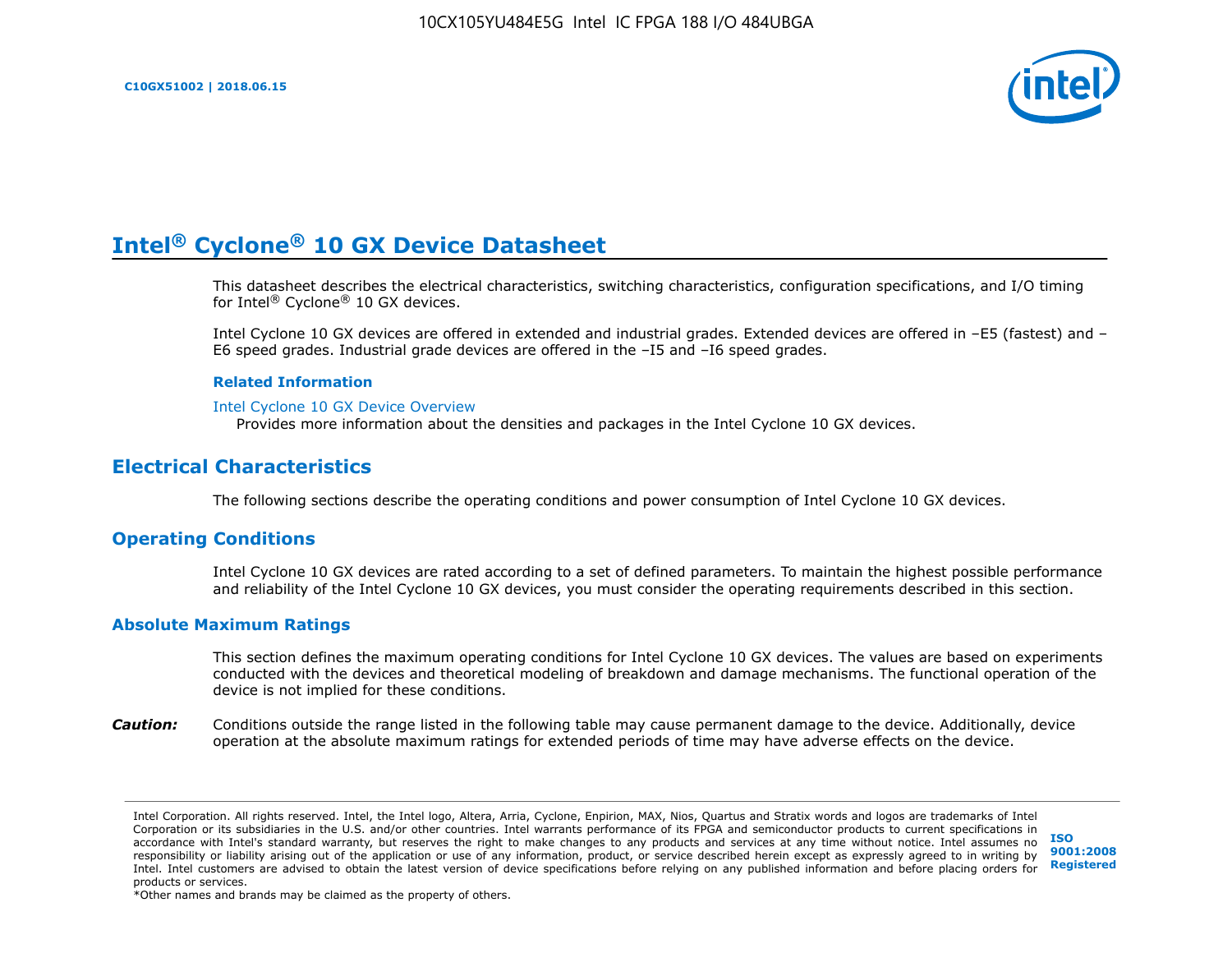

## **Table 1. Absolute Maximum Ratings for Intel Cyclone 10 GX Devices**

| <b>Symbol</b>             | <b>Description</b>                                                     | <b>Condition</b> | <b>Minimum</b> | <b>Maximum</b> | Unit      |
|---------------------------|------------------------------------------------------------------------|------------------|----------------|----------------|-----------|
| $V_{CC}$                  | Core voltage power supply                                              |                  | $-0.50$        | 1.21           | V         |
| <b>V<sub>CCP</sub></b>    | Periphery circuitry and transceiver fabric interface power supply      |                  | $-0.50$        | 1.21           | V         |
| <b>V<sub>CCERAM</sub></b> | Embedded memory power supply                                           |                  | $-0.50$        | 1.36           | $\vee$    |
| $V_{\text{CCPT}}$         | Power supply for programmable power technology and I/O pre-driver      |                  | $-0.50$        | 2.46           | V         |
| $V_{\text{CCBAT}}$        | Battery back-up power supply for design security volatile key register |                  | $-0.50$        | 2.46           | V         |
| V <sub>CCPGM</sub>        | Configuration pins power supply                                        | (1)              | $-0.50$        | 2.46           | V         |
| V <sub>CCIO</sub>         | I/O buffers power supply                                               | 3 V I/O          | $-0.50$        | 4.10           | $\vee$    |
|                           |                                                                        | LVDS I/O         | $-0.50$        | 2.46           | $\vee$    |
| V <sub>CCA PLL</sub>      | Phase-locked loop (PLL) analog power supply                            |                  | $-0.50$        | 2.46           | V         |
| $VCCT$ GXB                | Transmitter power supply                                               |                  | $-0.50$        | 1.34           | V         |
| $V_{CCR_GXB}$             | Receiver power supply                                                  |                  | $-0.50$        | 1.34           | $\vee$    |
| $V_{\text{CCH_GXB}}$      | Transceiver output buffer power supply                                 |                  | $-0.50$        | 2.46           | $\vee$    |
|                           |                                                                        |                  |                |                | continued |

<sup>(1)</sup> The LVDS I/O values are applicable to all dedicated and dual-function configuration I/Os.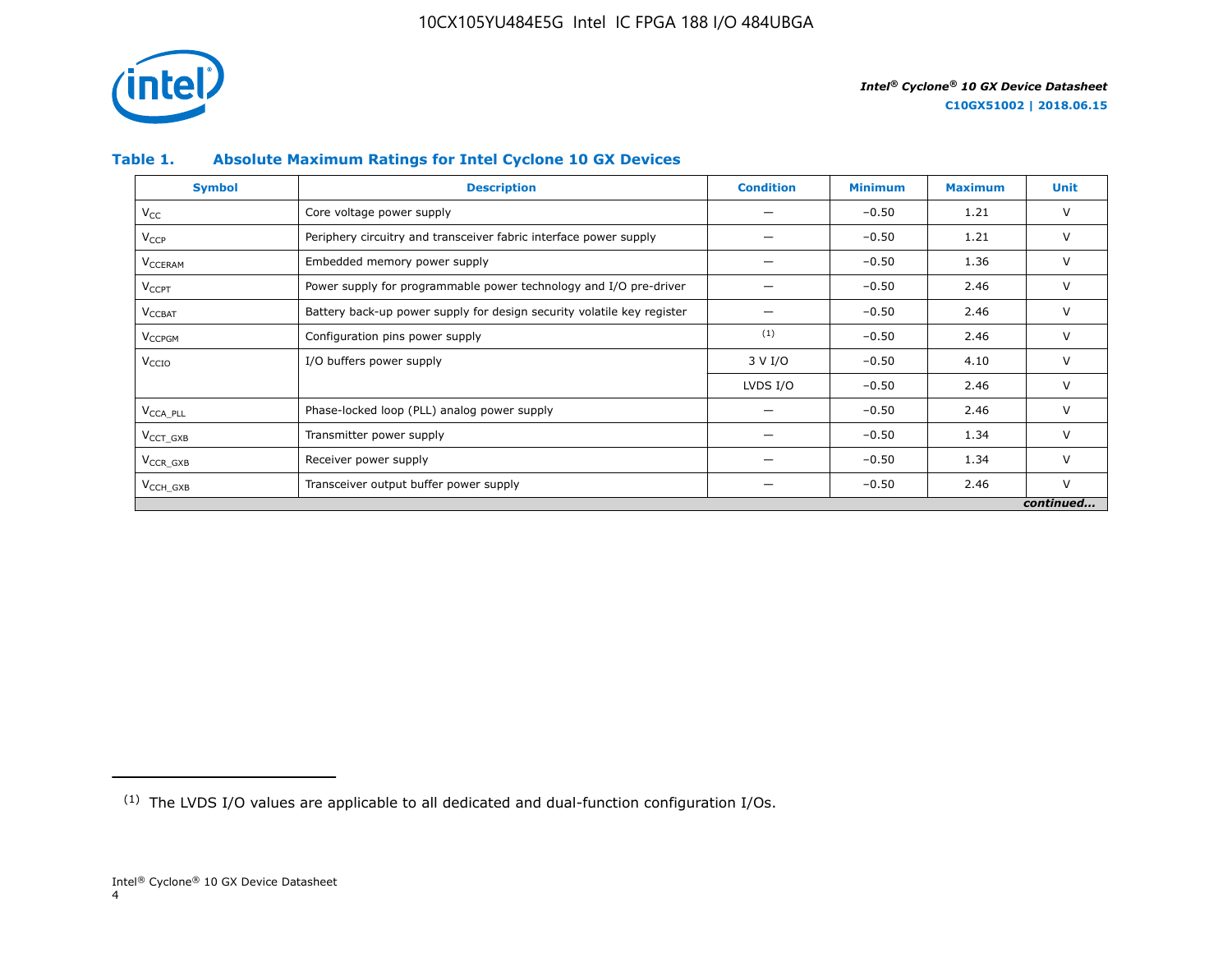

| <b>Symbol</b>    | <b>Description</b>             | <b>Condition</b>         | <b>Minimum</b>           | <b>Maximum</b> | Unit    |
|------------------|--------------------------------|--------------------------|--------------------------|----------------|---------|
| $1_{\text{OUT}}$ | DC output current per pin      | $\qquad \qquad -$        | $-25(2)(3)(4)(5)$<br>(6) | 25             | mA      |
|                  | Operating junction temperature | $\qquad \qquad -$        | $-55$                    | 125            | $\circ$ |
| $I_{STG}$        | Storage temperature (no bias)  | $\overline{\phantom{0}}$ | -65                      | 150            | $\circ$ |

#### **Related Information**

- [AN 692: Power Sequencing Considerations for Intel Cyclone 10 GX, Intel Arria 10, and Intel Stratix 10 Devices](https://www.altera.com/documentation/nik1412640107351.html#nik1412640086729) Provides the power sequencing requirements for Intel Cyclone 10 GX devices.
- [Power-Up and Power-Down Sequences, Power Management in Intel Cyclone 10 GX Devices chapter](https://www.altera.com/documentation/vua1487061384661.html#qel1490343470589) Provides the power sequencing requirements for Intel Cyclone 10 GX devices.

## **Maximum Allowed Overshoot and Undershoot Voltage**

During transitions, input signals may overshoot to the voltage listed in the following table and undershoot to –2.0 V for input currents less than 100 mA and periods shorter than 20 ns.

The maximum allowed overshoot duration is specified as a percentage of high time over the lifetime of the device. A DC signal is equivalent to 100% duty cycle.

For example, a signal that overshoots to 2.70 V for LVDS I/O can only be at 2.70 V for ~4% over the lifetime of the device.

- (3) Total current per LVDS I/O bank must not exceed 100 mA.
- (4) Voltage level must not exceed 1.89 V.
- (5) Applies to all I/O standards and settings supported by LVDS I/O banks, including single-ended and differential I/Os.
- $(6)$  Applies only to LVDS I/O banks. 3 V I/O banks are not covered under this specification and must be implemented as per the power sequencing requirement. For more details, refer to *AN 692: Power Sequencing Considerations for Intel Cyclone 10 GX, Intel Arria® 10, and Intel Stratix® 10 Devices* and *Power Management in Intel Cyclone 10 GX Devices chapter*.

 $(2)$  The maximum current allowed through any LVDS I/O bank pin when the device is not turned on or during power-up/power-down conditions is 10 mA.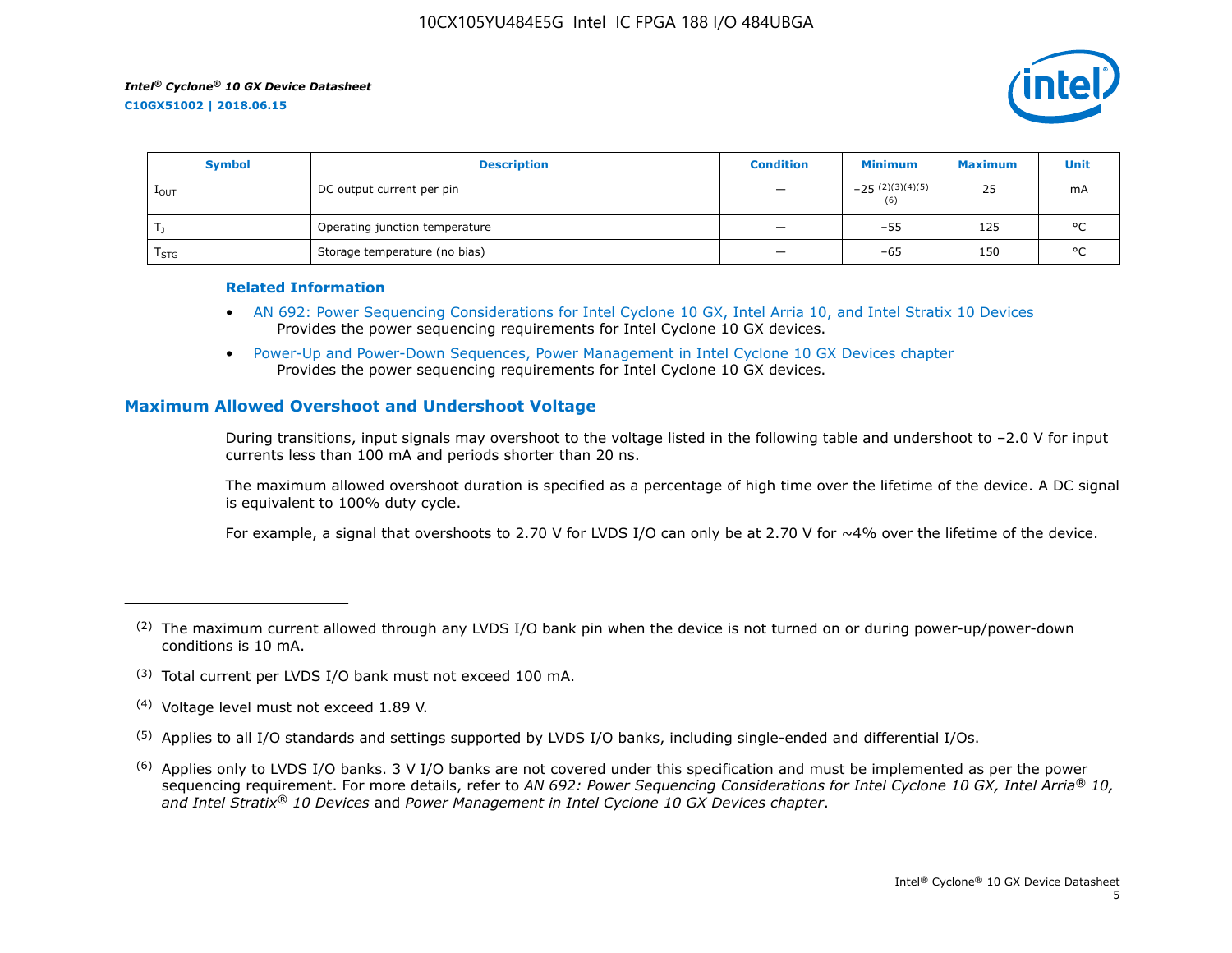

## **Table 2. Maximum Allowed Overshoot During Transitions for Intel Cyclone 10 GX Devices**

This table lists the maximum allowed input overshoot voltage and the duration of the overshoot voltage as a percentage of device lifetime. The LVDS I/O values are applicable to the VREFP\_ADC and VREFN\_ADC I/O pins.

| <b>Symbol</b> | <b>Description</b> | <b>Condition (V)</b>  |            | Overshoot Duration as % at $T_1 = 100^{\circ}C$ | <b>Unit</b>   |
|---------------|--------------------|-----------------------|------------|-------------------------------------------------|---------------|
|               |                    | <b>LVDS I/O</b> $(7)$ | 3 V I/O    |                                                 |               |
| $V_i$ (AC)    | AC input voltage   | 2.50                  | 3.80       | 100                                             | $\%$          |
|               |                    | 2.55                  | 3.85<br>42 |                                                 | $\%$          |
|               |                    | 2.60                  | 3.90       | 18                                              | $\frac{0}{0}$ |
|               |                    | 2.65                  | 3.95       | 9                                               | $\frac{0}{0}$ |
|               |                    | 2.70                  | 4.00       | $\overline{4}$                                  | $\frac{0}{0}$ |
|               |                    | > 2.70                | > 4.00     | No overshoot allowed                            | $\%$          |

For an overshoot of 2.5 V, the percentage of high time for the overshoot can be as high as 100% over a 10-year period. Percentage of high time is calculated as ([delta T]/T)  $\times$  100. This 10-year period assumes that the device is always turned on with 100% I/O toggle rate and 50% duty cycle signal.

<sup>(7)</sup> The LVDS I/O values are applicable to all dedicated and dual-function configuration I/Os.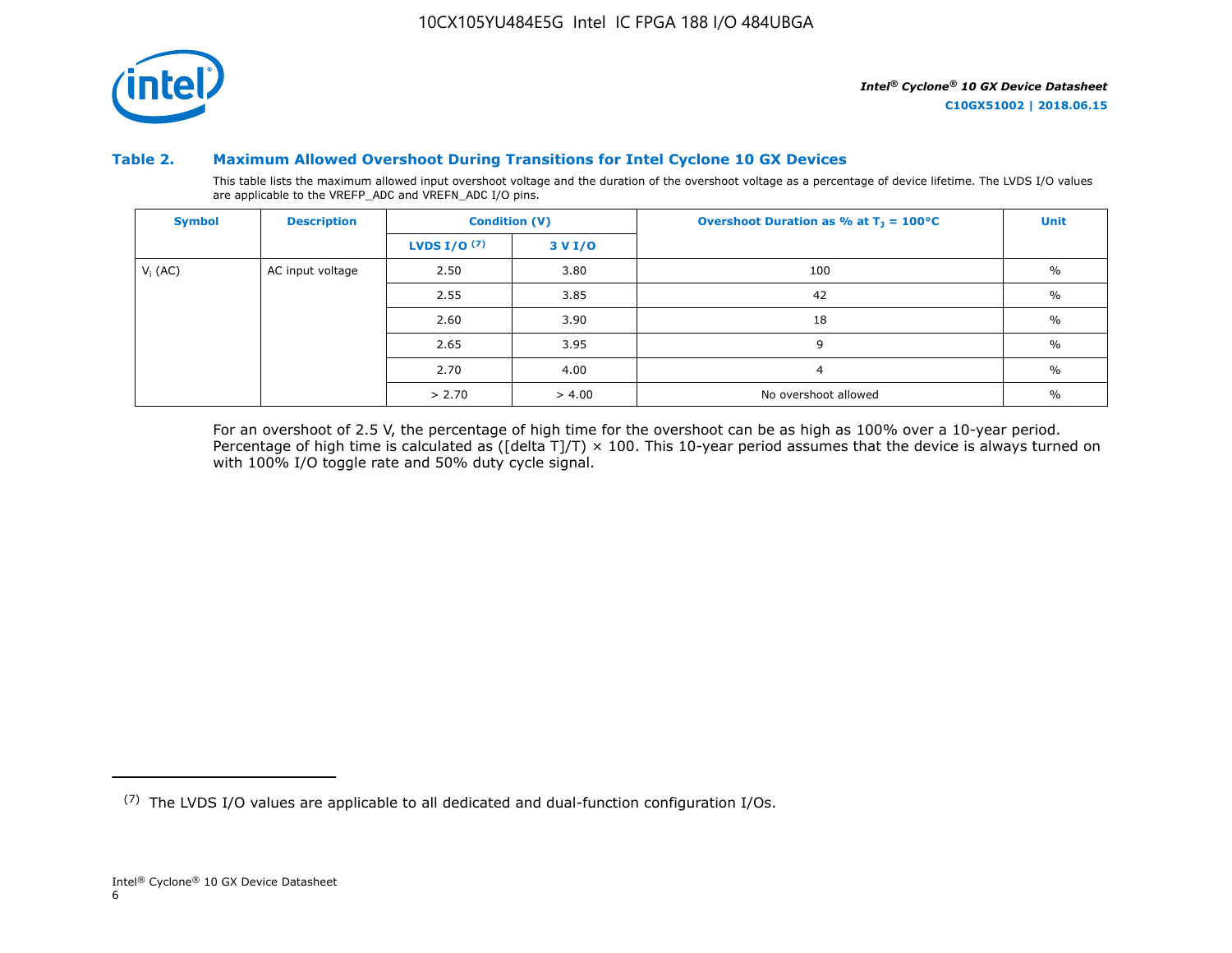

#### **Figure 1. Intel Cyclone 10 GX Devices Overshoot Duration**



## **Recommended Operating Conditions**

This section lists the functional operation limits for the AC and DC parameters for Intel Cyclone 10 GX devices.

## **Recommended Operating Conditions**

### **Table 3. Recommended Operating Conditions for Intel Cyclone 10 GX Devices**

This table lists the steady-state voltage values expected from Intel Cyclone 10 GX devices. Power supply ramps must all be strictly monotonic, without plateaus.

| <b>Symbol</b>            | <b>Description</b>                                                   | <b>Condition</b> | Minimum <sup>(8)</sup> | <b>Typical</b> | Maximum <sup>(8)</sup> | <b>Unit</b> |  |  |  |  |  |
|--------------------------|----------------------------------------------------------------------|------------------|------------------------|----------------|------------------------|-------------|--|--|--|--|--|
| $V_{CC}$                 | Core voltage power supply                                            | -                | 0.87                   | 0.9            | 0.93                   |             |  |  |  |  |  |
| $V_{CCP}$                | Periphery circuitry and transceiver fabric<br>interface power supply |                  | 0.87                   | 0.9            | 0.93                   |             |  |  |  |  |  |
| <b>V<sub>CCPGM</sub></b> | Configuration pins power supply                                      | 1.8V             | 1.71                   | 1.8            | 1.89                   |             |  |  |  |  |  |
|                          |                                                                      | 1.5V             | 1.425                  | 1.5            | 1.575                  |             |  |  |  |  |  |
|                          | continued                                                            |                  |                        |                |                        |             |  |  |  |  |  |

<sup>(8)</sup> This value describes the budget for the DC (static) power supply tolerance and does not include the dynamic tolerance requirements. Refer to the PDN tool for the additional budget for the dynamic tolerance requirements.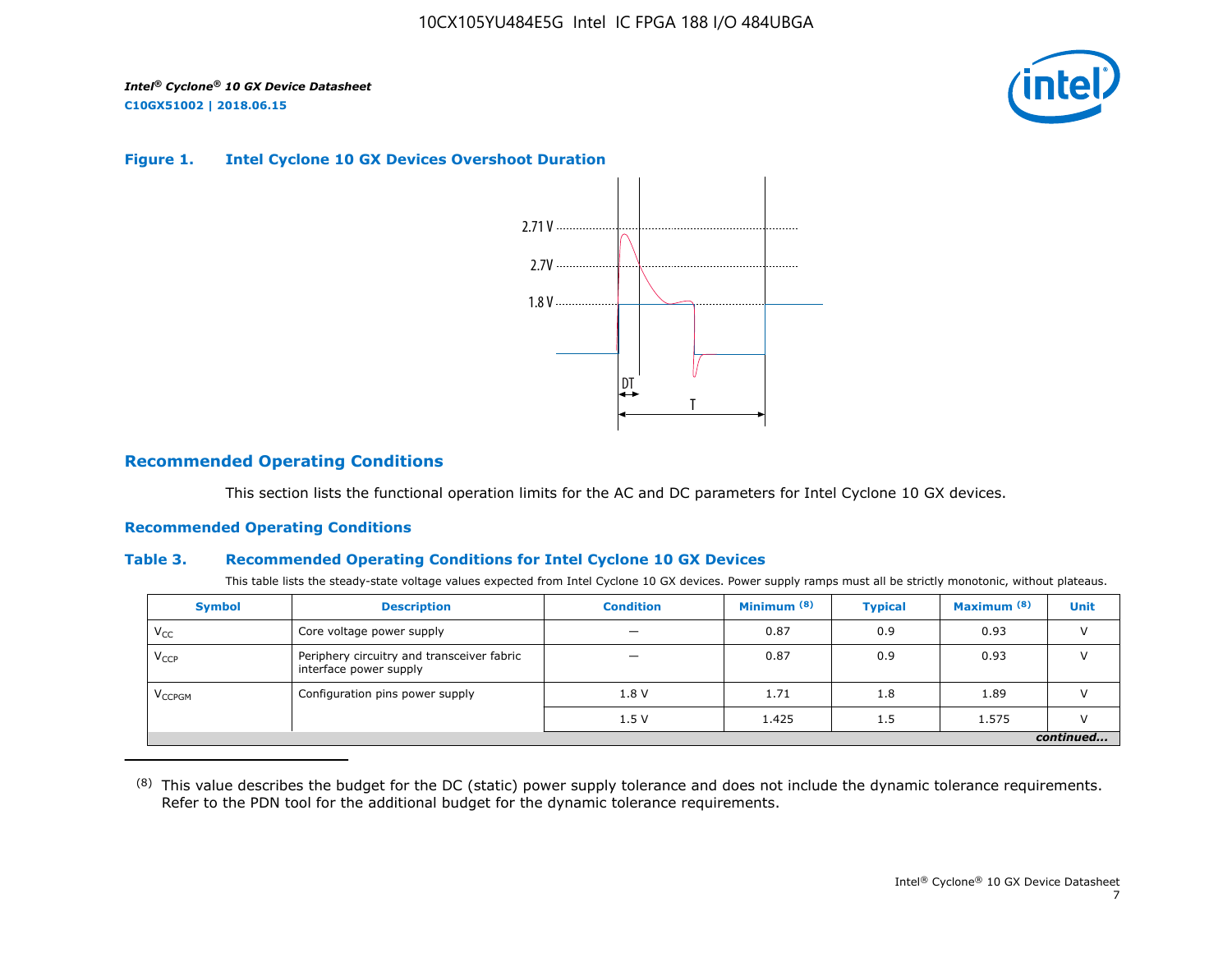

**C10GX51002 | 2018.06.15**

| <b>Symbol</b>                     | <b>Description</b>                                                   | <b>Condition</b>         | Minimum <sup>(8)</sup> | <b>Typical</b> | Maximum <sup>(8)</sup> | <b>Unit</b> |
|-----------------------------------|----------------------------------------------------------------------|--------------------------|------------------------|----------------|------------------------|-------------|
|                                   |                                                                      | 1.2V                     | 1.14                   | 1.2            | 1.26                   | $\vee$      |
| V <sub>CCERAM</sub>               | Embedded memory power supply                                         | 0.9V                     | 0.87                   | 0.9            | 0.93                   | $\vee$      |
| $V_{\text{CCBAT}}$ <sup>(9)</sup> | Battery back-up power supply                                         | 1.8 V                    | 1.71                   | 1.8            | 1.89                   | $\vee$      |
|                                   | (For design security volatile key register)                          | 1.2V                     | 1.14                   | 1.2            | 1.26                   | $\vee$      |
| $V_{CCPT}$                        | Power supply for programmable power<br>technology and I/O pre-driver | 1.8 V                    | 1.71                   | 1.8            | 1.89                   | $\vee$      |
| V <sub>CCIO</sub>                 | I/O buffers power supply                                             | 3.0 V (for 3 V I/O only) | 2.85                   | 3.0            | 3.15                   | $\vee$      |
|                                   |                                                                      | 2.5 V (for 3 V I/O only) | 2.375                  | 2.5            | 2.625                  | $\vee$      |
|                                   |                                                                      | 1.8 V                    | 1.71                   | 1.8            | 1.89                   | $\vee$      |
|                                   |                                                                      | 1.5V                     | 1.425                  | 1.5            | 1.575                  | $\vee$      |
|                                   |                                                                      | 1.35 V                   | (10)                   | 1.35           | (10)                   | $\vee$      |
|                                   |                                                                      | 1.25V                    | 1.19                   | 1.25           | 1.31                   | $\vee$      |
|                                   |                                                                      | 1.2 V                    | (10)                   | 1.2            | (10)                   | $\vee$      |
| $V_{\text{CCA\_PLL}}$             | PLL analog voltage regulator power supply                            | —                        | 1.71                   | 1.8            | 1.89                   | $\vee$      |
| V <sub>REFP ADC</sub>             | Precision voltage reference for voltage<br>sensor                    | —                        | 1.2475                 | 1.25           | 1.2525                 | $\vee$      |
|                                   |                                                                      |                          |                        |                |                        | continued   |

<sup>&</sup>lt;sup>(8)</sup> This value describes the budget for the DC (static) power supply tolerance and does not include the dynamic tolerance requirements. Refer to the PDN tool for the additional budget for the dynamic tolerance requirements.

 $^{(9)}$  If you do not use the design security feature in Intel Cyclone 10 GX devices, connect V $_{\rm CCBAT}$  to a 1.5-V to 1.8-V power supply. Intel Cyclone 10 GX power-on reset (POR) circuitry monitors V $_{\rm CCBAT}$ . Intel Cyclone 10 GX devices do not exit POR if V $_{\rm CCBAT}$  is not powered up.

 $(10)$  For minimum and maximum voltage values, refer to the I/O Standard Specifications section.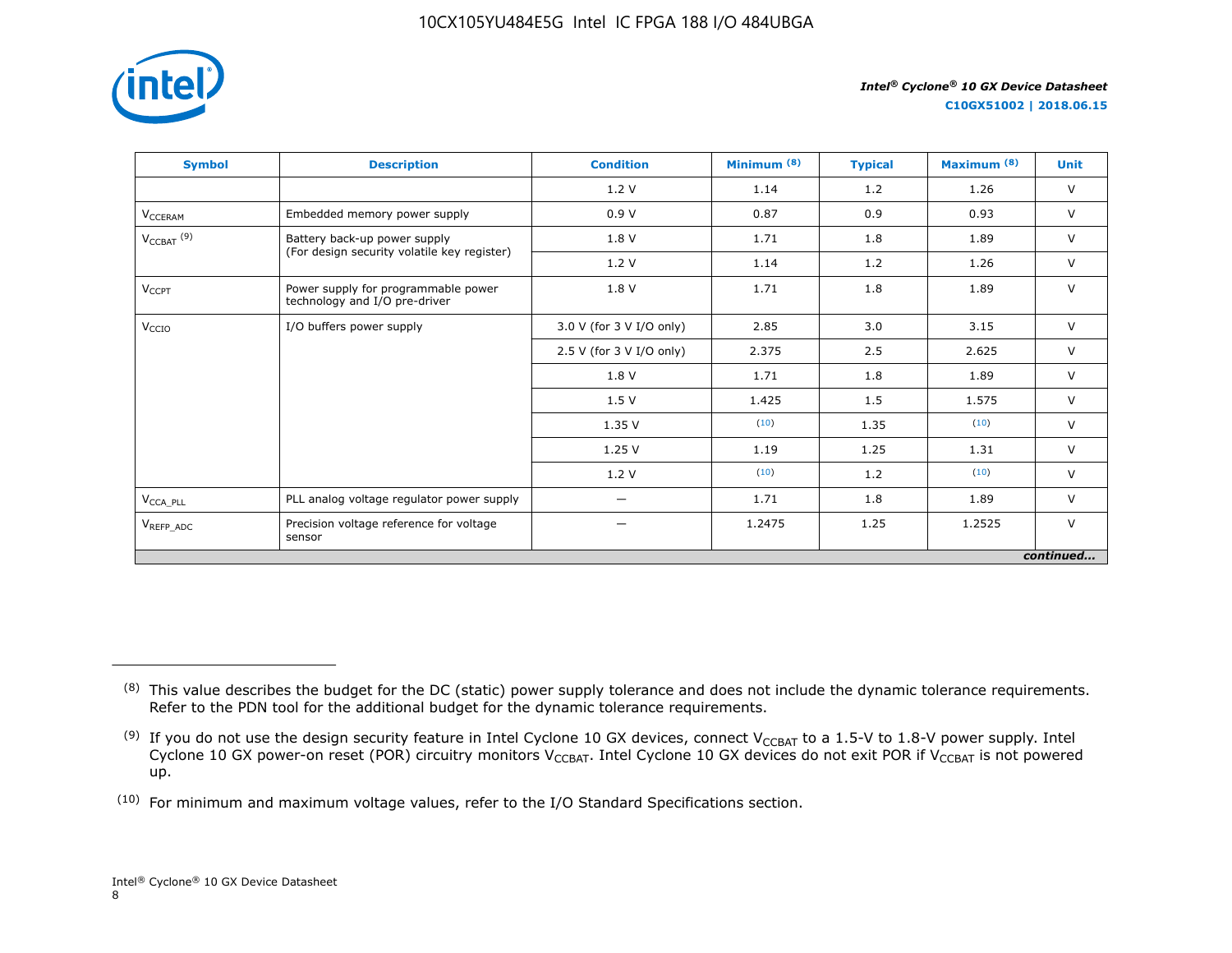

| <b>Symbol</b>          | <b>Description</b>             | <b>Condition</b>                          | Minimum <sup>(8)</sup>    | <b>Typical</b> | Maximum <sup>(8)</sup> | <b>Unit</b>   |
|------------------------|--------------------------------|-------------------------------------------|---------------------------|----------------|------------------------|---------------|
| $V_I$ (11)(12)         | DC input voltage               | 3 V I/O                                   | $-0.3$                    |                | 3.3                    | $\vee$        |
|                        |                                | LVDS $I/O$                                | $-0.3$                    |                | 2.19                   | $\vee$        |
| $V_{\Omega}$           | Output voltage                 | –                                         | 0                         |                | V <sub>CCIO</sub>      | $\mathcal{U}$ |
| $T_{\rm J}$            | Operating junction temperature | Extended                                  | $\mathbf 0$               |                | 100                    | °C            |
|                        |                                | Industrial                                | $-40$                     |                | 100                    | °C            |
| $t_{\text{RAMP}}$ (13) | Power supply ramp time         | Standard POR<br>$200 \text{ }\mu\text{s}$ |                           |                | $100$ ms               |               |
|                        |                                | Fast POR                                  | $200 \text{ }\mu\text{s}$ |                | 4 ms                   |               |

#### **Related Information**

I/O Standard Specifications on page 15

## **Transceiver Power Supply Operating Conditions**

#### **Table 4. Transceiver Power Supply Operating Conditions for Intel Cyclone 10 GX Devices**

| <b>Symbol</b>                 | <b>Description</b>       | <b>Condition</b>                         | Minimum $(14)$ | <b>Typical</b> | Maximum $(14)$ | Unit      |
|-------------------------------|--------------------------|------------------------------------------|----------------|----------------|----------------|-----------|
| $V_{\text{CCT_GXB[L1][C,D]}}$ | Transmitter power supply | Chip-to-chip $\leq$<br>$12.5$ Gbps<br>Or | 1.0            | 1.03           | 1.06           |           |
|                               |                          |                                          |                |                |                | continued |

 $(8)$  This value describes the budget for the DC (static) power supply tolerance and does not include the dynamic tolerance requirements. Refer to the PDN tool for the additional budget for the dynamic tolerance requirements.

- $(13)$  t<sub>ramp</sub> is the ramp time of each individual power supply, not the ramp time of all combined power supplies.
- (14) This value describes the budget for the DC (static) power supply tolerance and does not include the dynamic tolerance requirements. Refer to the PDN tool for the additional budget for the dynamic tolerance requirements.

 $(11)$  The LVDS I/O values are applicable to all dedicated and dual-function configuration I/Os.

 $(12)$  This value applies to both input and tri-stated output configuration. Pin voltage should not be externally pulled higher than the maximum value.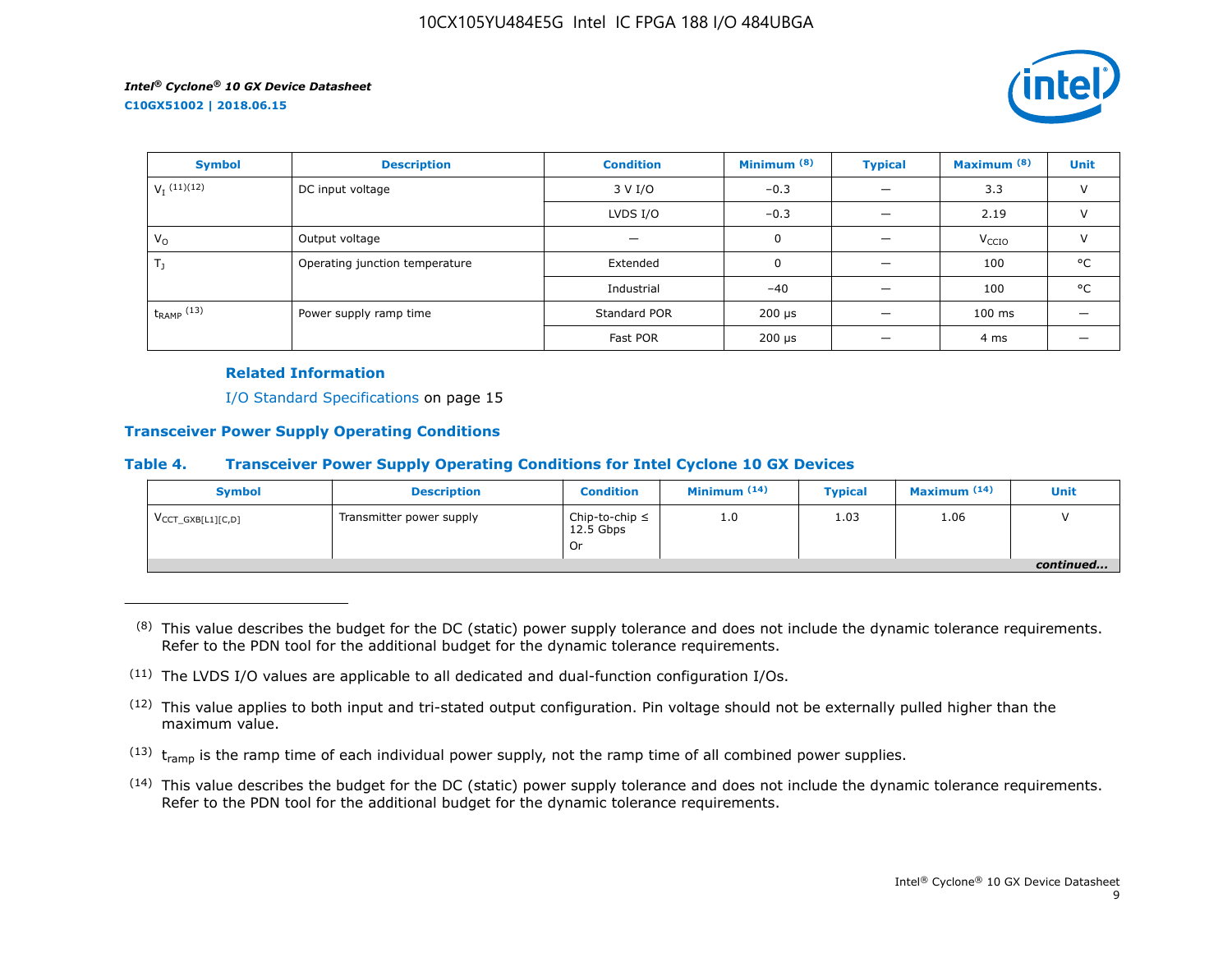

| <b>Symbol</b>          | <b>Description</b>                     | <b>Condition</b>                                                         | Minimum $(14)$ | <b>Typical</b> | Maximum <sup>(14)</sup> | <b>Unit</b> |
|------------------------|----------------------------------------|--------------------------------------------------------------------------|----------------|----------------|-------------------------|-------------|
|                        |                                        | Backplane $\leq$<br>6.6 Gbps                                             |                |                |                         |             |
|                        |                                        | Chip-to-chip $\leq$<br>$11.3$ Gbps                                       | 0.92           | 0.95           | 0.98                    | $\vee$      |
| $V_{CCR_GXB[L1][C,D]}$ | Receiver power supply                  | Chip-to-chip $\leq$<br>$12.5$ Gbps<br>0r<br>Backplane $\leq$<br>6.6 Gbps | 1.0            | 1.03           | 1.06                    | $\vee$      |
|                        |                                        | Chip-to-chip $\leq$<br>$11.3$ Gbps                                       | 0.92           | 0.95           | 0.98                    | $\vee$      |
| V <sub>CCH GXBL</sub>  | Transceiver output buffer power supply | $\qquad \qquad -$                                                        | 1.710          | 1.8            | 1.890                   | $\vee$      |

#### **Related Information**

- Transceiver Performance for Intel Cyclone 10 GX Devices on page 21
- [Intel Cyclone 10 GX Pin Connection Guidelines](https://documentation.altera.com/#/link/osf1485840198234/hjb1485915147847)

## **DC Characteristics**

## **Supply Current and Power Consumption**

Intel offers two ways to estimate power for your design—the Excel-based Early Power Estimator (EPE) and the Intel Quartus® Prime Power Analyzer feature.

Use the Excel-based EPE before you start your design to estimate the supply current for your design. The EPE provides a magnitude estimate of the device power because these currents vary greatly with the usage of the resources.

The Intel Quartus Prime Power Analyzer provides better quality estimates based on the specifics of the design after you complete place-and-route. The Power Analyzer can apply a combination of user-entered, simulation-derived, and estimated signal activities that, when combined with detailed circuit models, yield very accurate power estimates.

 $(14)$  This value describes the budget for the DC (static) power supply tolerance and does not include the dynamic tolerance requirements. Refer to the PDN tool for the additional budget for the dynamic tolerance requirements.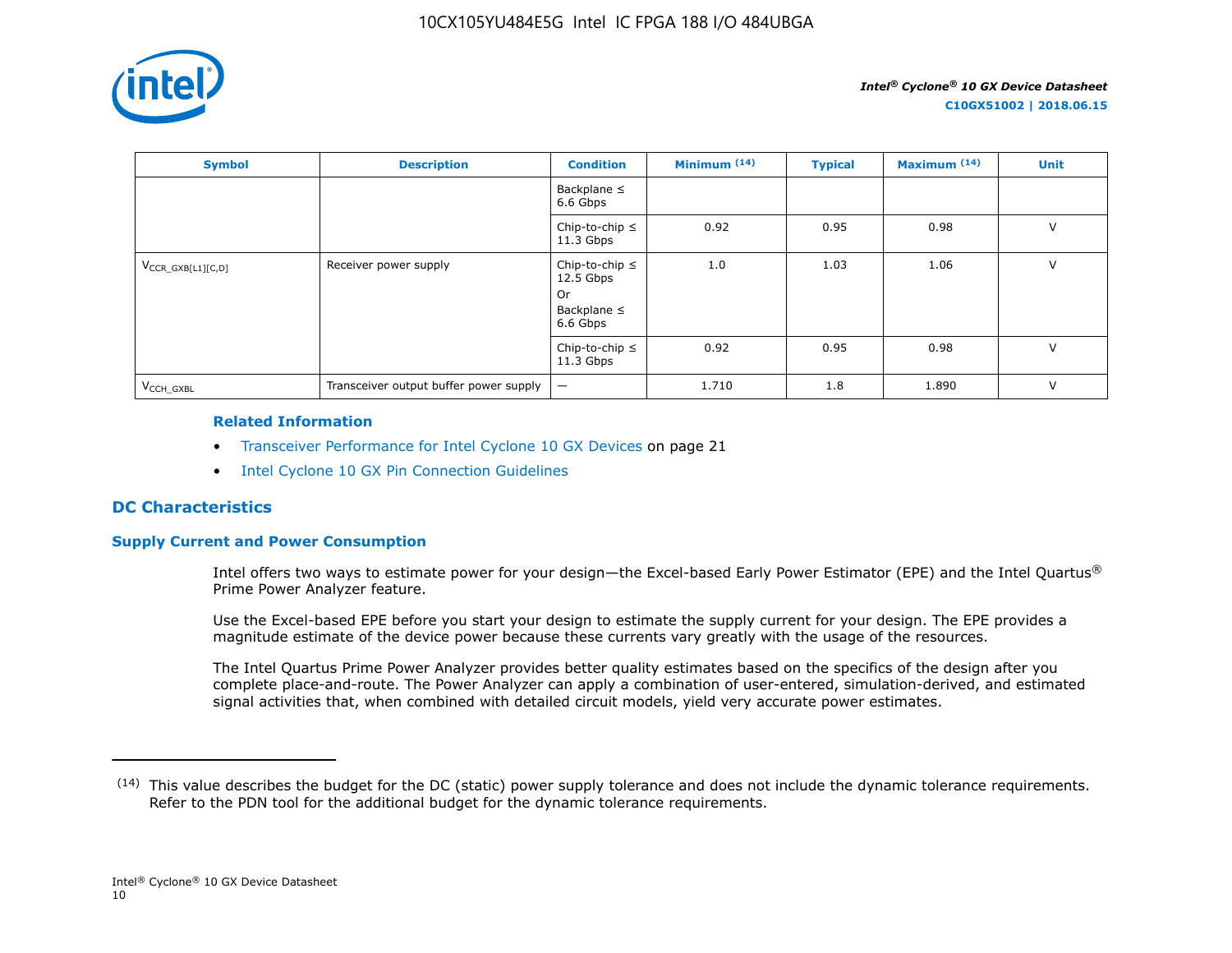**C10GX51002 | 2018.06.15**



#### **Related Information**

- [Early Power Estimator User Guide](https://www.altera.com/documentation/mhi1422370348549.html#mhi1422300784510) Provides more information about power estimation tools.
- [Power Analysis and Optimization User Guide: Intel Quartus Prime Pro Edition](https://www.altera.com/documentation/osq1513989409475.html#mwh1410384023666) Provides more information about power estimation tools.

#### **I/O Pin Leakage Current**

## **Table 5. I/O Pin Leakage Current for Intel Cyclone 10 GX Devices**

If  $V_0 = V_{CCIO}$  to  $V_{CCIOMAX}$ , 300 µA of leakage current per I/O is expected.

| <b>Symbol</b> | <b>Description</b> | Condition                           | Min   | <b>Max</b> | Unit |
|---------------|--------------------|-------------------------------------|-------|------------|------|
|               | Input pin          | $V_I = 0$ V to $V_{\text{CCIOMAX}}$ | $-80$ | 80         | μA   |
| $1_{OZ}$      | Tri-stated I/O pin | $V_{O} = 0$ V to $V_{CCIOMAX}$      | $-80$ | 80         | μA   |

#### **Bus Hold Specifications**

The bus-hold trip points are based on calculated input voltages from the JEDEC standard.

#### **Table 6. Bus Hold Parameters for Intel Cyclone 10 GX Devices**

| <b>Parameter</b>                         | <b>Symbol</b>     | <b>Condition</b>             |                         | $V_{CCIO} (V)$           |                                           |                          |                              |            |            |            |            |            | <b>Unit</b> |
|------------------------------------------|-------------------|------------------------------|-------------------------|--------------------------|-------------------------------------------|--------------------------|------------------------------|------------|------------|------------|------------|------------|-------------|
|                                          |                   |                              | 1.2<br>1.5              |                          | 1.8                                       |                          | 2.5                          |            | 3.0        |            |            |            |             |
|                                          |                   |                              | Min                     | <b>Max</b>               | Min                                       | <b>Max</b>               | <b>Min</b>                   | <b>Max</b> | <b>Min</b> | <b>Max</b> | <b>Min</b> | <b>Max</b> |             |
| Bus-hold, low,<br>sustaining<br>current  | <b>I</b> SUSL     | $V_{IN}$ > $V_{IL}$<br>(max) | 8(15)<br>26(16)         |                          | 12(15)<br>32(16)                          | $\overline{\phantom{m}}$ | $30^{(15)}$ .<br>$55^{(16)}$ | -          | 60         | –          | 70         |            | μA          |
| Bus-hold, high,<br>sustaining<br>current | $I_{\text{SUSH}}$ | $V_{IN}$ < $V_{IH}$<br>(min) | $-8(15)$ ,<br>$-26(16)$ | $\overline{\phantom{m}}$ | $-12$ $\frac{(15)}{-32}$ $\frac{(16)}{1}$ | $\overline{\phantom{m}}$ | $-30(15)$ ,<br>$-55(16)$     | -          | $-60$      |            | $-70$      |            | μA          |
|                                          | continued         |                              |                         |                          |                                           |                          |                              |            |            |            |            |            |             |

 $(15)$  This value is only applicable for LVDS I/O bank.

 $(16)$  This value is only applicable for 3 V I/O bank.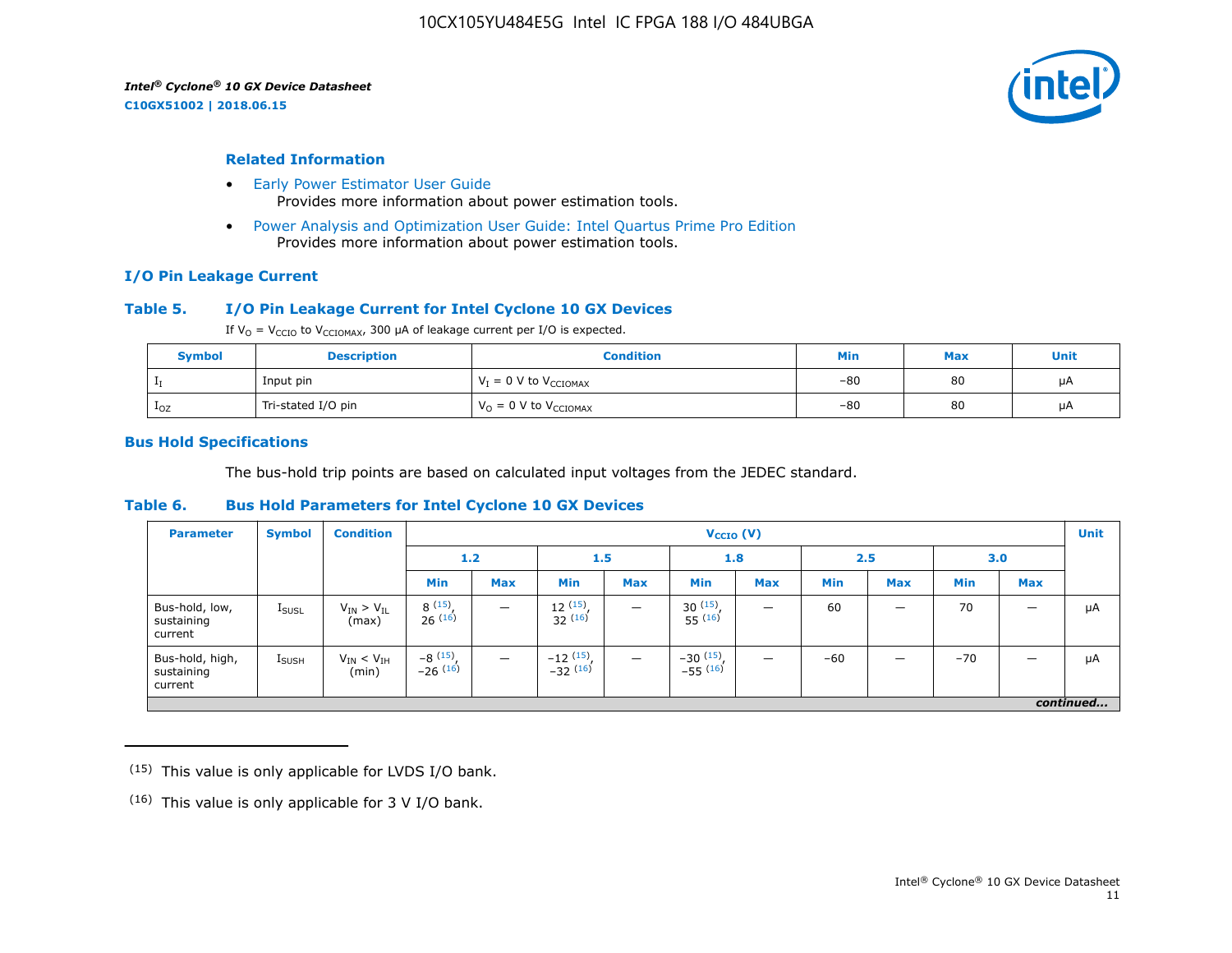

| <b>Parameter</b>                     | <b>Symbol</b>     | <b>Condition</b>                                     |                          |            |                          |            | $V_{CCIO} (V)$           |            |                          |            |            |            | <b>Unit</b>  |
|--------------------------------------|-------------------|------------------------------------------------------|--------------------------|------------|--------------------------|------------|--------------------------|------------|--------------------------|------------|------------|------------|--------------|
|                                      |                   |                                                      |                          | 1.2<br>1.5 |                          |            | 1.8                      |            | 2.5                      |            | 3.0        |            |              |
|                                      |                   |                                                      | <b>Min</b>               | <b>Max</b> | <b>Min</b>               | <b>Max</b> | <b>Min</b>               | <b>Max</b> | <b>Min</b>               | <b>Max</b> | <b>Min</b> | <b>Max</b> |              |
| Bus-hold, low,<br>overdrive current  | $I_{ODL}$         | $0 \text{ V} < V_{\text{IN}} <$<br>V <sub>CCIO</sub> | $\overline{\phantom{m}}$ | 125        | $\qquad \qquad -$        | 175        |                          | 200        | $\overline{\phantom{0}}$ | 300        | -          | 500        | μA           |
| Bus-hold, high,<br>overdrive current | $I_{ODH}$         | $0 V < V_{IN} <$<br>V <sub>CCIO</sub>                | $\overline{\phantom{m}}$ | $-125$     | $\overline{\phantom{0}}$ | $-175$     | $\overline{\phantom{0}}$ | $-200$     | $\overline{\phantom{0}}$ | $-300$     | _          | $-500$     | μA           |
| Bus-hold trip<br>point               | V <sub>TRIP</sub> | $\overline{\phantom{m}}$                             | 0.3                      | 0.9        | 0.38                     | 1.13       | 0.68                     | 1.07       | 0.70                     | 1.7        | 0.8        | 2          | $\mathbf{V}$ |

## **OCT Calibration Accuracy Specifications**

If you enable on-chip termination (OCT) calibration, calibration is automatically performed at power up for I/Os connected to the calibration block.

## **Table 7. OCT Calibration Accuracy Specifications for Intel Cyclone 10 GX Devices**

Calibration accuracy for the calibrated on-chip series termination (R<sub>S</sub> OCT) and on-chip parallel termination (R<sub>T</sub> OCT) are applicable at the moment of calibration.<br>When process, voltage, and temperature (PVT) conditions

| <b>Symbol</b>                                                       | <b>Description</b>                                                                                                       | <b>Condition (V)</b>                | <b>Resistance Tolerance</b> |                | <b>Unit</b>   |
|---------------------------------------------------------------------|--------------------------------------------------------------------------------------------------------------------------|-------------------------------------|-----------------------------|----------------|---------------|
|                                                                     |                                                                                                                          |                                     | $-E5, -15$                  | $-E6, -I6$     |               |
| 25-Ω and 50-Ω R <sub>s</sub>                                        | Internal series termination with calibration (25-<br>$\Omega$ and 50- $\Omega$ setting)                                  | $V_{\text{CCIO}} = 1.8, 1.5, 1.2$   | ± 15                        | ±15            | $\frac{0}{0}$ |
| 34-Ω and 40-Ω R <sub>s</sub>                                        | Internal series termination with calibration (34-                                                                        | $V_{\text{CCD}} = 1.5, 1.25, 1.2$   | ±15                         | ±15            | $\%$          |
|                                                                     | $\Omega$ and 40- $\Omega$ setting)                                                                                       | $V_{\text{CCIO}} = 1.35$            | ± 20                        | ± 20           | $\%$          |
| 48-Ω, 60-Ω, 80-Ω, and 120-Ω<br>$R_S$                                | Internal series termination with calibration (48-<br>$\Omega$ , 60- $\Omega$ , 80- $\Omega$ , and 120- $\Omega$ setting) | $V_{\text{CCIO}} = 1.2$             | ±15                         | ±15            | $\frac{0}{0}$ |
| $240 - \Omega$ R <sub>s</sub>                                       | Internal series termination with calibration<br>$(240-\Omega \text{ setting})$                                           | $V_{\text{CCIO}} = 1.2$             | ± 20                        | ± 20           | $\frac{0}{0}$ |
| $30 - \Omega R$                                                     | Internal parallel termination with calibration<br>$(30-\Omega \text{ setting})$                                          | $V_{\text{CCTO}} = 1.5, 1.35, 1.25$ | $-10$ to $+40$              | $-10$ to $+40$ | $\frac{0}{0}$ |
| $34-\Omega$ , $48-\Omega$ , $80-\Omega$ , and $240-\Omega$<br>$R_T$ | Internal parallel termination with calibration<br>$(34-\Omega, 48-\Omega, 80-\Omega,$ and $240-\Omega$ setting)          | $V_{\text{CCIO}} = 1.2$             | ±15                         | ±15            | $\frac{0}{0}$ |
|                                                                     |                                                                                                                          |                                     |                             |                | continued     |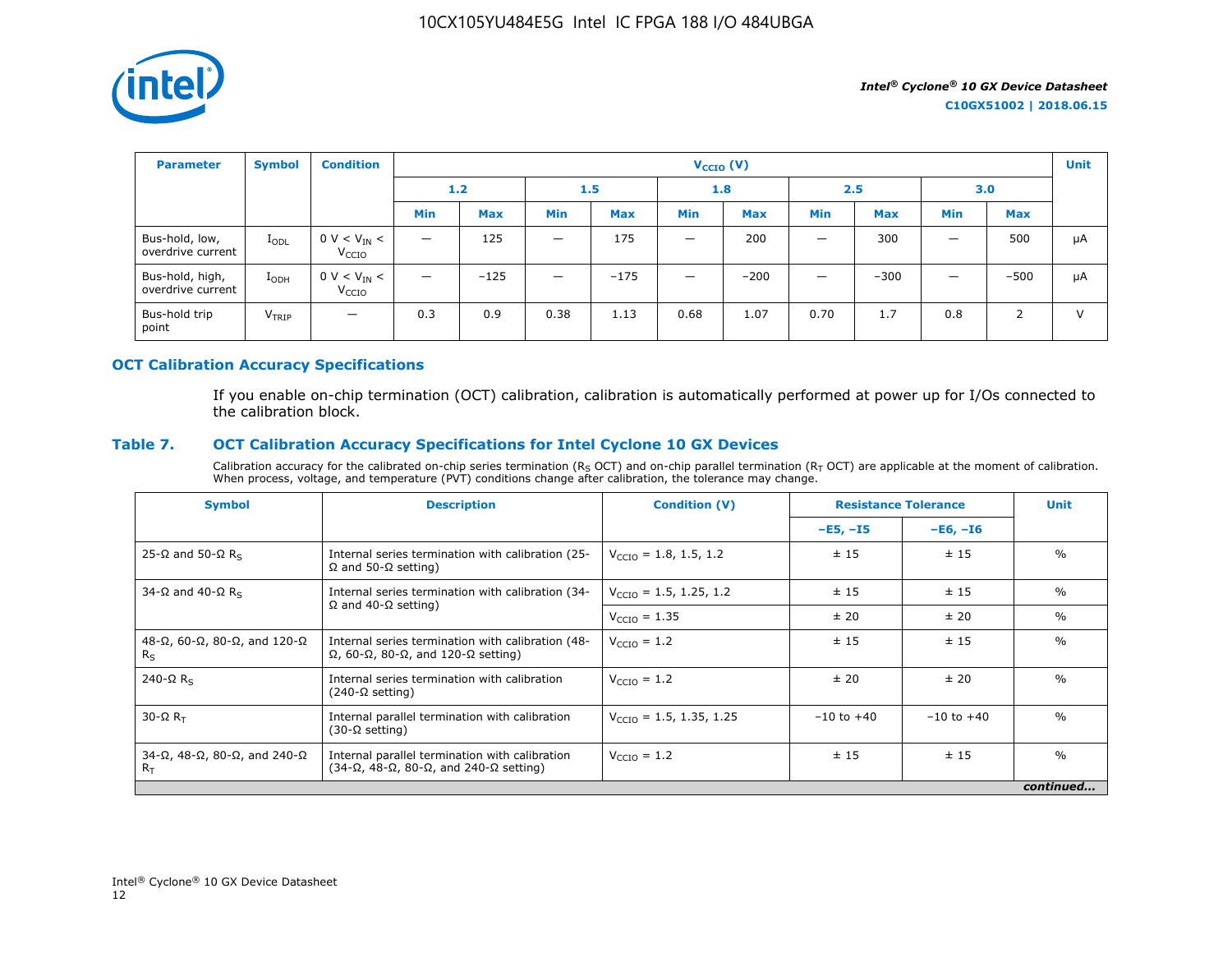**C10GX51002 | 2018.06.15**



| <b>Symbol</b>               | <b>Description</b>                                                                                    | <b>Condition (V)</b>                     |                | <b>Resistance Tolerance</b> |               |  |
|-----------------------------|-------------------------------------------------------------------------------------------------------|------------------------------------------|----------------|-----------------------------|---------------|--|
|                             |                                                                                                       |                                          | $-E5, -15$     | $-E6, -I6$                  |               |  |
| 40-Ω, 60-Ω, and 120-Ω $R_T$ | Internal parallel termination with calibration<br>$(40-\Omega, 60-\Omega,$ and 120- $\Omega$ setting) | $V_{\text{CCIO}} = 1.5, 1.35, 1.25, 1.2$ | $-10$ to $+40$ | $-10$ to $+40$              | $\frac{0}{0}$ |  |
|                             |                                                                                                       | $V_{\text{CCIO}} = 1.2 \, (17)$          | ±15            | ±15                         | $\frac{0}{0}$ |  |
| 80-Ω $R_{\rm T}$            | Internal parallel termination with calibration<br>$(80-\Omega \text{ setting})$                       | $V_{\text{CCIO}} = 1.2$                  | ±15            | ±15                         | $\frac{0}{0}$ |  |

### **Related Information**

[I/O Standards Support in Intel Cyclone 10 GX Devices](https://www.altera.com/documentation/vua1487061384661.html#ofz1487753759953)

## **OCT Without Calibration Resistance Tolerance Specifications**

## **Table 8. OCT Without Calibration Resistance Tolerance Specifications for Intel Cyclone 10 GX Devices**

| This table lists the Intel Cyclone 10 GX OCT without calibration resistance tolerance to PVT changes. |  |  |
|-------------------------------------------------------------------------------------------------------|--|--|
|-------------------------------------------------------------------------------------------------------|--|--|

| <b>Symbol</b>                | <b>Description</b>                                                                         | <b>Condition (V)</b>                     | <b>Resistance Tolerance</b> |            | <b>Unit</b>   |
|------------------------------|--------------------------------------------------------------------------------------------|------------------------------------------|-----------------------------|------------|---------------|
|                              |                                                                                            |                                          | $-E5, -15$                  | $-E6, -I6$ |               |
| 25-Ω and 50-Ω R <sub>s</sub> | Internal series termination without calibration                                            | $V_{\text{CCIO}} = 3.0, 2.5$             | ± 40                        | ± 40       | $\frac{0}{0}$ |
|                              | $(25-\Omega)$ and 50-Ω setting)                                                            | $V_{\text{CCIO}} = 1.8, 1.5, 1.2$        | ± 50                        | ±50        | $\frac{0}{0}$ |
| 34-Ω and 40-Ω R <sub>s</sub> | Internal series termination without calibration<br>(34-Ω and 40-Ω setting)                 | $V_{\text{CCIO}} = 1.5, 1.35, 1.25, 1.2$ | ± 50                        | ± 50       | $\frac{0}{0}$ |
| 48-Ω and 60-Ω R <sub>s</sub> | Internal series termination without calibration<br>$(48-\Omega)$ and 60- $\Omega$ setting) | $V_{\text{CTO}} = 1.2$                   | ± 50                        | ± 50       | $\frac{0}{0}$ |
| 120-Ω $R_s$                  | Internal series termination without calibration<br>(120-Ω setting)                         | $V_{\text{CTO}} = 1.2$                   | ± 50                        | ± 50       | $\frac{0}{0}$ |
| 100-Ω $R_D$                  | Internal differential termination<br>$(100-\Omega \text{ setting})$                        | $V_{\text{CCIO}} = 1.8$                  | ± 35                        | ± 40       | $\frac{0}{0}$ |

<sup>(17)</sup> Only applicable to POD12 I/O standard.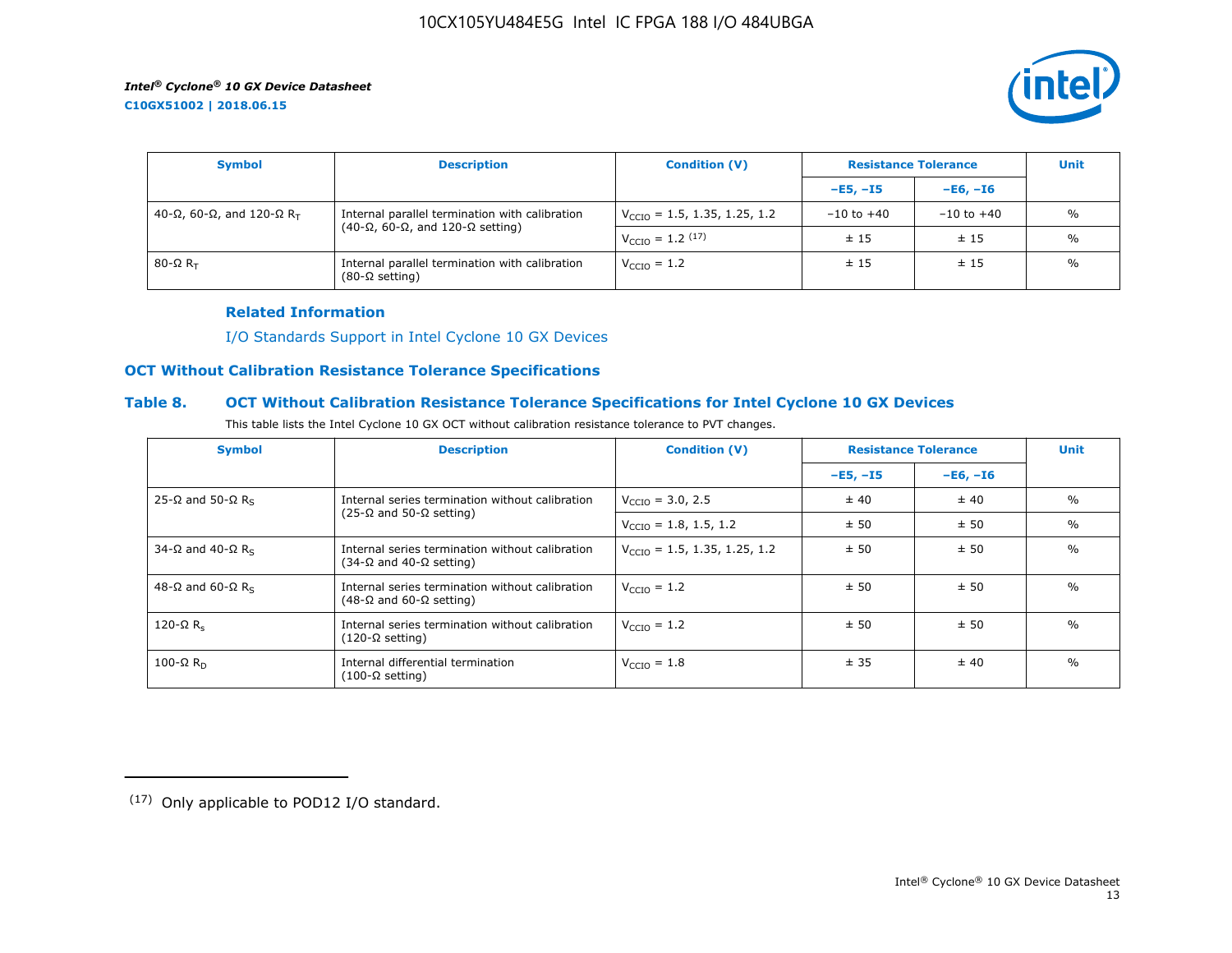

#### **Pin Capacitance**

## **Table 9. Pin Capacitance for Intel Cyclone 10 GX Devices**

| Symbol                  | <b>Description</b>                                           | <b>Maximum</b> | Unit |
|-------------------------|--------------------------------------------------------------|----------------|------|
| L <sub>IO</sub> _COLUMN | Input capacitance on column I/O pins                         |                | рF   |
| <b>COUTFB</b>           | Input capacitance on dual-purpose clock output/feedback pins |                | рF   |

#### **Internal Weak Pull-Up and Weak Pull-Down Resistor**

All I/O pins, except configuration, test, and JTAG pins, have an option to enable weak pull-up. The weak pull-down feature is only available for the pins as described in the Internal Weak Pull-Down Resistor Values for Intel Cyclone 10 GX Devices table.

#### **Table 10. Internal Weak Pull-Up Resistor Values for Intel Cyclone 10 GX Devices**

| <b>Symbol</b> | <b>Description</b>                                                                                                                          | Condition $(V)$ $(18)$           | Value $(19)$ | <b>Unit</b> |
|---------------|---------------------------------------------------------------------------------------------------------------------------------------------|----------------------------------|--------------|-------------|
| $R_{\rm PU}$  | Value of the I/O pin pull-up resistor before and during configuration, as<br>well as user mode if you have enabled the programmable pull-up | $V_{\text{CCIO}} = 3.0 \pm 5\%$  | 25           | $k\Omega$   |
|               | resistor option.                                                                                                                            | $V_{\text{CCIO}} = 2.5 \pm 5\%$  | 25           | $k\Omega$   |
|               |                                                                                                                                             | $V_{\text{CCIO}} = 1.8 \pm 5\%$  | 25           | $k\Omega$   |
|               |                                                                                                                                             | $V_{\text{CCIO}} = 1.5 \pm 5\%$  | 25           | $k\Omega$   |
|               |                                                                                                                                             | $V_{\text{CCIO}} = 1.35 \pm 5\%$ | 25           | kΩ          |
|               |                                                                                                                                             | $V_{\text{CCIO}} = 1.25 \pm 5\%$ | 25           | $k\Omega$   |
|               |                                                                                                                                             | $V_{\text{CCIO}} = 1.2 \pm 5\%$  | 25           | $k\Omega$   |

<sup>&</sup>lt;sup>(18)</sup> Pin pull-up resistance values may be lower if an external source drives the pin higher than V<sub>CCIO</sub>.

 $(19)$  Valid with  $\pm 25\%$  tolerances to cover changes over PVT.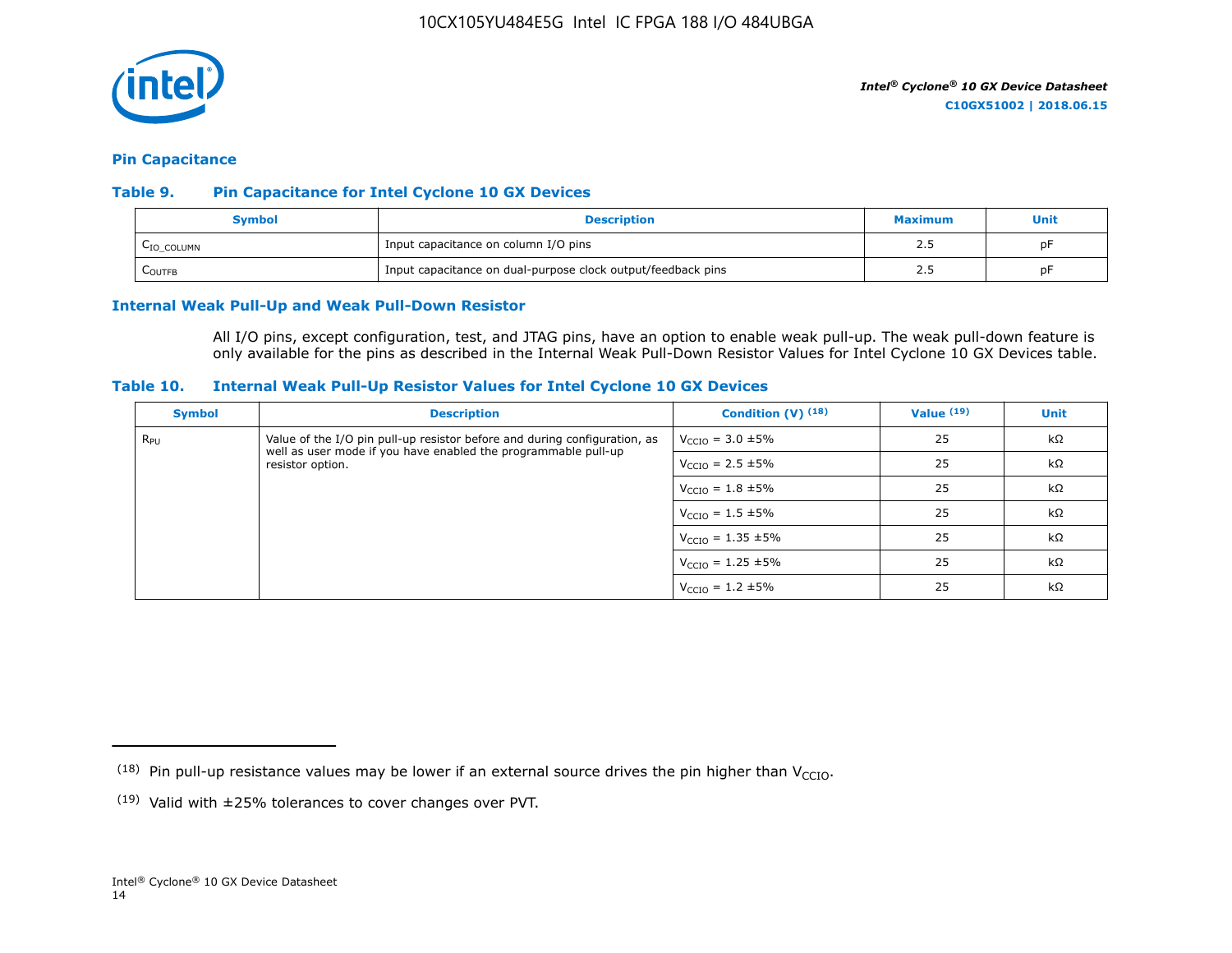

## **Table 11. Internal Weak Pull-Down Resistor Values for Intel Cyclone 10 GX Devices**

| <b>Pin Name</b> | <b>Description</b>                                                                                       | <b>Condition (V)</b>       | Value $(19)$ | <b>Unit</b> |
|-----------------|----------------------------------------------------------------------------------------------------------|----------------------------|--------------|-------------|
| nIO PULLUP      | Dedicated input pin that determines the internal pull-ups on<br>user I/O pins and dual-purpose I/O pins. | $V_{CC} = 0.9 \pm 3.33\%$  | 25           | $k\Omega$   |
| TCK             | Dedicated JTAG test clock input pin.                                                                     | $V_{CCPGM} = 1.8 \pm 5 \%$ | 25           | kΩ          |
|                 |                                                                                                          | $V_{CCPGM} = 1.5 \pm 5\%$  | 25           | $k\Omega$   |
|                 |                                                                                                          | $V_{CCPGM} = 1.2 \pm 5\%$  | 25           | kΩ          |
| MSEL[0:2]       | Configuration input pins that set the configuration scheme                                               | $V_{CCPGM} = 1.8 \pm 5\%$  | 25           | $k\Omega$   |
|                 | for the FPGA device.                                                                                     | $V_{CCPGM} = 1.5 \pm 5\%$  | 25           | kΩ          |
|                 |                                                                                                          | $V_{CCPGM} = 1.2 \pm 5\%$  | 25           | kΩ          |

#### **Related Information**

#### [Intel Cyclone 10 GX Device Family Pin Connection Guidelines](https://www.altera.com/documentation/osf1485840198234.html#hjb1485915147847)

Provides more information about the pins that support internal weak pull-up and internal weak pull-down features.

## **I/O Standard Specifications**

Tables in this section list the input voltage (V<sub>IH</sub> and V<sub>IL</sub>), output voltage (V<sub>OH</sub> and V<sub>OL</sub>), and current drive characteristics (I<sub>OH</sub> and  $I_{OL}$ ) for various I/O standards supported by Intel Cyclone 10 GX devices.

For minimum voltage values, use the minimum V<sub>CCIO</sub> values. For maximum voltage values, use the maximum V<sub>CCIO</sub> values.

You must perform timing closure analysis to determine the maximum achievable frequency for general purpose I/O standards.

#### **Related Information**

Recommended Operating Conditions on page 7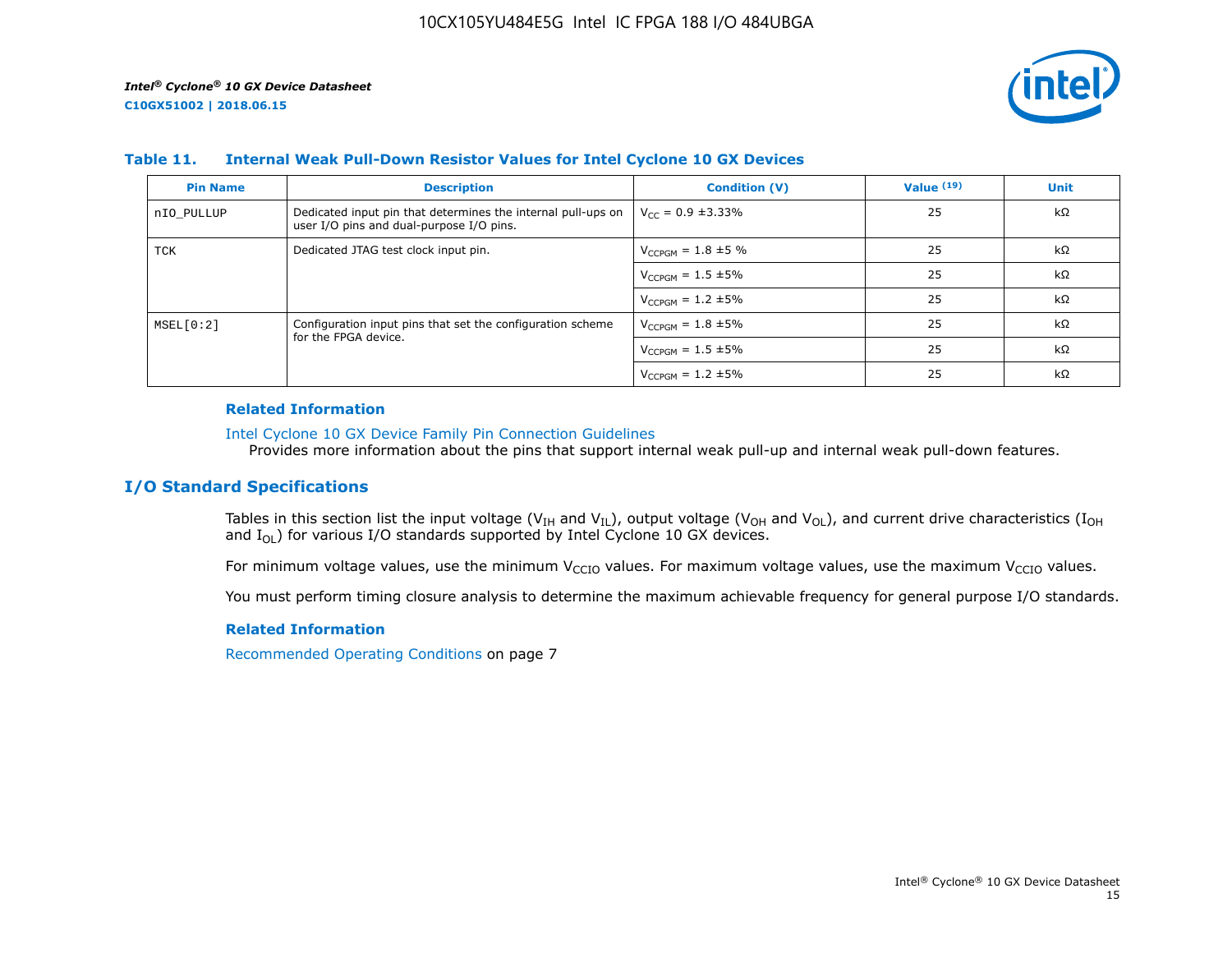

## **Single-Ended I/O Standards Specifications**

## **Table 12. Single-Ended I/O Standards Specifications for Intel Cyclone 10 GX Devices**

| I/O Standard |            | $V_{\text{CCIO}}(V)$ |            | $V_{IL}(V)$ |                               |                               | $V_{IH} (V)$            |                               | $V_{OH} (V)$                  | $I_{OL}$ (20)  | $\mathbf{I}_{\mathbf{OH}}$ (20) |
|--------------|------------|----------------------|------------|-------------|-------------------------------|-------------------------------|-------------------------|-------------------------------|-------------------------------|----------------|---------------------------------|
|              | <b>Min</b> | Typ                  | <b>Max</b> | <b>Min</b>  | <b>Max</b>                    | <b>Min</b>                    | <b>Max</b>              | <b>Max</b>                    | <b>Min</b>                    | (mA)           | (mA)                            |
| 3.0-V LVTTL  | 2.85       | 3                    | 3.15       | $-0.3$      | 0.8                           | 1.7                           | 3.3                     | 0.4                           | 2.4                           | 2              | $-2$                            |
| 3.0-V LVCMOS | 2.85       | 3                    | 3.15       | $-0.3$      | 0.8                           | 1.7                           | 3.3                     | 0.2                           | $V_{\text{CCIO}}$ – 0.2       | 0.1            | $-0.1$                          |
| 2.5V         | 2.375      | 2.5                  | 2.625      | $-0.3$      | 0.7                           | 1.7                           | 3.3                     | 0.4                           | $\mathcal{P}$                 |                | $-1$                            |
| 1.8 V        | 1.71       | 1.8                  | 1.89       | $-0.3$      | $0.35 \times V_{\text{CCIO}}$ | $0.65 \times V_{CCIO}$        | $V_{\text{CCIO}} + 0.3$ | 0.45                          | $V_{\text{CCIO}} - 0.45$      | 2              | $-2$                            |
| 1.5V         | 1.425      | 1.5                  | 1.575      | $-0.3$      | $0.35 \times V_{CCIO}$        | $0.65 \times V_{\text{CCIO}}$ | $V_{\text{CCIO}} + 0.3$ | $0.25 \times V_{CCIO}$        | $0.75 \times V_{\text{CCIO}}$ | 2              | $-2$                            |
| 1.2V         | 1.14       | 1.2                  | 1.26       | $-0.3$      | $0.35 \times V_{\text{CCIO}}$ | $0.65 \times V_{\text{CCIO}}$ | $V_{\text{CCIO}} + 0.3$ | $0.25 \times V_{\text{CCIO}}$ | $0.75 \times V_{\text{CCIO}}$ | $\overline{2}$ | $-2$                            |

## **Single-Ended SSTL, HSTL, and HSUL I/O Reference Voltage Specifications**

## **Table 13. Single-Ended SSTL, HSTL, and HSUL I/O Reference Voltage Specifications for Intel Cyclone 10 GX Devices**

| <b>I/O Standard</b>               |            | $V_{\text{CCIO}}(V)$ |            | $V_{REF}(V)$                  |                              |                               | $V_{TT} (V)$                  |                              |                               |
|-----------------------------------|------------|----------------------|------------|-------------------------------|------------------------------|-------------------------------|-------------------------------|------------------------------|-------------------------------|
|                                   | <b>Min</b> | <b>Typ</b>           | <b>Max</b> | <b>Min</b>                    | <b>Typ</b>                   | <b>Max</b>                    | <b>Min</b>                    | <b>Typ</b>                   | <b>Max</b>                    |
| SSTL-18<br>Class I, II            | 1.71       | 1.8                  | 1.89       | 0.833                         | 0.9                          | 0.969                         | $V_{RFF}$ – 0.04              | $V_{REF}$                    | $V_{RFF}$ + 0.04              |
| SSTL-15<br>Class I, II            | 1.425      | 1.5                  | 1.575      | $0.49 \times V_{CCIO}$        | $0.5 \times V_{\text{CCIO}}$ | $0.51 \times V_{CCIO}$        | $0.49 \times V_{CCIO}$        | $0.5 \times V_{\text{CCIO}}$ | $0.51 \times V_{\text{CCIO}}$ |
| SSTL-135/ SSTL-135<br>Class I, II | 1.283      | 1.35                 | 1.418      | $0.49 \times V_{CCIO}$        | $0.5 \times V_{\text{CCIO}}$ | $0.51 \times V_{\text{CCIO}}$ | $0.49 \times V_{\text{CCIO}}$ | $0.5 \times V_{\text{CCIO}}$ | $0.51 \times V_{\text{CCIO}}$ |
| SSTL-125/ SSTL-125<br>Class I, II | 1.19       | 1.25                 | 1.31       | $0.49 \times V_{\text{CCIO}}$ | $0.5 \times V_{\text{CCD}}$  | $0.51 \times V_{\text{CCIO}}$ | $0.49 \times V_{\text{CCIO}}$ | $0.5 \times V_{\text{CCIO}}$ | $0.51 \times V_{\text{CCIO}}$ |
| SSTL-12/ SSTL-12<br>Class I, II   | 1.14       | 1.2                  | 1.26       | $0.49 \times V_{\text{CCIO}}$ | $0.5 \times V_{\text{CCIO}}$ | $0.51 \times V_{\text{CCIO}}$ | $0.49 \times V_{\text{CCIO}}$ | $0.5 \times V_{\text{CCIO}}$ | $0.51 \times V_{\text{CCIO}}$ |
|                                   |            |                      |            |                               |                              |                               |                               |                              | continued                     |

 $^{(20)}$  To meet the I<sub>OL</sub> and I<sub>OH</sub> specifications, you must set the current strength settings accordingly. For example, to meet the 3.0-V LVTTL specification (2 mA), you should set the current strength settings to 2 mA. Setting at lower current strength may not meet the I<sub>OL</sub> and I<sub>OH</sub> specifications in the datasheet.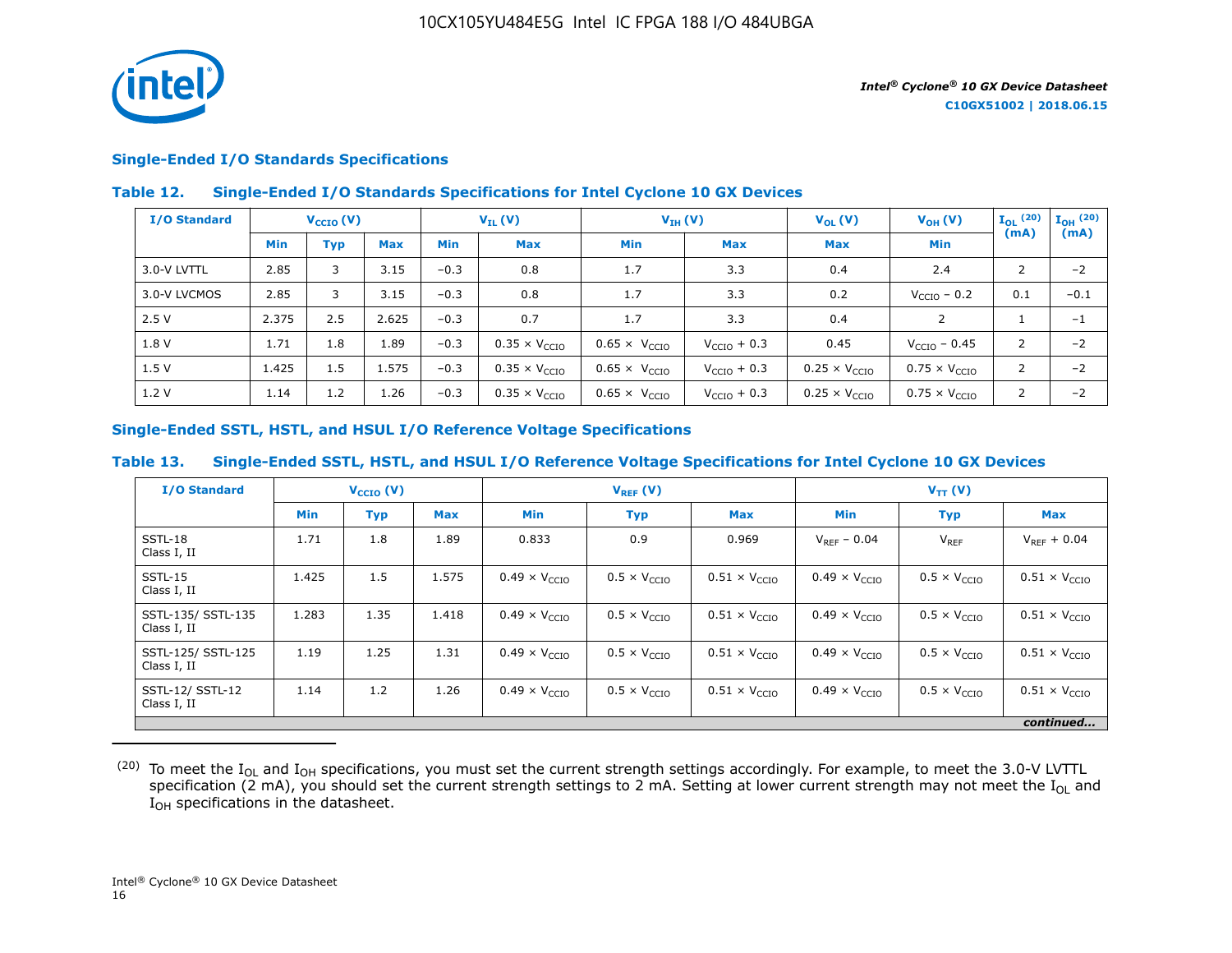**C10GX51002 | 2018.06.15**



| <b>I/O Standard</b>      |            | $V_{CCIO} (V)$ |            | $V_{REF}(V)$                  |                              |                               | $V_{TT} (V)$                    |                          |                          |  |
|--------------------------|------------|----------------|------------|-------------------------------|------------------------------|-------------------------------|---------------------------------|--------------------------|--------------------------|--|
|                          | <b>Min</b> | <b>Typ</b>     | <b>Max</b> | Min                           | <b>Typ</b>                   | <b>Max</b>                    | Min                             | <b>Typ</b>               | <b>Max</b>               |  |
| HSTL-18<br>Class I, II   | 1.71       | 1.8            | 1.89       | 0.85                          | 0.9                          | 0.95                          | $\overline{\phantom{m}}$        | V <sub>CCIO</sub> /2     | $\overline{\phantom{0}}$ |  |
| $HSTL-15$<br>Class I, II | 1.425      | 1.5            | 1.575      | 0.68                          | 0.75                         | 0.9                           | $\overline{\phantom{0}}$        | V <sub>CCIO</sub> /2     |                          |  |
| $HSTL-12$<br>Class I, II | 1.14       | 1.2            | 1.26       | $0.47 \times V_{CCIO}$        | $0.5 \times V_{\text{CCIO}}$ | $0.53 \times V_{CCIO}$        |                                 | V <sub>CCIO</sub> /2     |                          |  |
| <b>HSUL-12</b>           | 1.14       | 1.2            | 1.3        | $0.49 \times V_{\text{CCIO}}$ | $0.5 \times V_{\text{CCIO}}$ | $0.51 \times V_{\text{CCIO}}$ | $\overline{\phantom{0}}$        | $\overline{\phantom{m}}$ |                          |  |
| POD <sub>12</sub>        | 1.16       | 1.2            | 1.24       | $0.69 \times V_{\text{CCIO}}$ | $0.7 \times V_{\text{CCIO}}$ | $0.71 \times V_{\text{CCIO}}$ | $\hspace{0.1mm}-\hspace{0.1mm}$ | V <sub>CCIO</sub>        |                          |  |

## **Single-Ended SSTL, HSTL, and HSUL I/O Standards Signal Specifications**

## **Table 14. Single-Ended SSTL, HSTL, and HSUL I/O Standards Signal Specifications for Intel Cyclone 10 GX Devices**

| <b>I/O Standard</b>                         | $V_{IL(DC)}$ (V)         |                   | $V_{IH(DC)}$ (V)  |                         | $V_{IL(AC)}$ (V)  | $V_{IH(AC)}$ (V)  | $V_{OL}(V)$                  | $V_{OH} (V)$                 |      | $\mathbf{I}_{OL}$ (21) $\mathbf{I}_{OH}$ (21) |
|---------------------------------------------|--------------------------|-------------------|-------------------|-------------------------|-------------------|-------------------|------------------------------|------------------------------|------|-----------------------------------------------|
|                                             | <b>Min</b>               | <b>Max</b>        | <b>Min</b>        | Max                     | Max               | Min               | <b>Max</b>                   | Min                          | (mA) | (mA)                                          |
| SSTL-18 Class I                             | $-0.3$                   | $V_{RFF} - 0.125$ | $V_{RFF}$ + 0.125 | $V_{\text{CCIO}} + 0.3$ | $V_{RFF}$ – 0.25  | $V_{RFF}$ + 0.25  | $V_{TT}$ – 0.603             | $V_{TT}$ + 0.603             | 6.7  | $-6.7$                                        |
| SSTL-18 Class<br>П                          | $-0.3$                   | $V_{REF}$ -0.125  | $V_{RFF} + 0.125$ | $V_{\text{CCIO}} + 0.3$ | $V_{REF}$ – 0.25  | $V_{RFF}$ + 0.25  | 0.28                         | $VCCIO -0.28$                | 13.4 | $-13.4$                                       |
| SSTL-15 Class I                             | $\overline{\phantom{0}}$ | $V_{REF}$ – 0.1   | $V_{REF}$ + 0.1   |                         | $V_{RFF} - 0.175$ | $V_{RFF}$ + 0.175 | $0.2 \times V_{\text{CCIO}}$ | $0.8 \times V_{\text{CCIO}}$ | 8    | $-8$                                          |
| SSTL-15 Class<br>П                          | $\overline{\phantom{0}}$ | $V_{RFF}$ – 0.1   | $V_{REF} + 0.1$   |                         | $V_{RFF}$ – 0.175 | $V_{RFF}$ + 0.175 | $0.2 \times V_{\text{CCIO}}$ | $0.8 \times V_{\text{CCIO}}$ | 16   | $-16$                                         |
| SSTL-135/<br><b>SSTL-135</b><br>Class I, II | $\overline{\phantom{0}}$ | $V_{REF} - 0.09$  | $V_{RFF} + 0.09$  |                         | $V_{RFF} - 0.16$  | $V_{RFF}$ + 0.16  | $0.2 \times V_{\text{CCIO}}$ | $0.8 \times V_{\text{CCIO}}$ |      |                                               |
| SSTL-125/<br><b>SSTL-125</b><br>Class I, II | —                        | $V_{RFF}$ – 0.09  | $V_{RFF}$ + 0.09  |                         | $V_{RFF}$ – 0.15  | $V_{RFF}$ + 0.15  | $0.2 \times V_{\text{CCIO}}$ | $0.8 \times V_{\text{CCIO}}$ |      |                                               |
|                                             |                          |                   |                   |                         |                   |                   |                              |                              |      | continued                                     |

 $^{(21)}$  To meet the I<sub>OL</sub> and I<sub>OH</sub> specifications, you must set the current strength settings accordingly. For example, to meet the SSTL15CI specification (8 mA), you should set the current strength settings to 8 mA. Setting at lower current strength may not meet the I<sub>OL</sub> and  $I_{OH}$  specifications in the datasheet.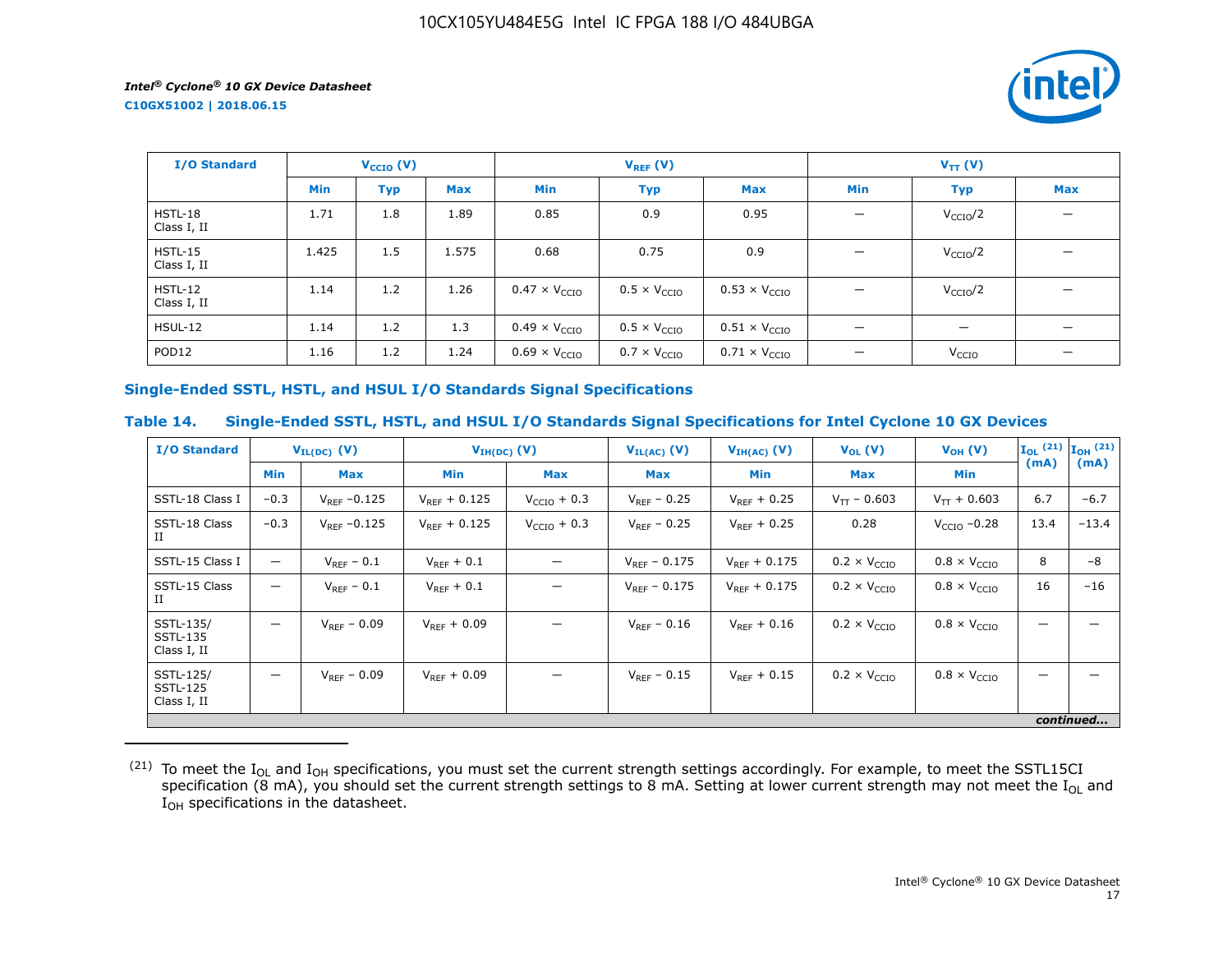

| <b>I/O Standard</b>                       |                   | $V_{IL(DC)}$ (V) |                  | $V_{IH(DC)}(V)$          | $V_{IL(AC)}(V)$  | $V_{IH(AC)}$ (V) | $V_{OL}(V)$                           | $V_{OH} (V)$                               | $\mathbf{I}_{OL}$ (21) $\mathbf{I}_{OH}$ (21) |       |
|-------------------------------------------|-------------------|------------------|------------------|--------------------------|------------------|------------------|---------------------------------------|--------------------------------------------|-----------------------------------------------|-------|
|                                           | <b>Min</b>        | <b>Max</b>       | <b>Min</b>       | <b>Max</b>               | <b>Max</b>       | Min              | <b>Max</b>                            | <b>Min</b>                                 | (mA)                                          | (mA)  |
| <b>SSTL-12/</b><br>SSTL-12<br>Class I, II | —                 | $V_{RFF} - 0.10$ | $V_{REF} + 0.10$ |                          | $V_{RFF}$ – 0.15 | $V_{RFF}$ + 0.15 | $0.2 \times V_{\text{CCIO}}$          | $0.8 \times V_{\text{CCIO}}$               |                                               |       |
| HSTL-18 Class I                           | $\qquad \qquad -$ | $V_{REF}$ -0.1   | $V_{RFF}$ + 0.1  | —                        | $V_{RFF}$ – 0.2  | $V_{RFF}$ + 0.2  | 0.4                                   | $V_{\text{CCIO}}$ – 0.4                    | 8                                             | $-8$  |
| HSTL-18 Class<br>П                        | —                 | $V_{REF}$ – 0.1  | $V_{REF}$ + 0.1  |                          | $V_{REF}$ – 0.2  | $V_{REF}$ + 0.2  | 0.4                                   | $VCCIO - 0.4$                              | 16                                            | $-16$ |
| HSTL-15 Class I                           | —                 | $V_{REF}$ – 0.1  | $V_{REF}$ + 0.1  |                          | $V_{RFF}$ – 0.2  | $V_{RFF}$ + 0.2  | 0.4                                   | $V_{\text{CCIO}}$ – 0.4                    | 8                                             | -8    |
| HSTL-15 Class<br>П                        | —                 | $V_{RFF}$ – 0.1  | $V_{REF}$ + 0.1  |                          | $V_{REF}$ – 0.2  | $V_{REF}$ + 0.2  | 0.4                                   | $VCCIO -0.4$                               | 16                                            | $-16$ |
| HSTL-12 Class I                           | $-0.15$           | $V_{REF} - 0.08$ | $V_{REF} + 0.08$ | $V_{CCIO} + 0.15$        | $V_{REF}$ – 0.15 | $V_{REF} + 0.15$ | $0.25 \times V_{CCIO}$                | $0.75 \times V_{CCIO}$                     | 8                                             | -8    |
| HSTL-12 Class<br>П                        | $-0.15$           | $V_{RFF}$ – 0.08 | $V_{RFF}$ + 0.08 | $V_{\text{CCIO}} + 0.15$ | $V_{REF}$ – 0.15 | $V_{RFF}$ + 0.15 | $0.25 \times V_{\text{CCIO}}$         | $0.75 \times V_{\text{CCIO}}$              | 16                                            | $-16$ |
| <b>HSUL-12</b>                            | $\qquad \qquad -$ | $V_{RFF}$ – 0.13 | $V_{RFF}$ + 0.13 |                          | $V_{RFF}$ – 0.22 | $V_{RFF}$ + 0.22 | $0.1 \times V_{\text{CCIO}}$          | $0.9 \times V_{\text{CCIO}}$               |                                               |       |
| POD <sub>12</sub>                         | $-0.15$           | $V_{RFF}$ – 0.08 | $V_{REF} + 0.08$ | $V_{\text{CCIO}} + 0.15$ | $V_{RFF}$ – 0.15 | $V_{RFF}$ + 0.15 | $(0.7 - 0.15)$ ×<br>V <sub>CCIO</sub> | $(0.7 + 0.15) \times$<br>V <sub>CCIO</sub> |                                               |       |

## **Differential SSTL I/O Standards Specifications**

#### **Table 15. Differential SSTL I/O Standards Specifications for Intel Cyclone 10 GX Devices**

| <b>I/O Standard</b>    | $V_{\text{CCIO}}(V)$ |            | $V_{SWING(DC)}$ (V) |            |                         | $V_{SWING(AC)}$ (V)          | $V_{IX(AC)}$ (V)              |                            |            |                                  |
|------------------------|----------------------|------------|---------------------|------------|-------------------------|------------------------------|-------------------------------|----------------------------|------------|----------------------------------|
|                        | <b>Min</b>           | <b>Typ</b> | <b>Max</b>          | <b>Min</b> | <b>Max</b>              | <b>Min</b>                   | <b>Max</b>                    | Min                        | <b>Typ</b> | <b>Max</b>                       |
| SSTL-18 Class<br>I, II | 1.71                 | 1.8        | 1.89                | 0.25       | $V_{\text{CCIO}} + 0.6$ | 0.5                          | $V_{\text{CCIO}} + 0.6$       | $V_{\rm CCIO}/2 - 0.175$   |            | V <sub>CCIO</sub> /2<br>$+0.175$ |
| SSTL-15 Class<br>I, II | 1.425                | 1.5        | 1.575               | 0.2        | (22)                    | $2(VIH(AC) -$<br>$V_{REF}$ ) | $2(V_{REF}$ –<br>$V_{IL(AC)}$ | $V_{\text{CCIO}}/2 - 0.15$ |            | $V_{\text{CCIO}}/2 + 0.15$       |
|                        |                      |            |                     |            |                         |                              |                               |                            |            | continued                        |

 $^{(21)}$  To meet the I<sub>OL</sub> and I<sub>OH</sub> specifications, you must set the current strength settings accordingly. For example, to meet the SSTL15CI specification (8 mA), you should set the current strength settings to 8 mA. Setting at lower current strength may not meet the I<sub>OL</sub> and  $I_{OH}$  specifications in the datasheet.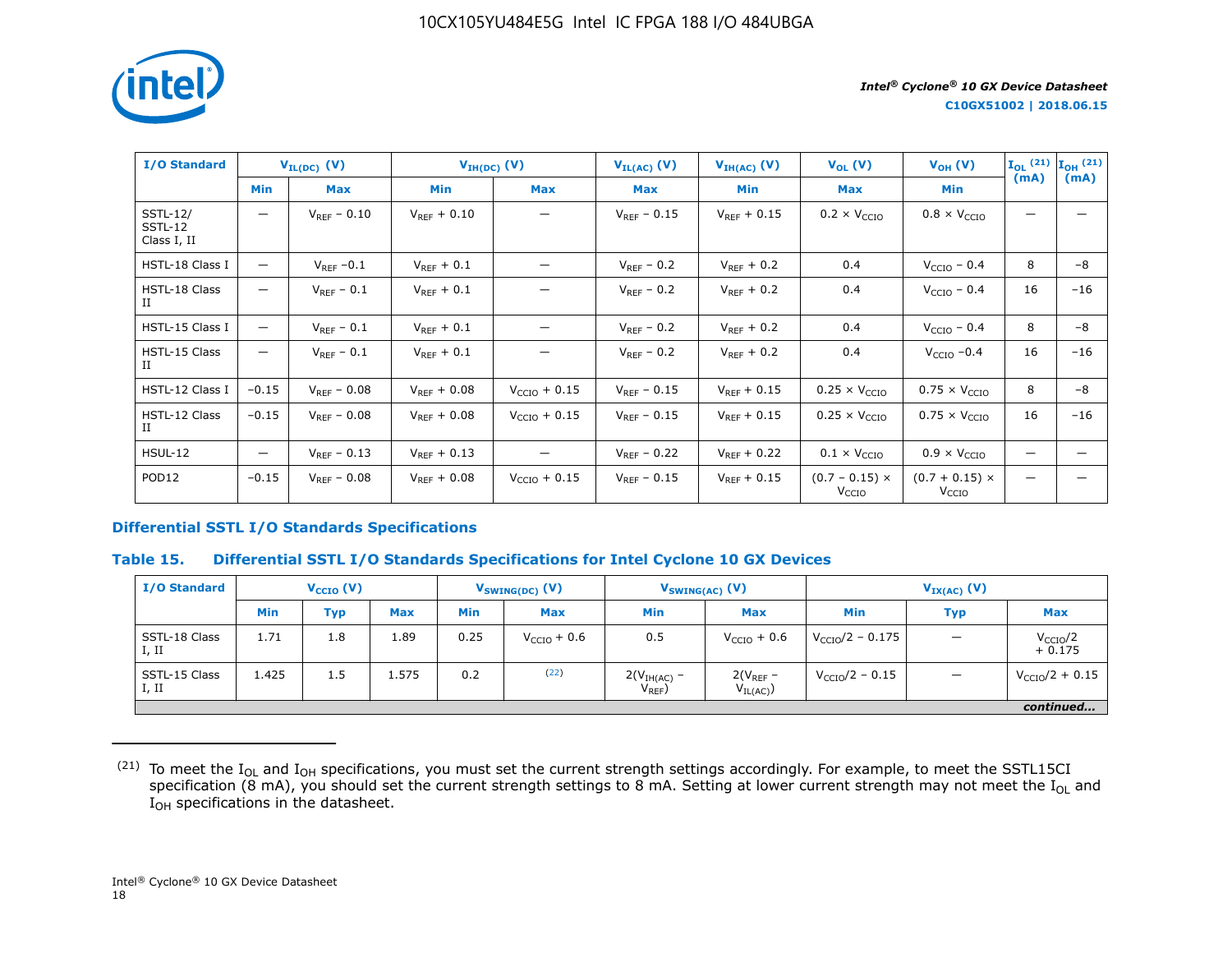**C10GX51002 | 2018.06.15**



| <b>I/O Standard</b>                         | $V_{\text{CCIO}}(V)$ |      | $V_{SWING(DC)}(V)$ |            | $V_{SWING(AC)}$ (V) |                              | $V_{IX(AC)}$ (V)                |                            |                      |                            |
|---------------------------------------------|----------------------|------|--------------------|------------|---------------------|------------------------------|---------------------------------|----------------------------|----------------------|----------------------------|
|                                             | <b>Min</b>           | Typ  | <b>Max</b>         | <b>Min</b> | <b>Max</b>          | <b>Min</b>                   | <b>Max</b>                      | <b>Min</b>                 | <b>Typ</b>           | <b>Max</b>                 |
| SSTL-135/<br><b>SSTL-135</b><br>Class I, II | 1.283                | 1.35 | 1.45               | 0.18       | (22)                | $2(VIH(AC)$ –<br>$V_{REF}$ ) | $2(V_{IL(AC)}$ -<br>$V_{REF}$ ) | $V_{\rm CCIO}/2 - 0.15$    | V <sub>CCIO</sub> /2 | $V_{\text{CCIO}}/2 + 0.15$ |
| SSTL-125/<br><b>SSTL-125</b><br>Class I, II | 1.19                 | 1.25 | 1.31               | 0.18       | (22)                | $2(VIH(AC) -$<br>$V_{REF}$   | $2(V_{IL(AC)}$ –<br>$V_{REF}$ ) | $V_{\text{CCIO}}/2 - 0.15$ | V <sub>CCIO</sub> /2 | $V_{CCIO}/2 + 0.15$        |
| <b>SSTL-12/</b><br>SSTL-12<br>Class I, II   | 1.14                 | 1.2  | 1.26               | 0.16       | (22)                | $2(VIH(AC)$ –<br>$V_{REF}$ ) | $2(V_{IL(AC)}$ -<br>$V_{REF}$ ) | $V_{REF}$ – 0.15           | V <sub>CCIO</sub> /2 | $V_{REF} + 0.15$           |
| POD <sub>12</sub>                           | 1.16                 | 1.2  | 1.24               | 0.16       | –                   | 0.3                          |                                 | $V_{REF}$ – 0.08           |                      | $V_{REF} + 0.08$           |

## **Differential HSTL and HSUL I/O Standards Specifications**

## **Table 16. Differential HSTL and HSUL I/O Standards Specifications for Intel Cyclone 10 GX Devices**

| <b>I/O Standard</b>           |            | $V_{\text{CCIO}}(V)$ |            | $V_{\text{DIF(DC)}}(V)$      |                              | $V_{\text{DIF(AC)}}(V)$    |                              |                                      | $V_{IX(AC)}$ (V)                  |                                              |                                   | $V_{CM(DC)}$ (V)                  |                                   |
|-------------------------------|------------|----------------------|------------|------------------------------|------------------------------|----------------------------|------------------------------|--------------------------------------|-----------------------------------|----------------------------------------------|-----------------------------------|-----------------------------------|-----------------------------------|
|                               | <b>Min</b> | <b>Typ</b>           | <b>Max</b> | Min                          | <b>Max</b>                   | <b>Min</b>                 | <b>Max</b>                   | <b>Min</b>                           | Typ                               | <b>Max</b>                                   | <b>Min</b>                        | <b>Typ</b>                        | <b>Max</b>                        |
| <b>HSTL-18 Class</b><br>I, II | 1.71       | 1.8                  | 1.89       | 0.2                          | $\overline{\phantom{0}}$     | 0.4                        | $\overline{\phantom{0}}$     | 0.78                                 | —                                 | 1.12                                         | 0.78                              | $\overline{\phantom{m}}$          | 1.12                              |
| HSTL-15 Class<br>I, II        | 1.425      | 1.5                  | 1.575      | 0.2                          | $\overline{\phantom{0}}$     | 0.4                        |                              | 0.68                                 | -                                 | 0.9                                          | 0.68                              | $\overline{\phantom{0}}$          | 0.9                               |
| HSTL-12 Class<br>I, II        | 1.14       | 1.2                  | 1.26       | 0.16                         | V <sub>CCIO</sub><br>$+0.3$  | 0.3                        | V <sub>CCIO</sub><br>$+0.48$ | $\overline{\phantom{0}}$             | $0.5 \times$<br>V <sub>CCIO</sub> | $\overline{\phantom{0}}$                     | $0.4 \times$<br>V <sub>CCIO</sub> | $0.5 \times$<br>V <sub>CCIO</sub> | $0.6 \times$<br>V <sub>CCIO</sub> |
| $H$ SUL-12                    | 1.14       | 1.2                  | 1.3        | $2(VIH(DC)$ –<br>$V_{REF}$ ) | $2(V_{REF}-$<br>$V_{IH(DC)}$ | $2(VIH(AC)$ –<br>$V_{REF}$ | $2(V_{REF}-$<br>$V_{IH(AC)}$ | $0.5 \times$<br>$V_{CCIO}$ -<br>0.12 | $0.5 \times$<br>V <sub>CCIO</sub> | $0.5 \times$<br>V <sub>CCIO</sub><br>$+0.12$ | $0.4 \times$<br>V <sub>CCIO</sub> | $0.5 \times$<br>V <sub>CCIO</sub> | $0.6 \times$<br>V <sub>CCIO</sub> |

<sup>(22)</sup> The maximum value for  $V_{SWING(DC)}$  is not defined. However, each single-ended signal needs to be within the respective single-ended limits ( $V_{IH(DC)}$  and  $V_{IL(DC)}$ ).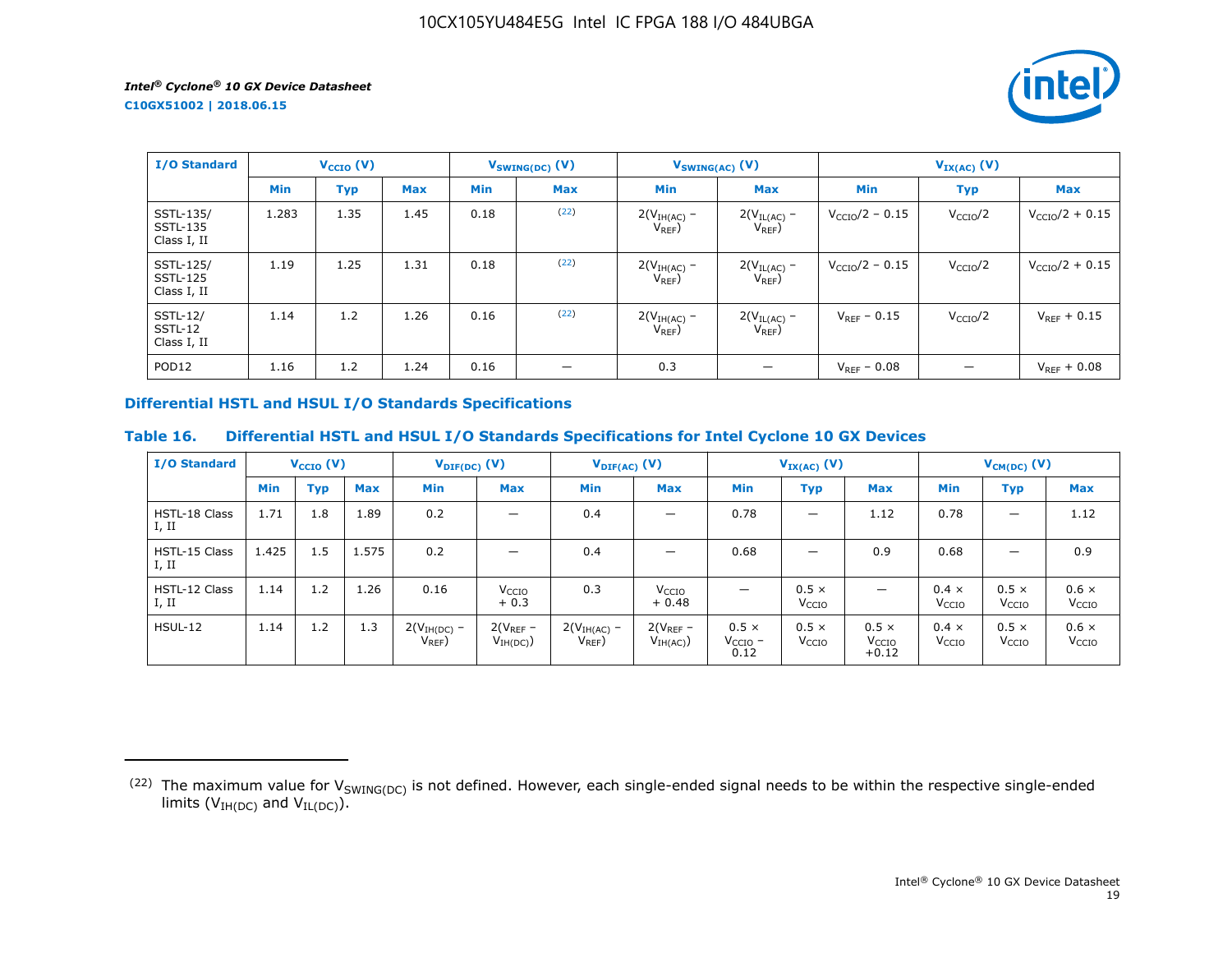

## **Differential I/O Standards Specifications**

## **Table 17. Differential I/O Standards Specifications for Intel Cyclone 10 GX Devices**

Differential inputs are powered by  $V_{CCPT}$  which requires 1.8 V.

| <b>I/O Standard</b>       |            | $V_{CCIO} (V)$ |            |            | $V_{ID}$ (mV) $^{(23)}$ |                          |                | $V_{ICM(DC)}(V)$             |            |                          | $V_{OD} (V)$ (24)        |            |            | $V_{OCM}$ (V) $(24)$ |            |
|---------------------------|------------|----------------|------------|------------|-------------------------|--------------------------|----------------|------------------------------|------------|--------------------------|--------------------------|------------|------------|----------------------|------------|
|                           | <b>Min</b> | <b>Typ</b>     | <b>Max</b> | <b>Min</b> | <b>Condition</b>        | <b>Max</b>               | <b>Min</b>     | <b>Condition</b>             | <b>Max</b> | Min                      | <b>Typ</b>               | <b>Max</b> | <b>Min</b> | <b>Typ</b>           | <b>Max</b> |
| $LVDS$ $(25)$             | 1.71       | 1.8            | 1.89       | 100        | $V_{CM} =$<br>1.25V     | —                        | $\mathbf 0$    | $D_{MAX}$<br>$\leq 700$ Mbps | 1.85       | 0.247                    | $\overline{\phantom{0}}$ | 0.6        | 1.125      | 1.25                 | 1.375      |
|                           |            |                |            |            |                         |                          |                | $D_{MAX}$<br>$>700$ Mbps     | 1.6        |                          |                          |            |            |                      |            |
| RSDS (HIO) (26)           | 1.71       | 1.8            | 1.89       | 100        | $V_{CM} =$<br>1.25V     | $\overline{\phantom{0}}$ | 0.3            |                              | 1.4        | 0.1                      | 0.2                      | 0.6        | 0.5        | 1.2                  | 1.4        |
| Mini-LVDS<br>$(HIO)$ (27) | 1.71       | 1.8            | 1.89       | 200        | —                       | 600                      | 0.4            |                              | 1.325      | 0.25                     | $\overline{\phantom{0}}$ | 0.6        |            | 1.2                  | 1.4        |
| LVPECL <sup>(28)</sup>    | 1.71       | 1.8            | 1.89       | 300        |                         | —                        | 0.6            | $D_{MAX}$<br>$\leq 700$ Mbps | 1.7        | $\overline{\phantom{m}}$ | -                        |            |            |                      |            |
|                           |            |                |            |            |                         |                          | $\overline{a}$ | $D_{MAX}$<br>$>700$ Mbps     | 1.6        |                          |                          |            |            |                      |            |

## **Related Information**

Transceiver Specifications for Intel Cyclone 10 GX Devices on page 22 Provides the specifications for transmitter, receiver, and reference clock I/O pin.

- <sup>(23)</sup> The minimum  $V_{ID}$  value is applicable over the entire common mode range,  $V_{CM}$ .
- (24) R<sub>L</sub> range:  $90 \le R_L \le 110 \Omega$ .
- <sup>(25)</sup> For optimized LVDS receiver performance, the receiver voltage input range must be within 1.0 V to 1.6 V for data rates above 700 Mbps and 0 V to 1.85 V for data rates below 700 Mbps.
- $(26)$  For optimized RSDS receiver performance, the receiver voltage input range must be within 0.25 V to 1.45 V.
- (27) For optimized Mini-LVDS receiver performance, the receiver voltage input range must be within 0.3 V to 1.425 V.
- $(28)$  For optimized LVPECL receiver performance, the receiver voltage input range must be within 0.85 V to 1.75 V for data rates above 700 Mbps and 0.45 V to 1.95 V for data rates below 700 Mbps.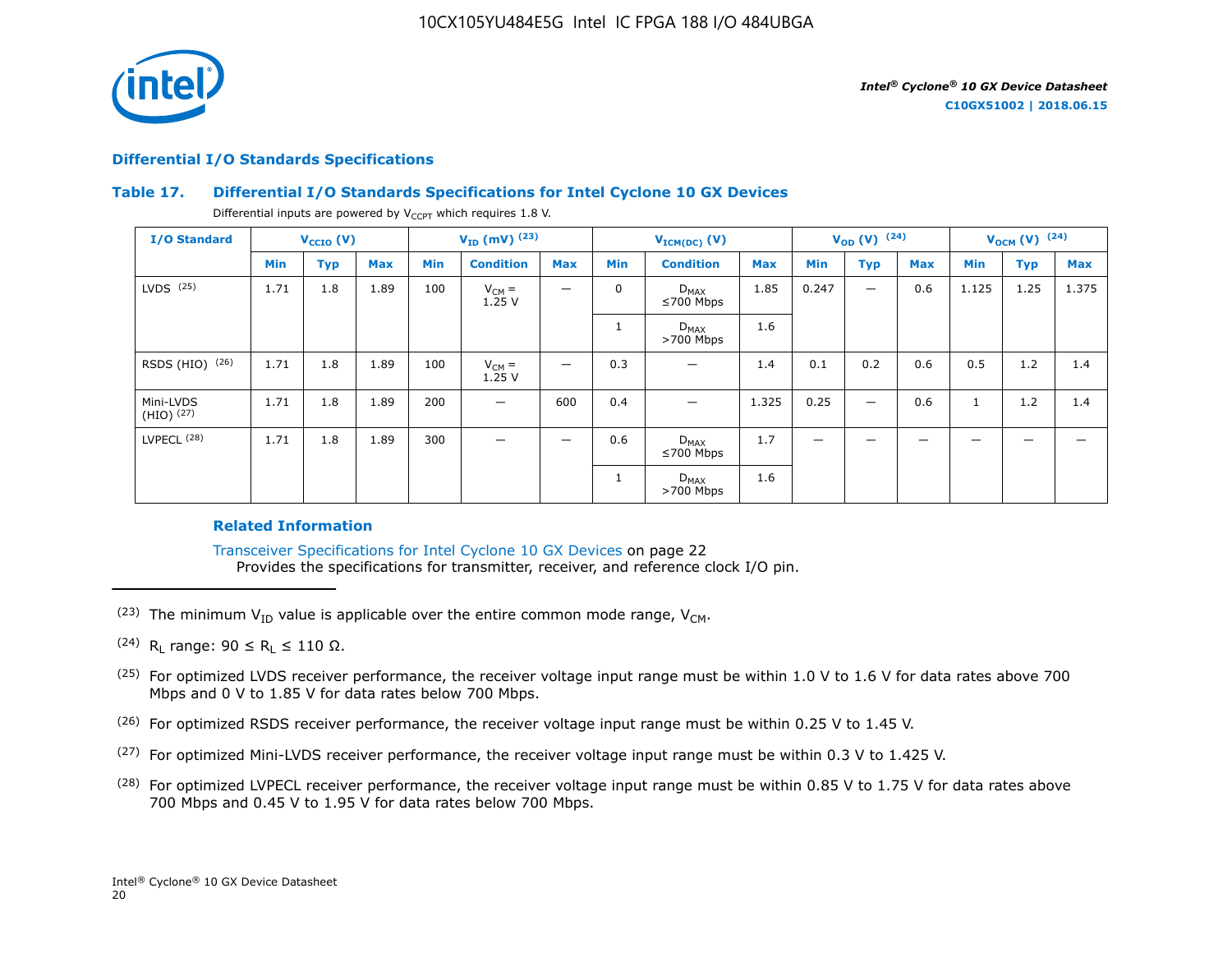

# **Switching Characteristics**

This section provides the performance characteristics of Intel Cyclone 10 GX core and periphery blocks for extended grade devices.

## **Transceiver Performance Specifications**

## **Transceiver Performance for Intel Cyclone 10 GX Devices**

#### **Table 18. Transmitter and Receiver Data Rate Performance**

| <b>Symbol/Description</b>    | <b>Condition</b>                                            | <b>Datarate</b> | <b>Unit</b> |
|------------------------------|-------------------------------------------------------------|-----------------|-------------|
|                              | Maximum data rate<br>$V_{CCR_GXB} = V_{CCT_GXB} = 1.03 V$   | 12.5            | Gbps        |
| Chip-to-Chip <sup>(29)</sup> | Maximum data rate<br>$V_{CCR_GXB} = V_{CCT_GXB} = 0.95 V$   | 11.3            | Gbps        |
|                              | Minimum Data Rate                                           | 1.0(30)         | Gbps        |
| Backplane                    | Maximum data rate<br>$V_{CCR\ GXB} = V_{CCT\ GXB} = 1.03$ V | 6.6             | Gbps        |
|                              | Minimum Data Rate                                           | 1.0(30)         | Gbps        |

## **Table 19. ATX PLL and Fractional PLL (fPLL) Performance**

| <b>Symbol/Description</b>  | Condition         | <b>Frequency</b> | <b>Unit</b> |
|----------------------------|-------------------|------------------|-------------|
|                            | Maximum Frequency | 6.25             | GHz         |
| Supported Output Frequency | Minimum Freguency | 500              | MHz         |

<sup>(29)</sup> Chip-to-chip links are applications with short reach channels.

<sup>(30)</sup> Intel Cyclone 10 GX transceivers can support data rates down to 125 Mbps with over sampling. You must create your own over sampling logic.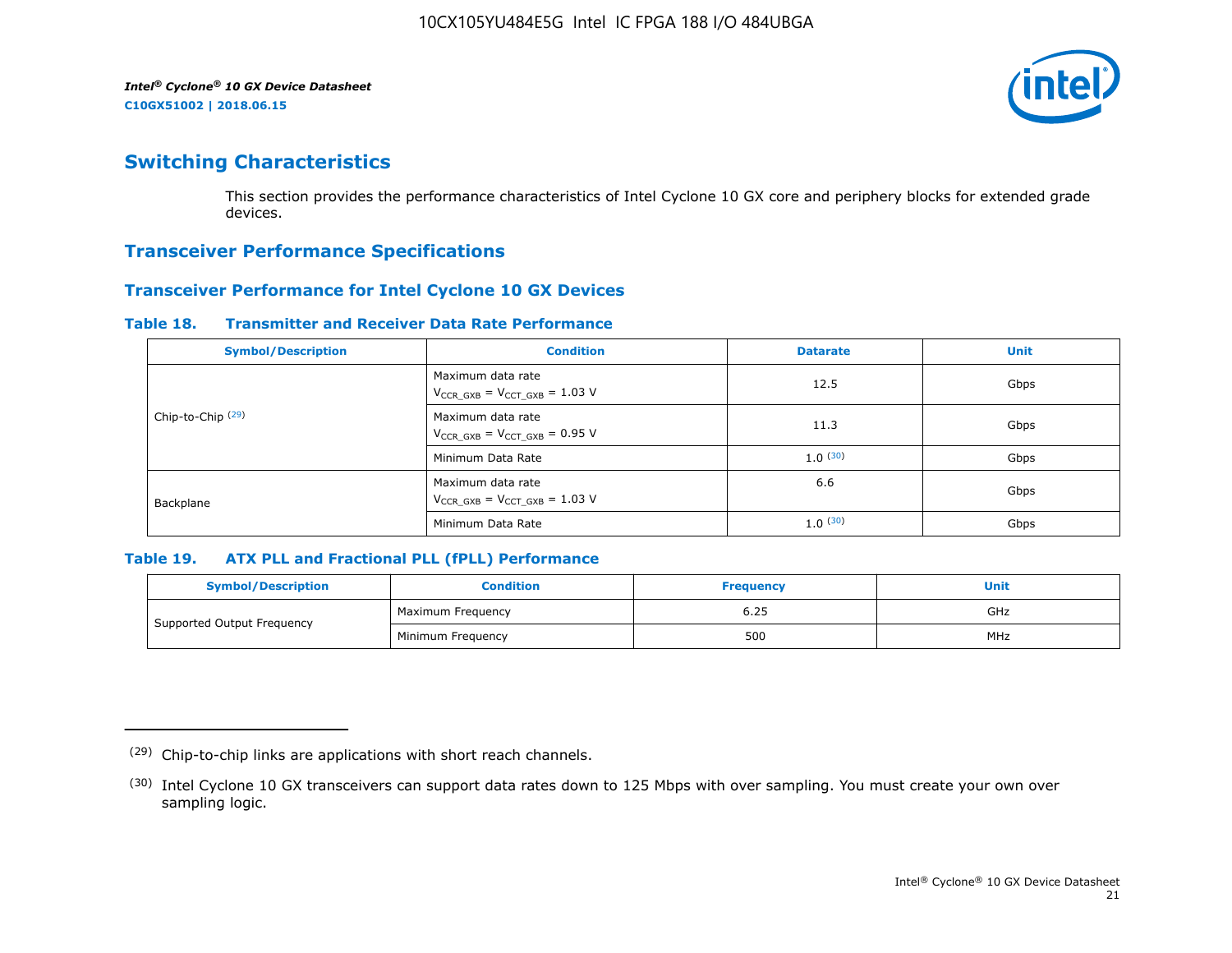

## **Table 20. CMU PLL Performance**

| Symbol/Description         | <b>Condition</b>  | <b>Frequency</b> | Unit |
|----------------------------|-------------------|------------------|------|
| Supported Output Frequency | Maximum Frequency | 5.15625          | GHz  |
|                            | Minimum Freguency | 2450             | MHz  |

#### **Related Information**

Transceiver Power Supply Operating Conditions on page 9

## **High-Speed Serial Transceiver-Fabric Interface Performance for Intel Cyclone 10 GX Devices**

## **Table 21. High-Speed Serial Transceiver-Fabric Interface Performance for Intel Cyclone 10 GX Devices**

The frequencies listed are the maximum frequencies.

| <b>Symbol/Description</b>     | <b>Condition (V)</b>  | <b>Core Speed Grade</b> | <b>Unit</b> |     |
|-------------------------------|-----------------------|-------------------------|-------------|-----|
|                               |                       | -5                      | -6          |     |
| 20-bit interface - FIFO       | $V_{CC} = 0.9$        | 400                     | 400         | MHz |
| 20-bit interface - Registered | $V_{CC} = 0.9$        | 400                     | 400         | MHz |
| 32-bit interface - FIFO       | $V_{CC} = 0.9$        | 404                     | 335         | MHz |
| 32-bit interface - Registered | $V_{\text{CC}} = 0.9$ | 404                     | 335         | MHz |
| 64-bit interface - FIFO       | $V_{CC} = 0.9$        | 234                     | 222         | MHz |
| 64-bit interface - Registered | $V_{\text{CC}} = 0.9$ | 234                     | 222         | MHz |

## **Transceiver Specifications for Intel Cyclone 10 GX Devices**

## **Table 22. Reference Clock Specifications**

| <b>Symbol/Description</b> | <b>Condition</b>              | Min                                           | Typ | Max                                | <b>Unit</b> |  |
|---------------------------|-------------------------------|-----------------------------------------------|-----|------------------------------------|-------------|--|
| Supported I/O Standards   | Dedicated reference clock pin | CML, Differential LVPECL, LVDS, and HCSL (31) |     |                                    |             |  |
|                           | RX pin as a reference clock   |                                               |     | CML, Differential LVPECL, and LVDS |             |  |
|                           |                               |                                               |     |                                    | continued   |  |

(31) HCSL is only supported for PCIe.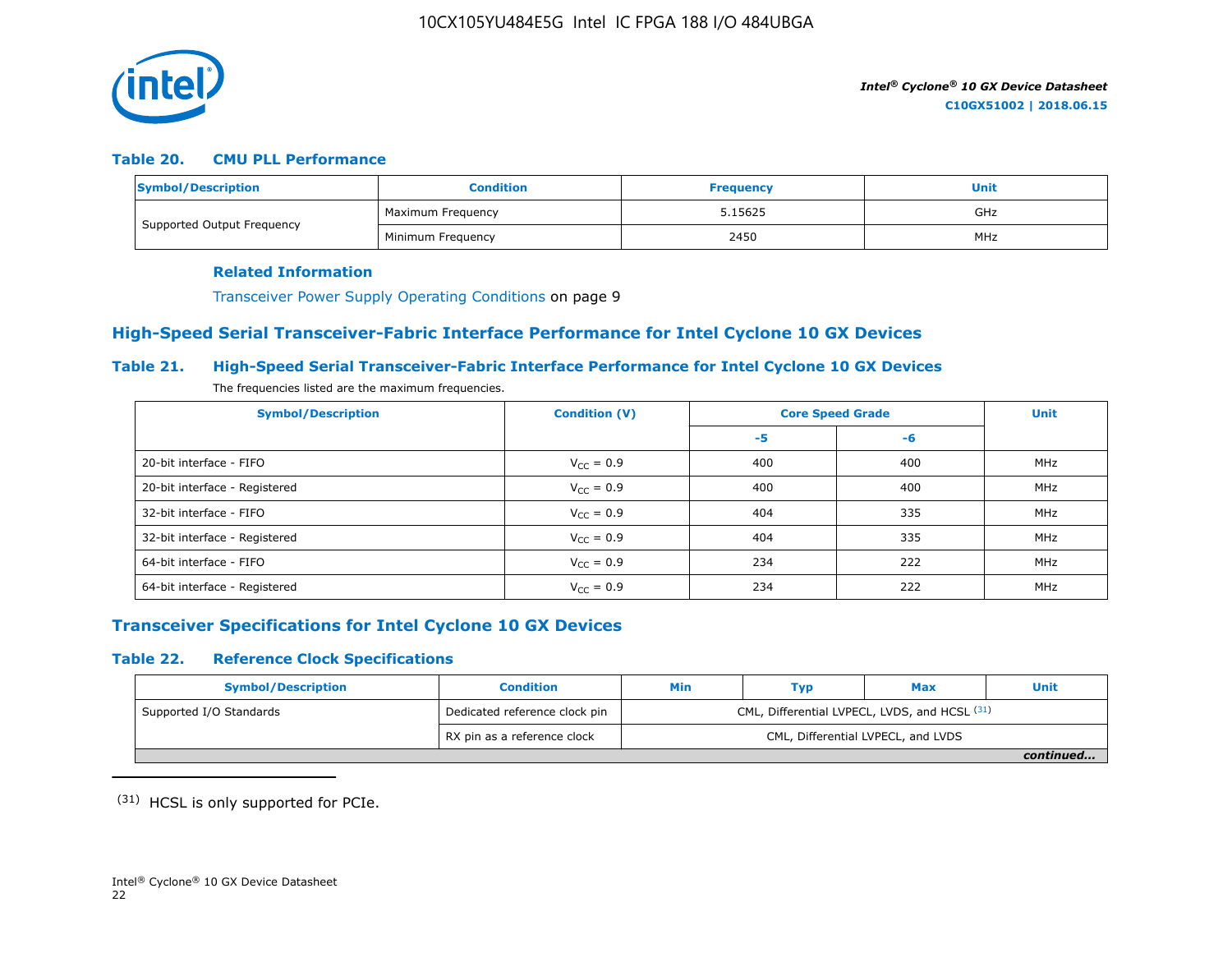**C10GX51002 | 2018.06.15**



| <b>Symbol/Description</b>                     | <b>Condition</b>                              | <b>Min</b>               | <b>Typ</b>               | <b>Max</b>               | <b>Unit</b>   |
|-----------------------------------------------|-----------------------------------------------|--------------------------|--------------------------|--------------------------|---------------|
| Input Reference Clock Frequency<br>(CMU PLL)  |                                               | 61                       |                          | 800                      | <b>MHz</b>    |
| Input Reference Clock Frequency<br>(ATX PLL)  |                                               | 100                      | —                        | 800                      | <b>MHz</b>    |
| Input Reference Clock Frequency<br>(fPLL PLL) |                                               | $25^{(32)}/50$           | $\overline{\phantom{0}}$ | 800                      | <b>MHz</b>    |
| Rise time                                     | 20% to 80%                                    | $\qquad \qquad -$        | —                        | 400                      | ps            |
| Fall time                                     | 80% to 20%                                    | $\overline{\phantom{0}}$ | $\overline{\phantom{0}}$ | 400                      | ps            |
| Duty cycle                                    | —                                             | 45                       | —                        | 55                       | $\frac{0}{0}$ |
| Spread-spectrum modulating clock frequency    | PCIe                                          | 30                       | —                        | 33                       | kHz           |
| Spread-spectrum downspread                    | PCIe                                          | —                        | 0 to $-0.5$              |                          | $\frac{0}{0}$ |
| On-chip termination resistors                 | —                                             | $\overline{\phantom{0}}$ | 100                      | $\overline{\phantom{0}}$ | $\Omega$      |
| Absolute V <sub>MAX</sub>                     | Dedicated reference clock pin                 | $\qquad \qquad -$        | $\overline{\phantom{0}}$ | 1.6                      | V             |
|                                               | RX pin as a reference clock                   |                          | $\overline{\phantom{0}}$ | 1.2                      | $\vee$        |
| Absolute V <sub>MIN</sub>                     | —                                             | $-0.4$                   | —                        | $\overline{\phantom{0}}$ | $\vee$        |
| Peak-to-peak differential input voltage       | $\overline{\phantom{0}}$                      | 200                      | $\overline{\phantom{0}}$ | 1600                     | mV            |
| V <sub>ICM</sub> (AC coupled)                 | $V_{CCR_GXB} = 0.95 V$                        |                          | 0.95                     | $\overline{\phantom{0}}$ | V             |
|                                               | $V_{CCR\ GXB} = 1.03 V$                       | —                        | 1.03                     | $\overline{\phantom{0}}$ | $\vee$        |
| $V_{ICM}$ (DC coupled)                        | HCSL I/O standard for PCIe<br>reference clock | 250                      | $\overline{\phantom{0}}$ | 550                      | mV            |
| Transmitter REFCLK Phase Noise (622 MHz) (33) | 100 Hz                                        | —                        | $\overline{\phantom{0}}$ | $-70$                    | dBc/Hz        |
|                                               | 1 kHz                                         |                          |                          | $-90$                    | dBc/Hz        |
|                                               |                                               |                          |                          |                          | continued     |

(32) 25 MHz is for HDMI applications only.

<sup>&</sup>lt;sup>(33)</sup> To calculate the REFCLK phase noise requirement at frequencies other than 622 MHz, use the following formula: REFCLK phase noise at f (MHz) = REFCLK phase noise at 622 MHz +  $20*log(f/622)$ .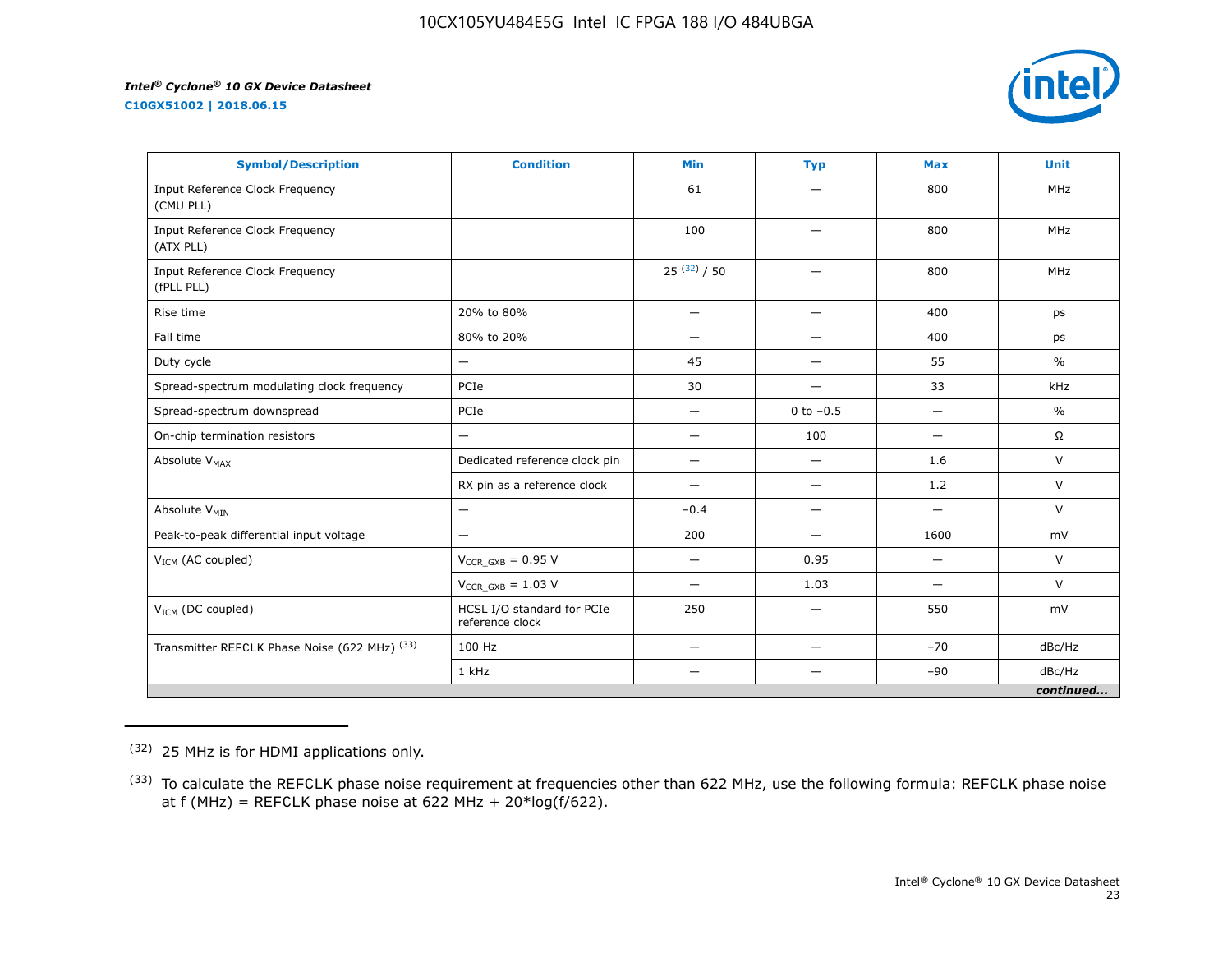

| <b>Symbol/Description</b>                                                                           | <b>Condition</b>          | <b>Min</b> | Typ             | <b>Max</b> | <b>Unit</b> |
|-----------------------------------------------------------------------------------------------------|---------------------------|------------|-----------------|------------|-------------|
|                                                                                                     | $10$ kHz                  |            |                 | $-100$     | dBc/Hz      |
|                                                                                                     | 100 kHz                   |            |                 | $-110$     | dBc/Hz      |
|                                                                                                     | $\geq$ 1 MHz              |            |                 | $-120$     | dBc/Hz      |
| Transmitter REFCLK Phase Jitter (100 MHz)                                                           | 1.5 MHz to 100 MHz (PCIe) | -          | -               | 4.2        | ps (rms)    |
| $R_{REF}$                                                                                           |                           |            | $2.0 k \pm 1\%$ |            | Ω           |
| Maximum rate of change of the reference clock<br>frequency<br>T <sub>SSC-MAX-PERIOD-SLEW</sub> (34) | Max SSC df/dt             |            |                 | 0.75       | ps/UI       |

## **Table 23. Transceiver Clocks Specifications**

| <b>Symbol/Description</b>                 | <b>Condition</b>               | Min | Тур                      | <b>Max</b> | <b>Unit</b> |
|-------------------------------------------|--------------------------------|-----|--------------------------|------------|-------------|
| CLKUSR pin for transceiver<br>calibration | <b>Transceiver Calibration</b> | 100 | -                        | 125        | <b>MHz</b>  |
| reconfig_clk                              | Reconfiguration interface      | 100 | $\overline{\phantom{m}}$ | 125        | <b>MHz</b>  |

## **Table 24. Transceiver Clock Network Maximum Data Rate Specifications**

| <b>Clock Network</b>                                   | <b>Maximum Performance</b> |             |            | <b>Channel Span</b>            | <b>Unit</b> |
|--------------------------------------------------------|----------------------------|-------------|------------|--------------------------------|-------------|
|                                                        | <b>ATX</b>                 | <b>fPLL</b> | <b>CMU</b> |                                |             |
| x1                                                     | 12.5                       | 12.5        | 10.3125    | 6 channels in a single<br>bank | Gbps        |
| x6                                                     | 12.5                       | 12.5        | N/A        | 6 channels in a single<br>bank | Gbps        |
| PLL feedback<br>compensation mode                      | 12.5                       | 12.5        | N/A        | Side-wide                      | Gbps        |
| xN at 1.03 V V <sub>CCR_GXB</sub> /<br>$V_{CCT}$ $GXB$ | 12.5                       | 12.5        | N/A        | Side-wide                      | Gbps        |
| xN at 0.95 V V <sub>CCR_GXB</sub> /<br>$V_{CCT_GXB}$   | 10.5                       | 10.5        | N/A        | Side-wide                      | Gbps        |

(34) Defined for worst case spread spectrum clock (SSC) modulation profile, such as Lexmark.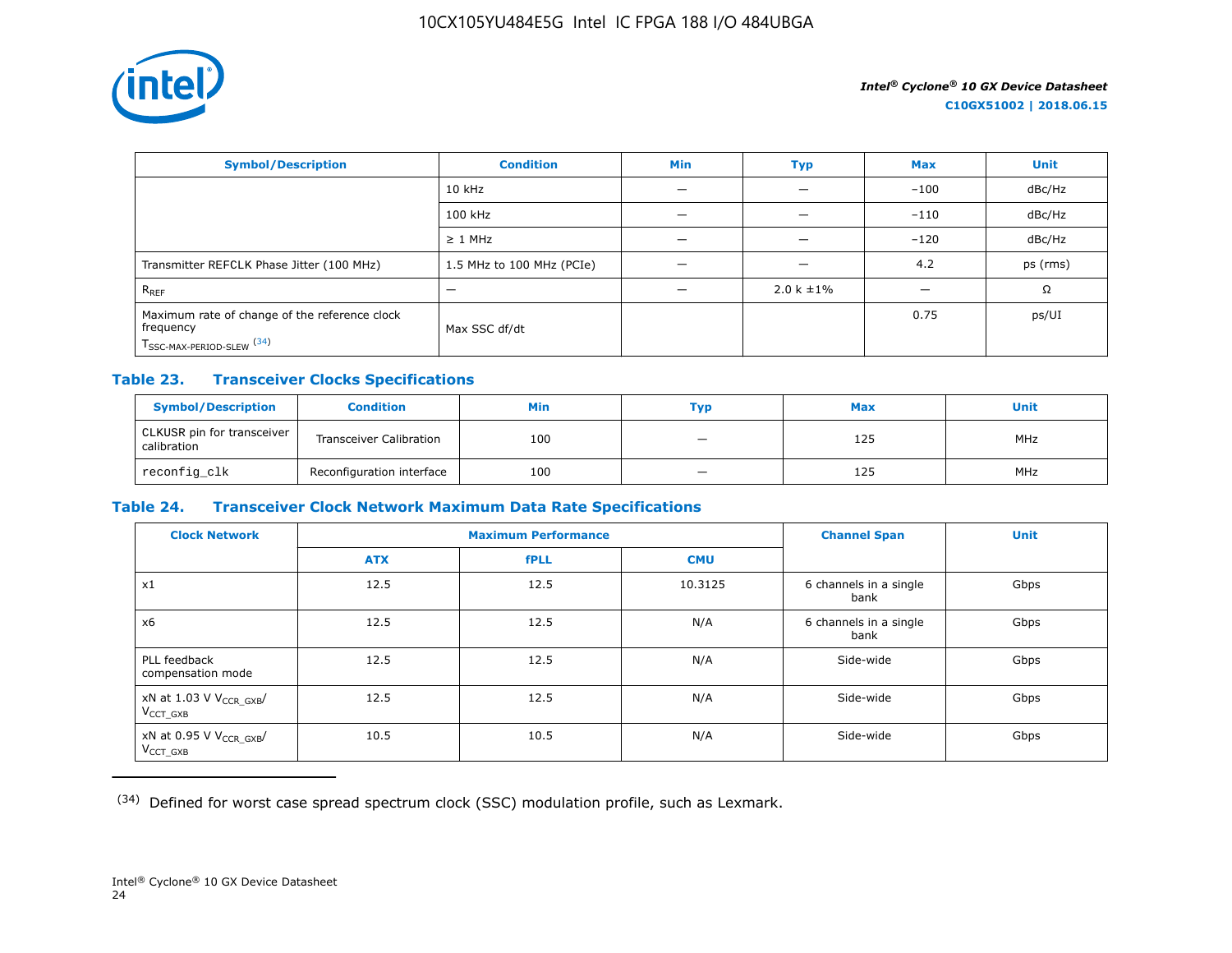**C10GX51002 | 2018.06.15**



## **Table 25. Receiver Specifications**

| <b>Symbol/Description</b>                                                                                | <b>Condition</b>         | <b>Min</b>                                                                      | <b>Typ</b>     | <b>Max</b> | <b>Unit</b> |  |  |
|----------------------------------------------------------------------------------------------------------|--------------------------|---------------------------------------------------------------------------------|----------------|------------|-------------|--|--|
| Supported I/O Standards                                                                                  | $\qquad \qquad -$        | High Speed Differential I/O, CML, Differential LVPECL, and LVDS <sup>(35)</sup> |                |            |             |  |  |
| Absolute V <sub>MAX</sub> for a<br>receiver pin (36)                                                     | -                        |                                                                                 |                | 1.2        | $\vee$      |  |  |
| Absolute V <sub>MIN</sub> for a<br>receiver pin $(37)$                                                   | -                        | $-0.4$                                                                          |                |            | $\vee$      |  |  |
| Maximum peak-to-peak<br>differential input voltage<br>$V_{ID}$ (diff p-p) before device<br>configuration |                          |                                                                                 |                | 1.6        | $\vee$      |  |  |
| Maximum peak-to-peak<br>differential input voltage                                                       | $V_{CCR\ GXB} = 0.95 V$  |                                                                                 |                | 2.4        | $\vee$      |  |  |
| V <sub>ID</sub> (diff p-p) after device<br>configuration                                                 | $V_{CCR\ GXB} = 1.03 V$  |                                                                                 |                | 2.0        | V           |  |  |
| Minimum differential eye<br>opening at receiver serial<br>input pins (38)                                | $\overline{\phantom{m}}$ | 50                                                                              |                |            | mV          |  |  |
| Differential on-chip                                                                                     | $85-\Omega$ setting      | $\overline{\phantom{0}}$                                                        | $85 \pm 30\%$  | —          | Ω           |  |  |
| termination resistors                                                                                    | 100-Ω setting            |                                                                                 | $100 \pm 30\%$ |            | Ω           |  |  |
| $V_{ICM}$ (AC and DC coupled)<br>(39)                                                                    | $V_{CCR\ GXB} = 0.95 V$  |                                                                                 | 600            |            | mV          |  |  |
|                                                                                                          | $V_{CCR_GXB} = 1.03 V$   |                                                                                 | 700            |            | mV          |  |  |
| continued                                                                                                |                          |                                                                                 |                |            |             |  |  |

(35) CML, Differential LVPECL, and LVDS are only used on AC coupled links.

- (36) The device cannot tolerate prolonged operation at this absolute maximum.
- $(37)$  The device cannot tolerate prolonged operation at this absolute minimum.
- <sup>(38)</sup> The differential eye opening specification at the receiver input pins assumes that Receiver Equalization is disabled. If you enable Receiver Equalization, the receiver circuitry can tolerate a lower minimum eye opening, depending on the equalization level.
- <sup>(39)</sup> Intel Cyclone 10 GX devices support DC coupling to other Intel Cyclone 10 GX devices and other devices with a transmitter that has matching common mode voltage.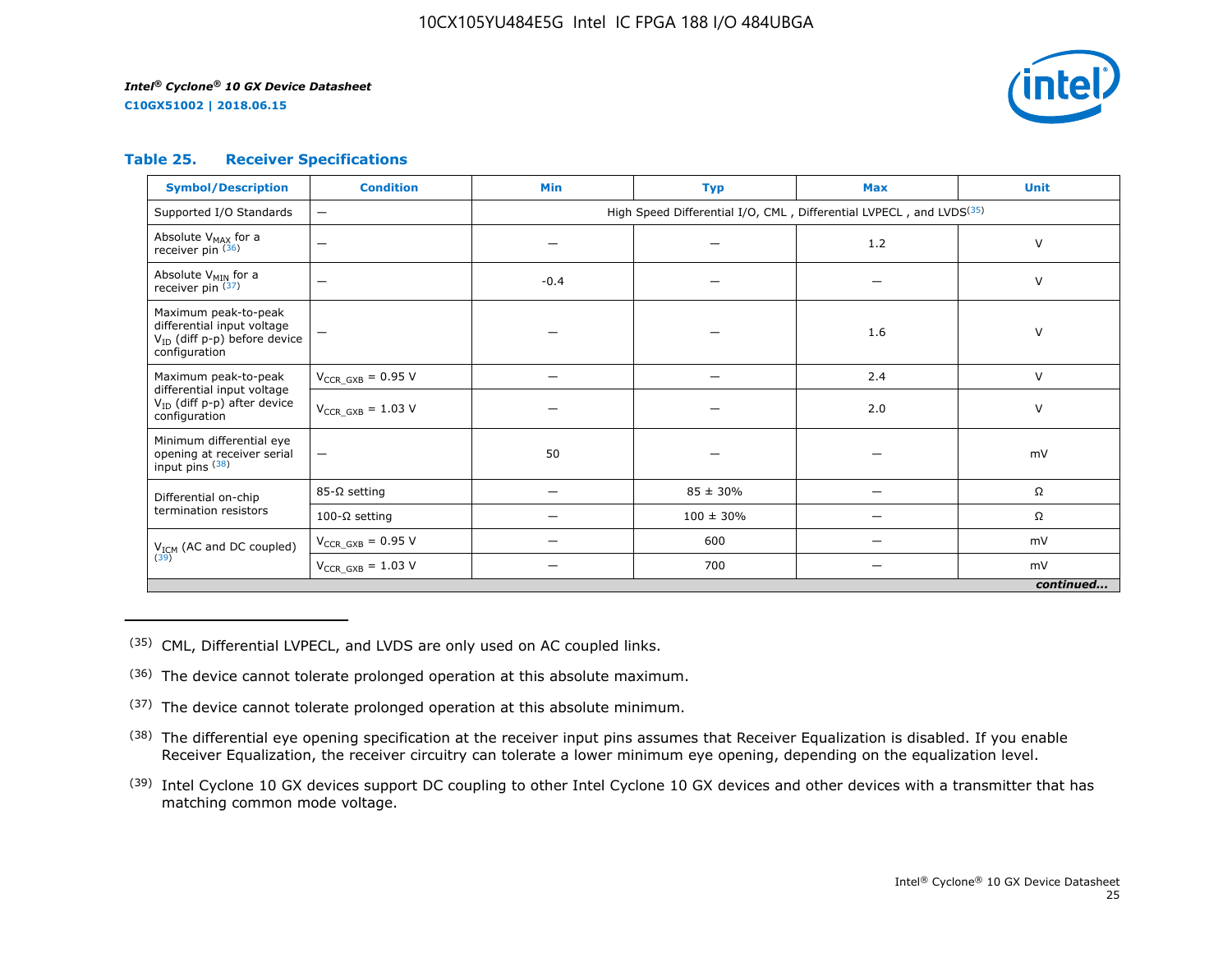

**C10GX51002 | 2018.06.15**

| <b>Symbol/Description</b>                     | <b>Condition</b>                           | <b>Min</b>     | <b>Typ</b> | <b>Max</b> | <b>Unit</b> |
|-----------------------------------------------|--------------------------------------------|----------------|------------|------------|-------------|
| $t_{LTR}$ <sup>(40)</sup>                     | $\overline{\phantom{m}}$                   |                |            | 10         | $\mu$ s     |
| $t_{LTD}$ <sup>(41)</sup>                     | $\overline{\phantom{m}}$                   | $\overline{4}$ |            |            | $\mu$ s     |
| $t_{\text{LTD\_manual}}$ (42)                 | -                                          | 4              |            |            | $\mu$ s     |
| $t_{\text{LTR\_LTD\_manual}}$ <sup>(43)</sup> | $\overline{\phantom{m}}$                   | 15             |            |            | $\mu$ s     |
| Run Length                                    | $\overline{\phantom{0}}$                   |                |            | 200        | UI          |
| CDR PPM tolerance                             | PCIe-only                                  | $-300$         |            | 300        | PPM         |
|                                               | All other protocols                        | $-1000$        |            | 1000       | PPM         |
| Programmable DC Gain                          | Setting $= 0-4$                            | 0              |            | 10         | dB          |
| Programmable AC Gain at                       | Setting $= 0-28$<br>$V_{CCR_GXB} = 0.95 V$ | $\mathbf 0$    |            | 19         | dB          |
| High Gain mode and Data<br>Rate $\leq 6$ Gbps | Setting $= 0-28$<br>$V_{CCR_GXB} = 1.03 V$ | 0              |            | 21         | dB          |

## **Table 26. Transmitter Specifications**

| <b>Symbol/Description</b>                     | <b>Condition</b> | Min                              | Тур                      | <b>Max</b> | <b>Unit</b> |  |
|-----------------------------------------------|------------------|----------------------------------|--------------------------|------------|-------------|--|
| Supported I/O Standards                       | $\qquad \qquad$  | High Speed Differential I/O (44) | $\overline{\phantom{0}}$ |            |             |  |
| Differential on-chip<br>termination resistors | 85-Ω setting     | _                                | $85 \pm 20\%$            | -          | 75          |  |
|                                               |                  |                                  |                          |            |             |  |

 $(40)$  t<sub>LTR</sub> is the time required for the receive CDR to lock to the input reference clock frequency after coming out of reset.

<sup>(41)</sup>  $t_{\text{LTD}}$  is time required for the receiver CDR to start recovering valid data after the  $rx\_is\_locked$ todata signal goes high.

 $(42)$  t<sub>LTD</sub> manual is the time required for the receiver CDR to start recovering valid data after the  $rx\_is\_locked$ todata signal goes high when the CDR is functioning in the manual mode.

- $(43)$  t<sub>LTR LTD</sub> manual is the time the receiver CDR must be kept in lock to reference (LTR) mode after the  $rx\_is\_lockedtoref$  signal goes high when the CDR is functioning in the manual mode.
- (44) High Speed Differential I/O is the dedicated I/O standard for the transmitter in Intel Cyclone 10 GX transceivers.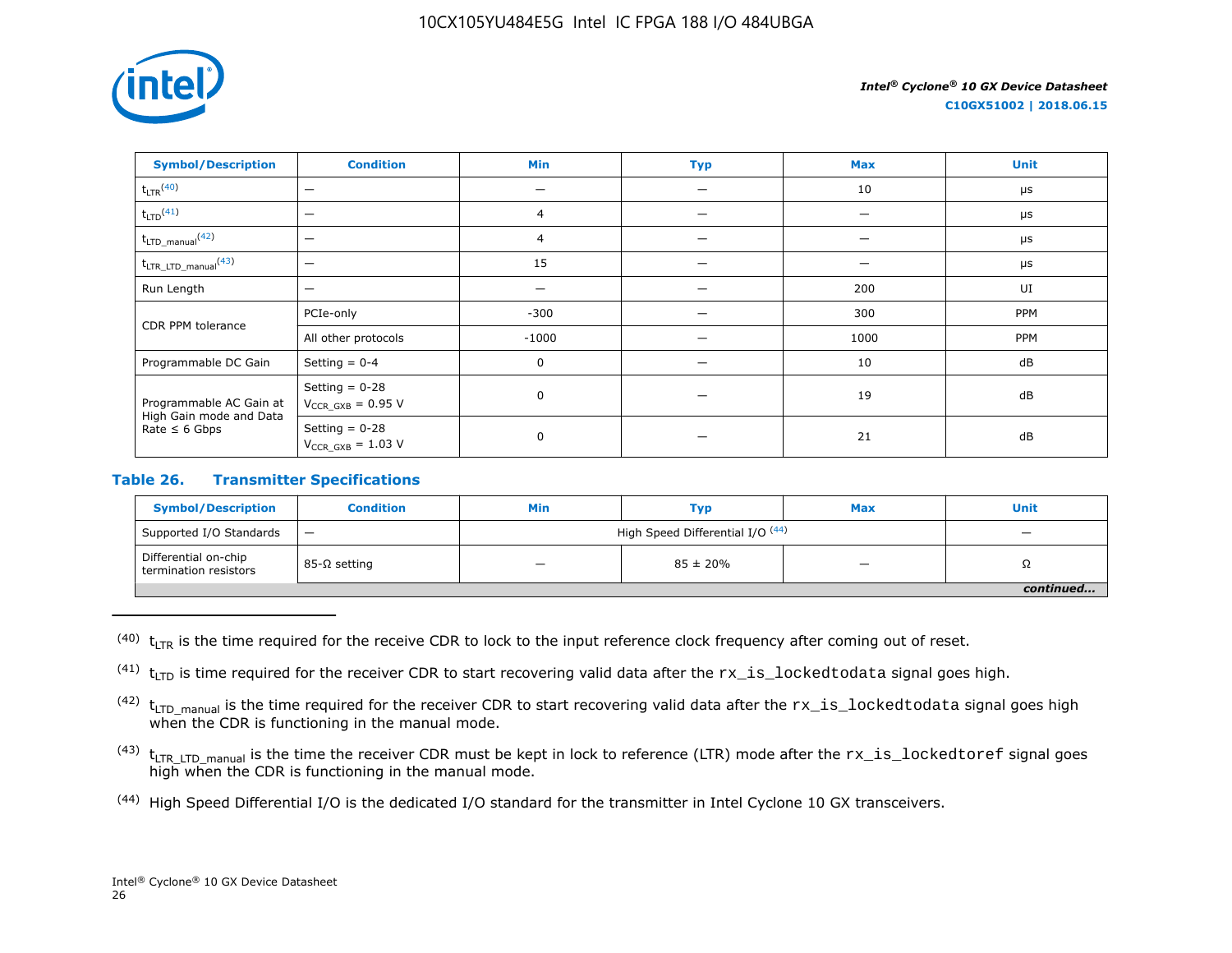**C10GX51002 | 2018.06.15**



| <b>Symbol/Description</b>     | <b>Condition</b>                                                  | Min | <b>Typ</b>     | <b>Max</b> | <b>Unit</b> |
|-------------------------------|-------------------------------------------------------------------|-----|----------------|------------|-------------|
|                               | 100-Ω setting                                                     |     | $100 \pm 20\%$ |            | Ω           |
|                               | $V_{CCT_GXB} = 0.95 V$                                            |     | 450            | -          | mV          |
| V <sub>OCM</sub> (AC coupled) | $V_{CCT_GXB} = 1.03 V$                                            |     | 500            | —          | mV          |
| V <sub>OCM</sub> (DC coupled) | $V_{CCT_GXB} = 0.95 V$                                            |     | 450            |            | mV          |
|                               | $V_{CCT_GXB} = 1.03 V$                                            |     | 500            |            | mV          |
| Rise time $(45)$              | 20% to 80%                                                        | 20  |                | 130        | ps          |
| Fall time (45)                | 80% to 20%                                                        | 20  | –              | 130        | ps          |
| Intra-differential pair skew  | TX $V_{CM}$ = 0.5 V and slew<br>rate setting of<br>SLEW R5 $(46)$ |     |                | 15         | ps          |

## **Table 27. Typical Transmitter V<sub>OD</sub>** Settings

| <b>Symbol</b>                                                                     | V <sub>OD</sub> Setting | V <sub>OD</sub> -to-V <sub>CCT_GXB</sub> Ratio |  |  |  |
|-----------------------------------------------------------------------------------|-------------------------|------------------------------------------------|--|--|--|
|                                                                                   | 31                      | 1.00                                           |  |  |  |
|                                                                                   | 30                      | 0.97                                           |  |  |  |
|                                                                                   | 29                      | 0.93                                           |  |  |  |
|                                                                                   | 28                      | 0.90                                           |  |  |  |
|                                                                                   | 27                      | 0.87                                           |  |  |  |
| $V_{OD}$ differential value = $V_{OD}$ -to- $V_{CCT\_GXB}$ ratio x $V_{CCT\_GXB}$ | 26                      | 0.83                                           |  |  |  |
|                                                                                   | 25                      | 0.80                                           |  |  |  |
|                                                                                   | 24                      | 0.77                                           |  |  |  |
|                                                                                   | 23                      | 0.73                                           |  |  |  |
|                                                                                   | 22                      | 0.70                                           |  |  |  |
| continued                                                                         |                         |                                                |  |  |  |

<sup>(45)</sup> The Intel Quartus Prime software automatically selects the appropriate slew rate depending on the design configurations.

<sup>(46)</sup> SLEW\_R1 is the slowest and SLEW\_R5 is the fastest. SLEW\_R6 and SLEW\_R7 are not used.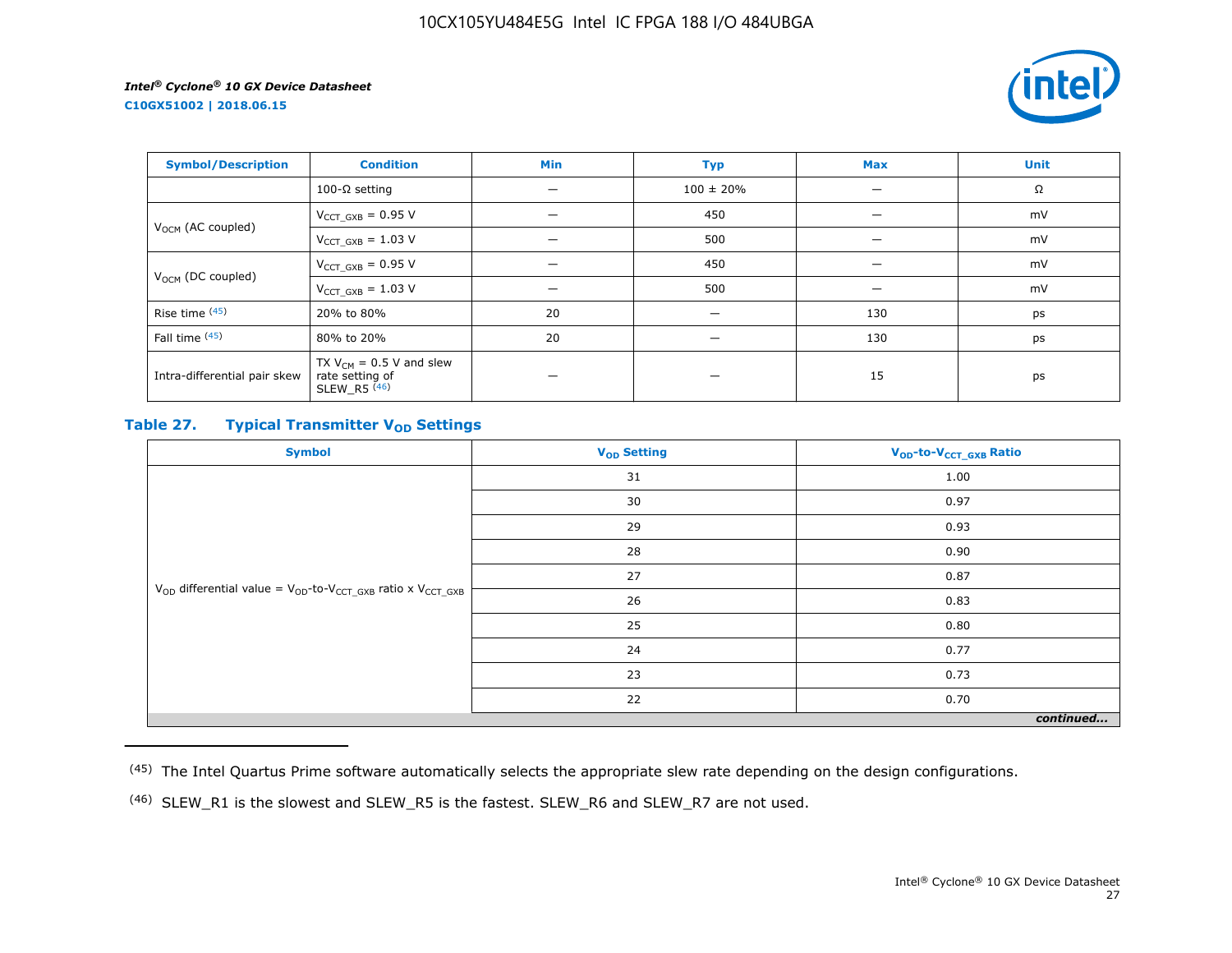

| <b>Symbol</b> | <b>V<sub>OD</sub></b> Setting | V <sub>OD</sub> -to-V <sub>CCT_GXB</sub> Ratio |
|---------------|-------------------------------|------------------------------------------------|
|               | 21                            | 0.67                                           |
|               | 20                            | 0.63                                           |
|               | 19                            | 0.60                                           |
|               | 18                            | 0.57                                           |
|               | 17                            | 0.53                                           |
|               | 16                            | 0.50                                           |
|               | 15                            | 0.47                                           |
|               | 14                            | 0.43                                           |
|               | 13                            | 0.40                                           |
|               | 12                            | 0.37                                           |

## **Table 28. Transmitter Channel-to-channel Skew Specifications**

| <b>Mode</b>                                       | <b>Channel Span</b>          | <b>Maximum Skew</b> | Unit |
|---------------------------------------------------|------------------------------|---------------------|------|
| x6 Clock                                          | Up to 6 channels in one bank | 61                  | ps   |
| xN Clock                                          | Within 2 banks               | 230                 | ps   |
| <sup>1</sup> PLL Feedback Compensation (47), (48) | Side-wide                    | 1600                | ps   |

**Related Information**

[PLLs and Clock Networks](https://documentation.altera.com/#/link/hki1486507600636/mbh1486506924952)

<sup>(47)</sup> refclk is set to 125 MHz during the test.

<sup>(48)</sup> You can reduce the lane-to-lane skew by increasing the reference clock frequency.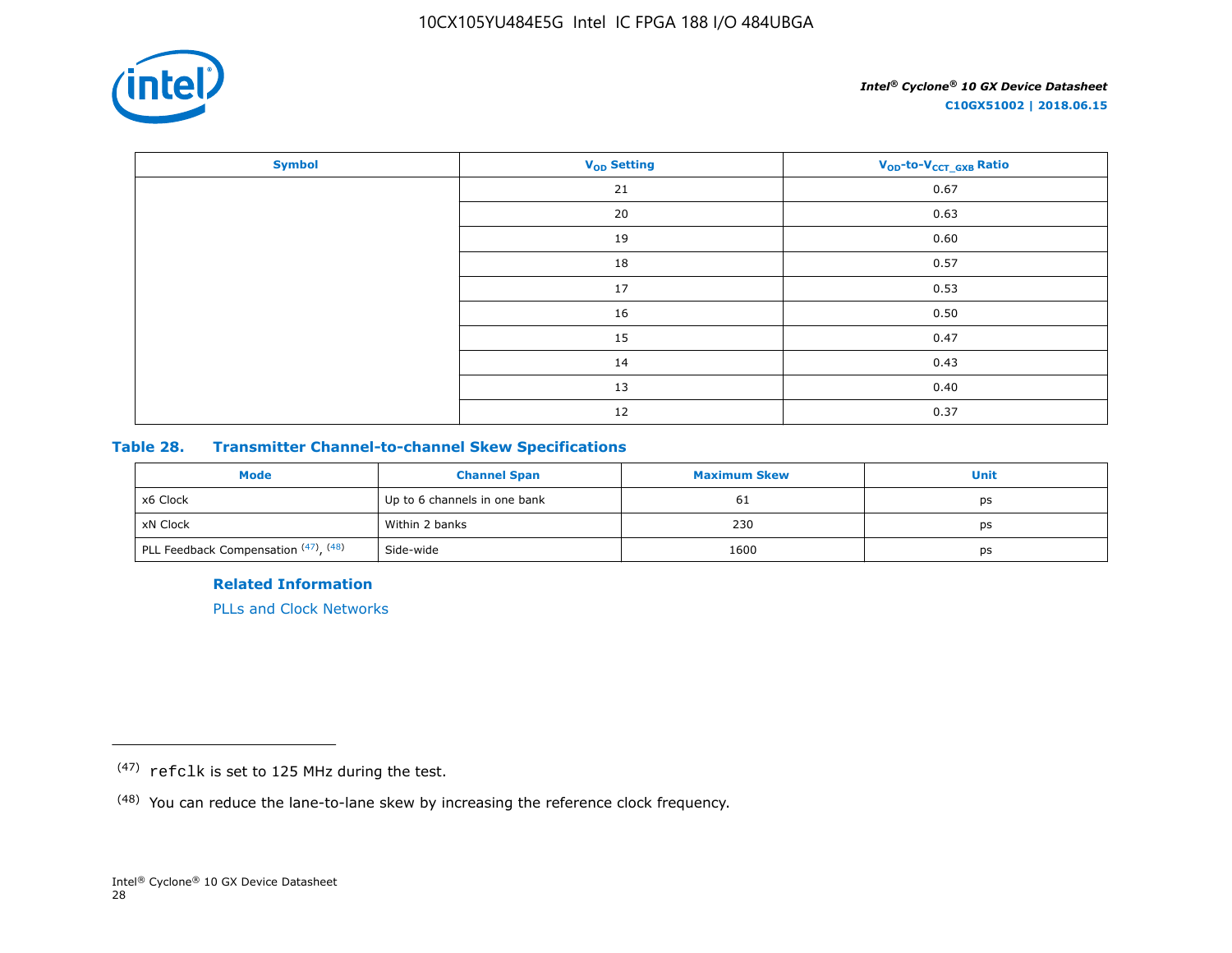

## **Core Performance Specifications**

## **Clock Tree Specifications**

## **Table 29. Clock Tree Performance for Intel Cyclone 10 GX Devices**

| <b>Parameter</b>                                        | <b>Performance (All Speed Grades)</b> | Unit |  |
|---------------------------------------------------------|---------------------------------------|------|--|
| Global clock, regional clock, and small periphery clock | 644                                   | MHz  |  |
| Large periphery clock                                   | 525                                   | MHz  |  |

## **PLL Specifications**

## **Fractional PLL Specifications**

## **Table 30. Fractional PLL Specifications for Intel Cyclone 10 GX Devices**

| <b>Symbol</b>           | <b>Parameter</b>                                               | <b>Condition</b> | <b>Min</b> | <b>Typ</b> | <b>Max</b> | <b>Unit</b>   |
|-------------------------|----------------------------------------------------------------|------------------|------------|------------|------------|---------------|
| $f_{IN}$                | Input clock frequency                                          |                  | 30         |            | 800(49)    | MHz           |
| $f_{\rm INPFD}$         | Input clock frequency to the phase<br>frequency detector (PFD) |                  | 30         |            | 700        | MHz           |
| f <sub>CASC</sub> INPFD | Input clock frequency to the PFD of<br>destination cascade PLL |                  | 30         |            | 60         | MHz           |
| f <sub>vco</sub>        | PLL voltage-controlled oscillator (VCO)<br>operating range     |                  | 6          |            | 12.5       | GHz           |
| t <sub>einduty</sub>    | Input clock duty cycle                                         |                  | 45         |            | 55         | $\frac{0}{0}$ |
| $f_{\text{OUT}}$        | Output frequency for internal global or<br>regional clock      |                  |            |            | 644        | MHz           |
| <b>FDYCONFIGCLK</b>     | Dynamic configuration clock for<br>reconfig_clk                |                  |            |            | 100        | MHz           |
|                         |                                                                |                  |            |            |            | continued     |

<sup>&</sup>lt;sup>(49)</sup> This specification is limited by the I/O maximum frequency. The maximum achievable I/O frequency is different for each I/O standard and is depends on design and system specific factors. Ensure proper timing closure in your design and perform HSPICE/IBIS simulations based on your specific design and system setup to determine the maximum achievable frequency in your system.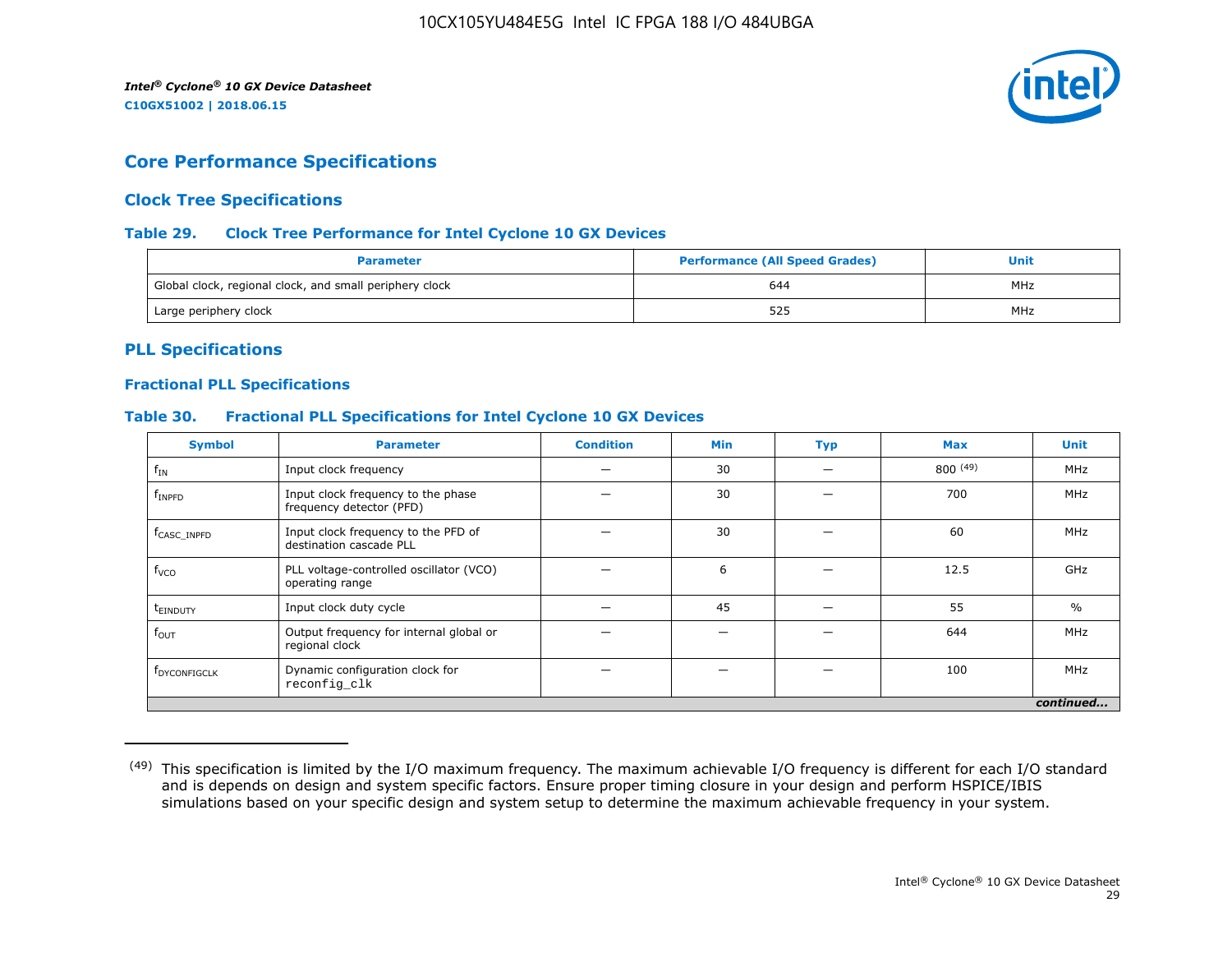

| <b>Symbol</b>                 | <b>Parameter</b>                                                                                                | <b>Condition</b>                      | Min | <b>Typ</b>               | <b>Max</b> | <b>Unit</b> |
|-------------------------------|-----------------------------------------------------------------------------------------------------------------|---------------------------------------|-----|--------------------------|------------|-------------|
| t <sub>LOCK</sub>             | Time required to lock from end-of-device<br>configuration or deassertion of<br>pll_powerdown                    |                                       |     |                          |            | ms          |
| t <sub>DLOCK</sub>            | Time required to lock dynamically (after<br>switchover or reconfiguring any non-post-<br>scale counters/delays) |                                       |     |                          | 1          | ms          |
| f <sub>CLBW</sub>             | PLL closed-loop bandwidth                                                                                       |                                       | 0.3 | $\overline{\phantom{0}}$ | 4          | MHz         |
| t <sub>PLL_PSERR</sub>        | Accuracy of PLL phase shift                                                                                     |                                       |     | -                        | 50         | ps          |
| t <sub>ARESET</sub>           | Minimum pulse width on the<br>pll_powerdown signal                                                              |                                       | 10  |                          |            | ns          |
| $\rm t_{INCCJ}$ $^{(50)(51)}$ | Input clock cycle-to-cycle jitter                                                                               | $F_{REF} \geq 100$ MHz                | —   | -                        | 0.13       | $UI(p-p)$   |
|                               |                                                                                                                 | $F_{REF}$ < 100 MHz                   |     |                          | 650        | $ps(p-p)$   |
| $t_{\text{OUTPJ}}$ (52)       | Period jitter for clock output                                                                                  | $F_{\text{OUT}} \geq 100 \text{ MHz}$ |     |                          | 600        | $ps(p-p)$   |
|                               |                                                                                                                 | $F_{\text{OUT}} < 100 \text{ MHz}$    | -   | -                        | 60         | $mUI(p-p)$  |
| $t_{\text{OUTCCJ}}$ (52)      | Cycle-to-cycle jitter for clock output                                                                          | $F_{OUT} \geq 100$ MHz                |     |                          | 600        | $ps(p-p)$   |
|                               |                                                                                                                 | $F_{\text{OUT}} < 100 \text{ MHz}$    |     |                          | 60         | $mUI(p-p)$  |
| $dK_{\text{BIT}}$             | Bit number of Delta Sigma Modulator (DSM)                                                                       |                                       |     | 32                       |            | bit         |

## **Related Information**

Memory Output Clock Jitter Specifications on page 43

Provides more information about the external memory interface clock output jitter specifications.

- <sup>(51)</sup> F<sub>REF</sub> is  $f_{IN}/N$ , specification applies when  $N = 1$ .
- (52) External memory interface clock output jitter specifications use a different measurement method, which are available in Memory Output Clock Jitter Specification for Intel Cyclone 10 GX Devices table.

<sup>&</sup>lt;sup>(50)</sup> A high input jitter directly affects the PLL output jitter. To have low PLL output clock jitter, you must provide a clean clock source with  $\text{jitter} < 120 \text{ ps}.$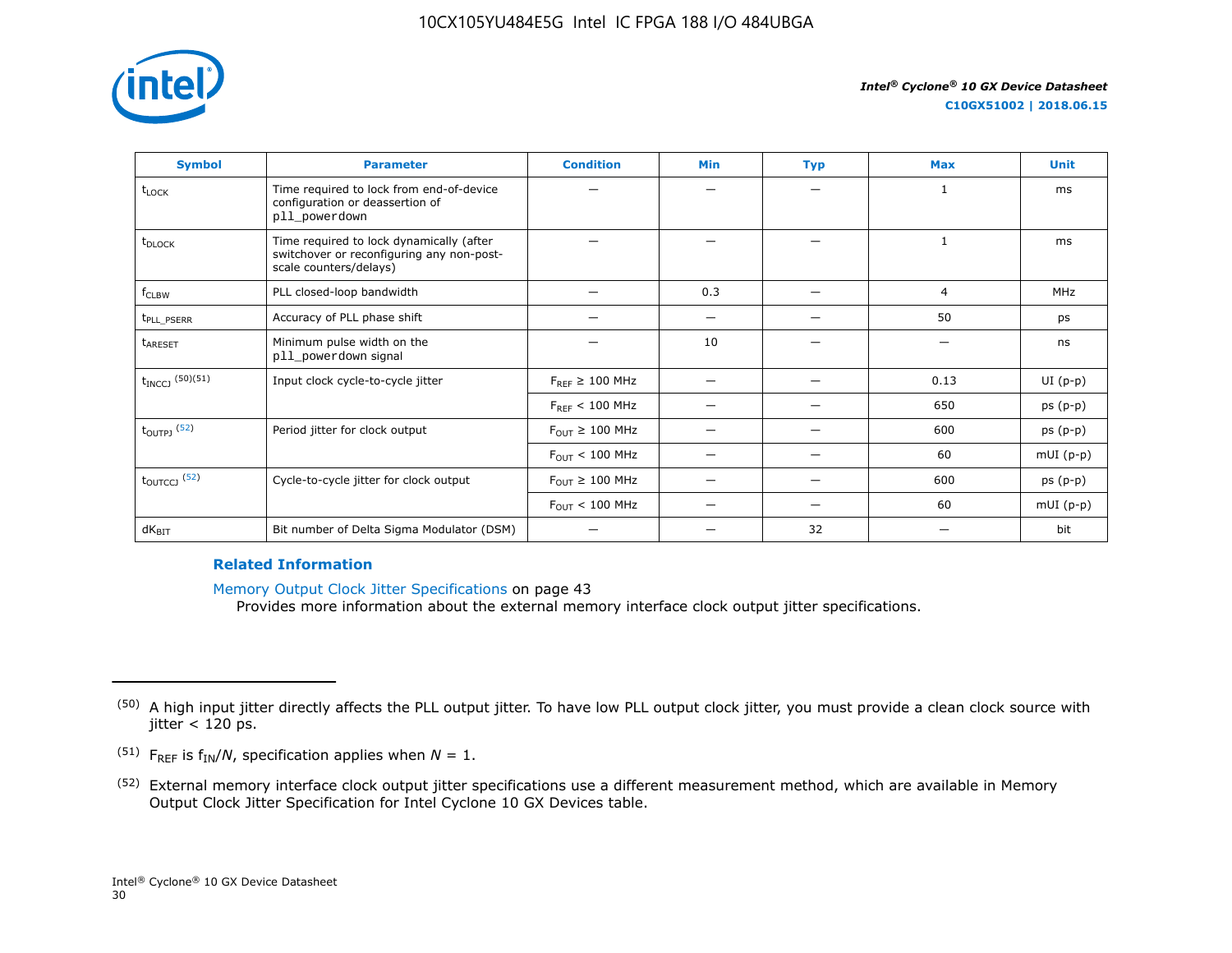

## **I/O PLL Specifications**

## **Table 31. I/O PLL Specifications for Intel Cyclone 10 GX Devices**

| <b>Symbol</b>            | <b>Parameter</b>                                                                   | <b>Condition</b>        | <b>Min</b>               | <b>Typ</b>               | <b>Max</b>   | <b>Unit</b>   |
|--------------------------|------------------------------------------------------------------------------------|-------------------------|--------------------------|--------------------------|--------------|---------------|
| $f_{IN}$                 | Input clock frequency                                                              | -5 speed grade          | 10                       |                          | 700(53)      | MHz           |
|                          |                                                                                    | -6 speed grade          | 10                       | —                        | 650(53)      | MHz           |
| $f_{INPFD}$              | Input clock frequency to the PFD                                                   |                         | 10                       |                          | 325          | MHz           |
| f <sub>CASC</sub> INPFD  | Input clock frequency to the PFD of destination<br>cascade PLL                     |                         | 10                       |                          | 60           | MHz           |
| f <sub>vco</sub>         | PLL VCO operating range                                                            | -5 speed grade          | 600                      |                          | 1434         | MHz           |
|                          |                                                                                    | -6 speed grade          | 600                      | $\overline{\phantom{0}}$ | 1250         | MHz           |
| $f_{CLBW}$               | PLL closed-loop bandwidth                                                          | —                       | 0.1                      | $\overline{\phantom{0}}$ | 8            | MHz           |
| t <sub>einduty</sub>     | Input clock or external feedback clock input<br>duty cycle                         |                         | 40                       |                          | 60           | $\frac{0}{0}$ |
| $f_{\text{OUT}}$         | Output frequency for internal global or regional<br>clock (C counter)              | $-5$ , $-6$ speed grade | -                        |                          | 644          | MHz           |
| $fOUT$ $_{EXT}$          | Output frequency for external clock output                                         | -5 speed grade          | -                        |                          | 720          | MHz           |
|                          |                                                                                    | -6 speed grade          | -                        |                          | 650          | MHz           |
| t <sub>outputy</sub>     | Duty cycle for dedicated external clock output<br>(when set to 50%)                |                         | 45                       | 50                       | 55           | $\frac{0}{0}$ |
| t <sub>FCOMP</sub>       | External feedback clock compensation time                                          |                         | $\overline{\phantom{m}}$ |                          | 10           | ns            |
| f <sub>DYCONFIGCLK</sub> | Dynamic configuration clock for mgmt_clk and<br>scanclk                            |                         |                          |                          | 100          | MHz           |
| $t_{\text{LOCK}}$        | Time required to lock from end-of-device<br>configuration or deassertion of areset |                         |                          |                          | $\mathbf{1}$ | ms            |
|                          |                                                                                    |                         |                          |                          |              | continued     |

<sup>(53)</sup> This specification is limited by the I/O maximum frequency. The maximum achievable I/O frequency is different for each I/O standard and is depends on design and system specific factors. Ensure proper timing closure in your design and perform HSPICE/IBIS simulations based on your specific design and system setup to determine the maximum achievable frequency in your system.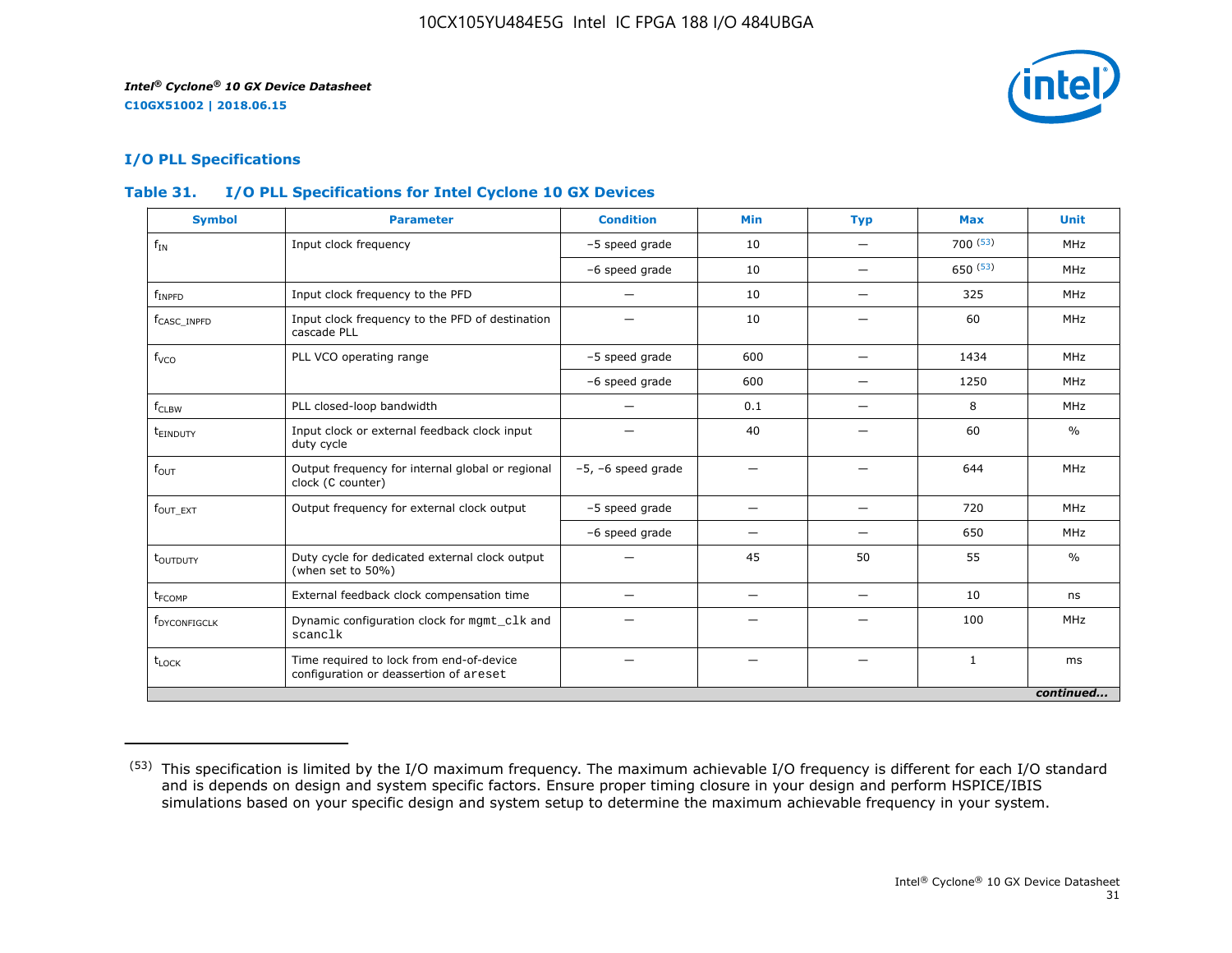

| <b>Symbol</b>                | <b>Parameter</b>                                                                                               | <b>Condition</b>                      | <b>Min</b>               | <b>Typ</b>               | <b>Max</b>                     | <b>Unit</b> |
|------------------------------|----------------------------------------------------------------------------------------------------------------|---------------------------------------|--------------------------|--------------------------|--------------------------------|-------------|
| t <sub>DLOCK</sub>           | Time required to lock dynamically (after<br>switchover or reconfiguring any non-post-scale<br>counters/delays) |                                       |                          |                          | 1                              | ms          |
| t <sub>PLL</sub> PSERR       | Accuracy of PLL phase shift                                                                                    |                                       | $\overline{\phantom{0}}$ |                          | ±50                            | ps          |
| <b>t<sub>ARESET</sub></b>    | Minimum pulse width on the areset signal                                                                       | —                                     | 10                       | $\overline{\phantom{0}}$ | $\qquad \qquad \longleftarrow$ | ns          |
| $t_{INCCJ}$ (54)(55)         | Input clock cycle-to-cycle jitter                                                                              | $F_{RFF} \geq 100$ MHz                | $\overline{\phantom{0}}$ |                          | 0.15                           | $UI(p-p)$   |
|                              |                                                                                                                | $F_{RFF}$ < 100 MHz                   | -                        |                          | 750                            | $ps(p-p)$   |
| t <sub>outpj_pc</sub>        | Period jitter for dedicated clock output                                                                       | $F_{\text{OUT}} \geq 100 \text{ MHz}$ | $\overline{\phantom{0}}$ | $\overline{\phantom{0}}$ | 175                            | $ps(p-p)$   |
|                              |                                                                                                                | $F_{OUT}$ < 100 MHz                   | $\overline{\phantom{0}}$ | $\overline{\phantom{0}}$ | 17.5                           | $mUI(p-p)$  |
| t <sub>outccj_pc</sub>       | Cycle-to-cycle jitter for dedicated clock output                                                               | $F_{OIII} \geq 100$ MHz               | $\overline{\phantom{0}}$ |                          | 175                            | $ps(p-p)$   |
|                              |                                                                                                                | $F_{OUT}$ < 100 MHz                   | $\overline{\phantom{0}}$ | $\overline{\phantom{0}}$ | 17.5                           | $mUI(p-p)$  |
| $t_{\text{OUTPJ\_IO}}$ (56)  | Period jitter for clock output on the regular I/O                                                              | $F_{OUT} \geq 100$ MHz                | $\overline{\phantom{0}}$ | $\overline{\phantom{0}}$ | 600                            | $ps(p-p)$   |
|                              |                                                                                                                | $F_{OUT}$ < 100 MHz                   |                          |                          | 60                             | $mUI(p-p)$  |
| $t_{\text{OUTCCJ\_IO}}$ (56) | Cycle-to-cycle jitter for clock output on the                                                                  | $F_{OUT} \geq 100$ MHz                | -                        |                          | 600                            | $ps(p-p)$   |
|                              | regular I/O                                                                                                    | $F_{\text{OUT}} < 100 \text{ MHz}$    |                          | -                        | 60                             | $mUI(p-p)$  |
| t <sub>CASC_OUTPJ_DC</sub>   | Period jitter for dedicated clock output in                                                                    | $F_{OUT} \geq 100$ MHz                | $\overline{\phantom{0}}$ |                          | 175                            | $ps(p-p)$   |
|                              | cascaded PLLs                                                                                                  | $F_{OUT}$ < 100 MHz                   | $\overline{\phantom{0}}$ | -                        | 17.5                           | $mUI(p-p)$  |

## **Related Information**

Memory Output Clock Jitter Specifications on page 43 Provides more information about the external memory interface clock output jitter specifications.

<sup>&</sup>lt;sup>(54)</sup> A high input jitter directly affects the PLL output jitter. To have low PLL output clock jitter, you must provide a clean clock source with  $\text{jitter} < 120 \text{ ps}.$ 

<sup>&</sup>lt;sup>(55)</sup> F<sub>REF</sub> is  $f_{IN}/N$ , specification applies when  $N = 1$ .

<sup>(56)</sup> External memory interface clock output jitter specifications use a different measurement method, which are available in Memory Output Clock Jitter Specification for Intel Cyclone 10 GX Devices table.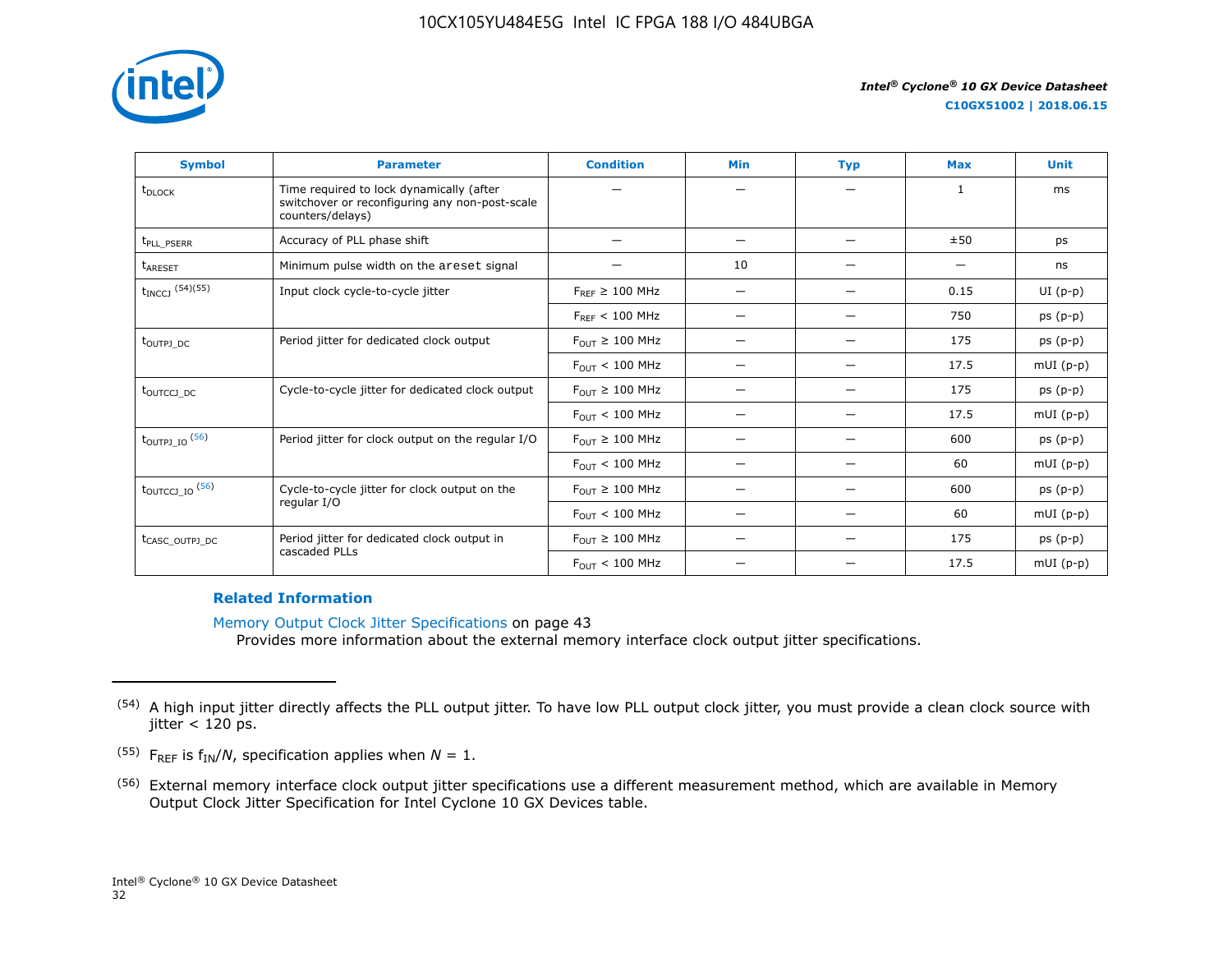

## **DSP Block Specifications**

## **Table 32. DSP Block Performance Specifications for Intel Cyclone 10 GX Devices**

| <b>Mode</b>                                                                  |       | <b>Performance</b> |       |       | <b>Unit</b> |
|------------------------------------------------------------------------------|-------|--------------------|-------|-------|-------------|
|                                                                              | $-E5$ | $-15$              | $-E6$ | $-16$ |             |
| Fixed-point $18 \times 19$ multiplication mode                               | 456   | 438                | 364   | 346   | <b>MHz</b>  |
| Fixed-point 27 $\times$ 27 multiplication mode                               | 450   | 434                | 358   | 344   | <b>MHz</b>  |
| Fixed-point $18 \times 18$ multiplier adder mode                             | 459   | 440                | 370   | 351   | <b>MHz</b>  |
| Fixed-point $18 \times 18$ multiplier adder summed with 36-bit input<br>mode | 444   | 422                | 349   | 326   | <b>MHz</b>  |
| Fixed-point 18 x 19 systolic mode                                            | 459   | 440                | 370   | 351   | <b>MHz</b>  |
| Complex $18 \times 19$ multiplication mode                                   | 456   | 438                | 364   | 346   | MHz         |
| Floating point multiplication mode                                           | 447   | 427                | 347   | 326   | <b>MHz</b>  |
| Floating point adder or subtract mode                                        | 388   | 369                | 288   | 266   | MHz         |
| Floating point multiplier adder or subtract mode                             | 386   | 368                | 290   | 270   | <b>MHz</b>  |
| Floating point multiplier accumulate mode                                    | 418   | 393                | 326   | 294   | <b>MHz</b>  |
| Floating point vector one mode                                               | 404   | 382                | 306   | 282   | MHz         |
| Floating point vector two mode                                               | 383   | 367                | 293   | 278   | <b>MHz</b>  |

## **Memory Block Specifications**

To achieve the maximum memory block performance, use a memory block clock that comes through global clock routing from an on-chip PLL and set to **50%** output duty cycle. Use the Intel Quartus Prime software to report timing for the memory block clocking schemes.

When you use the error detection cyclical redundancy check (CRC) feature, there is no degradation in  $f_{MAX}$ .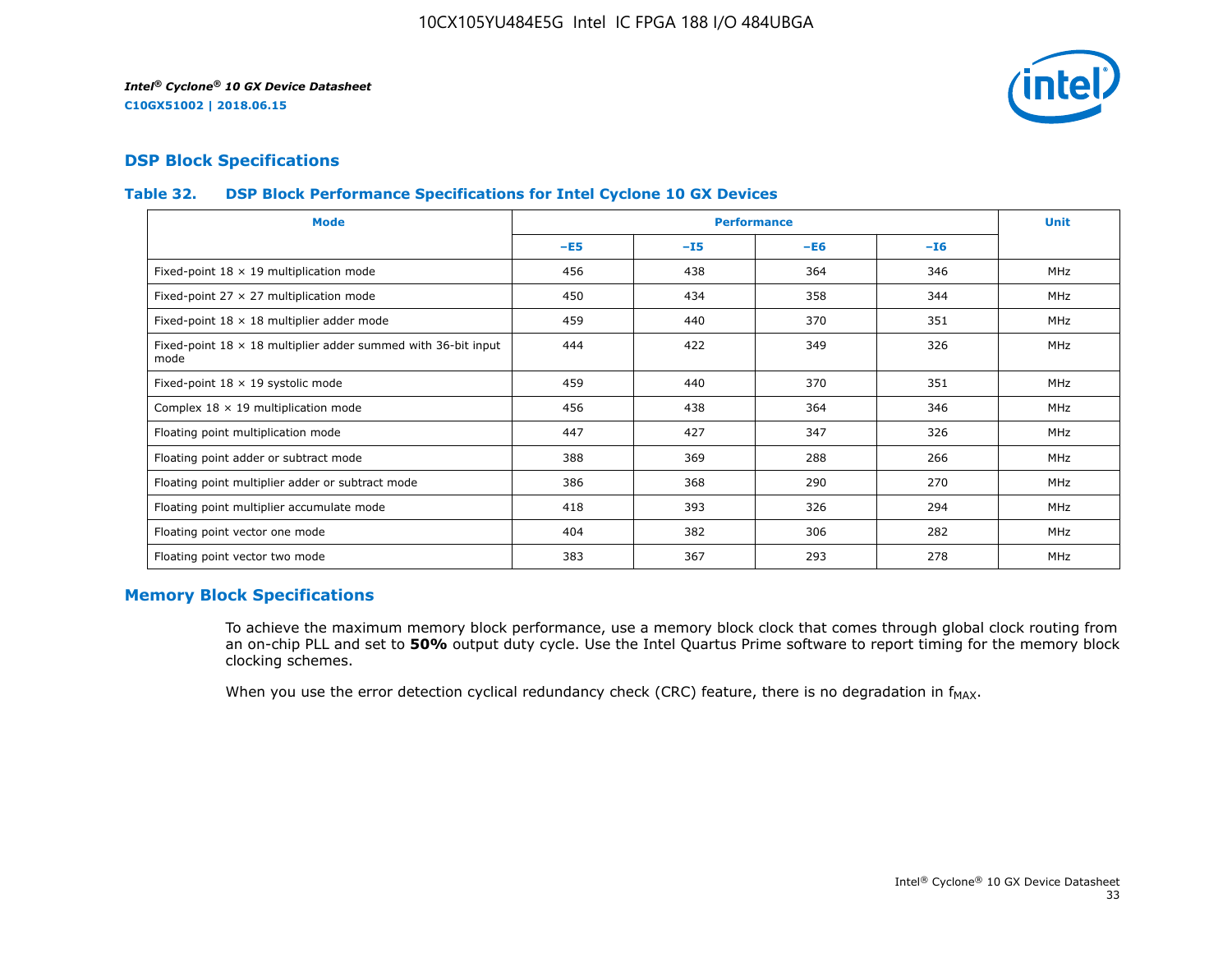

## **Table 33. Memory Block Performance Specifications for Intel Cyclone 10 GX Devices**

| <b>Memory</b> | <b>Mode</b>                                                                                        |            | <b>Performance</b> |       |             |
|---------------|----------------------------------------------------------------------------------------------------|------------|--------------------|-------|-------------|
|               |                                                                                                    | $-E5, -15$ | $-E6$              | $-I6$ | <b>Unit</b> |
| MLAB          | Single port, all supported widths $(x16/x32)$                                                      | 570        | 490                | 490   | MHz         |
|               | Simple dual-port, all supported widths $(x16/x32)$                                                 | 570        | 490                | 490   | MHz         |
|               | Simple dual-port with the read-during-write option set to<br><b>Old Data, all supported widths</b> | 400        | 330                | 330   | MHz         |
|               | ROM, all supported width $(x16/x32)$                                                               | 570        | 490                | 490   | MHz         |
| M20K Block    | Single-port, all supported widths                                                                  | 625        | 530                | 510   | MHz         |
|               | Simple dual-port, all supported widths                                                             | 625        | 530                | 510   | MHz         |
|               | Simple dual-port with the read-during-write option set to<br>Old Data, all supported widths        | 470        | 410                | 410   | MHz         |
|               | Simple dual-port with ECC enabled, $512 \times 32$                                                 | 410        | 360                | 360   | MHz         |
|               | Simple dual-port with ECC and optional pipeline registers<br>enabled, $512 \times 32$              | 520        | 470                | 470   | MHz         |
|               | True dual port, all supported widths                                                               | 600        | 480                | 480   | MHz         |
|               | ROM, all supported widths                                                                          | 625        | 530                | 510   | <b>MHz</b>  |

## **Temperature Sensing Diode Specifications**

## **Internal Temperature Sensing Diode Specifications**

## **Table 34. Internal Temperature Sensing Diode Specifications for Intel Cyclone 10 GX Devices**

| <b>Temperature Range</b> | <b>Accuracy</b> | <b>Offset Calibrated Option</b> | <b>Sampling Rate</b> | <b>Conversion Time</b> | <b>Resolution</b> |
|--------------------------|-----------------|---------------------------------|----------------------|------------------------|-------------------|
| $-40$ to $100^{\circ}$ C | ±5°C            | No                              | 1 MHz                | ms د                   | 10 bits           |

## **Related Information**

[Transfer Function for Internal TSD](https://www.altera.com/documentation/vua1487061384661.html#utv1490341047242) Provides the transfer function for the internal TSD.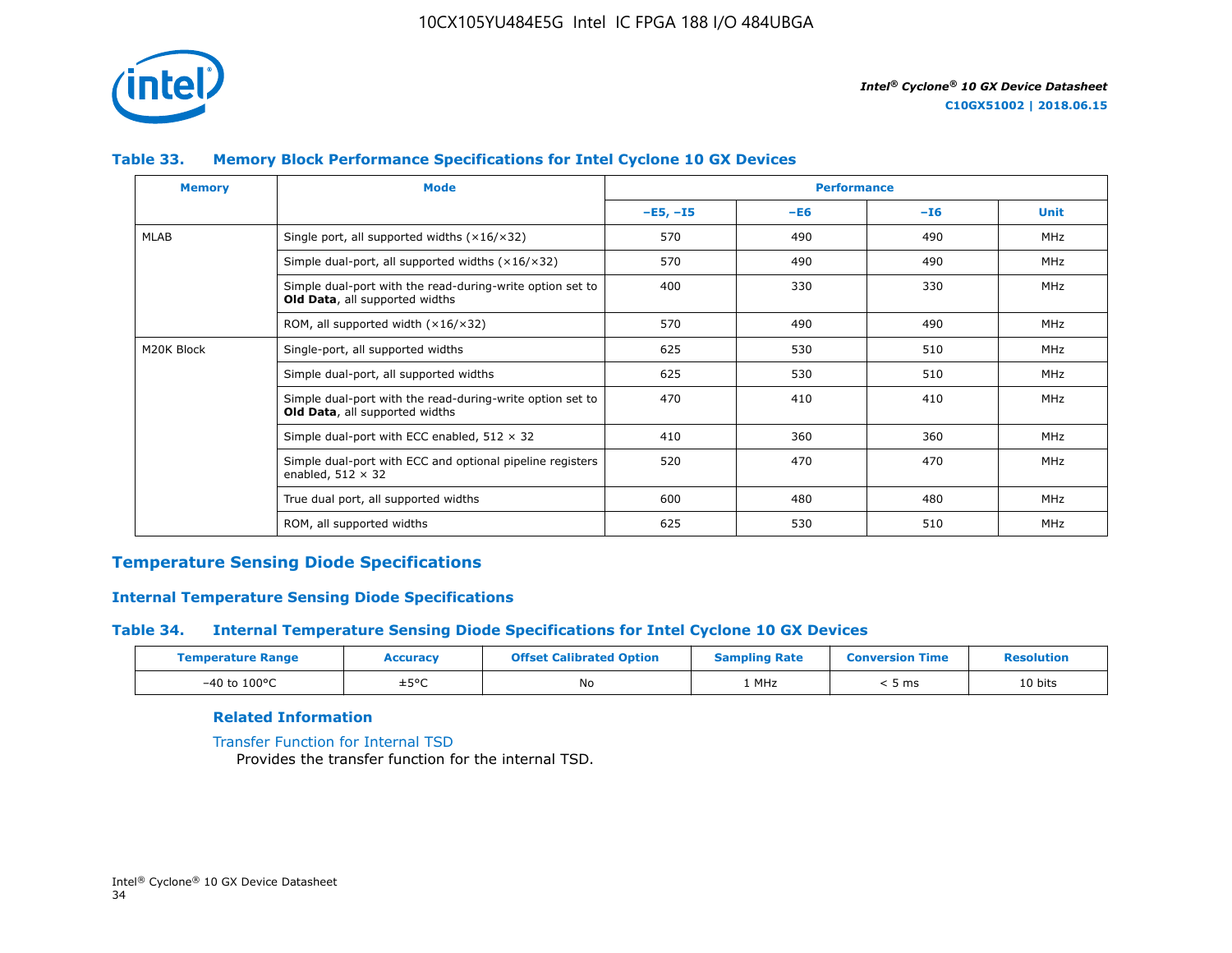

#### **External Temperature Sensing Diode Specifications**

## **Table 35. External Temperature Sensing Diode Specifications for Intel Cyclone 10 GX Devices**

- The typical value is at 25°C.
- Diode accuracy improves with lower injection current.
- Absolute accuracy is dependent on third party external diode ADC and integration specifics.

| <b>Description</b>                       | Min                      | Typ                      | <b>Max</b> | <b>Unit</b> |
|------------------------------------------|--------------------------|--------------------------|------------|-------------|
| I <sub>bias</sub> , diode source current | 10                       | $\overline{\phantom{0}}$ | 100        | μA          |
| V <sub>bias</sub> , voltage across diode | 0.3                      | $\overline{\phantom{a}}$ | 0.9        |             |
| Series resistance                        | -                        | $\overline{\phantom{0}}$ |            | Ω           |
| Diode ideality factor                    | $\overline{\phantom{0}}$ | 1.03                     |            |             |

## **Internal Voltage Sensor Specifications**

#### **Table 36. Internal Voltage Sensor Specifications for Intel Cyclone 10 GX Devices**

|                                  | <b>Parameter</b>                     | <b>Minimum</b> | <b>Typical</b> | <b>Maximum</b> | <b>Unit</b>   |
|----------------------------------|--------------------------------------|----------------|----------------|----------------|---------------|
| Resolution                       |                                      |                | –              | 6              | Bit           |
| Sampling rate                    |                                      |                |                | 500            | Ksps          |
| Differential non-linearity (DNL) |                                      |                |                | $\pm 1$        | <b>LSB</b>    |
| Integral non-linearity (INL)     |                                      |                |                | $\pm 1$        | <b>LSB</b>    |
| Gain error                       |                                      |                |                | $\pm 1$        | $\frac{0}{0}$ |
| Offset error                     |                                      |                |                | ±1             | LSB           |
| Input capacitance                |                                      |                | 20             |                | pF            |
| Clock frequency                  |                                      | 0.1            | -              | 11             | MHz           |
| Unipolar Input Mode              | Input signal range for Vsigp         | 0              |                | 1.5            | V             |
|                                  | Common mode voltage on Vsign         | 0              |                | 0.25           | V             |
|                                  | Input signal range for Vsigp - Vsign | 0              |                | 1.25           | V             |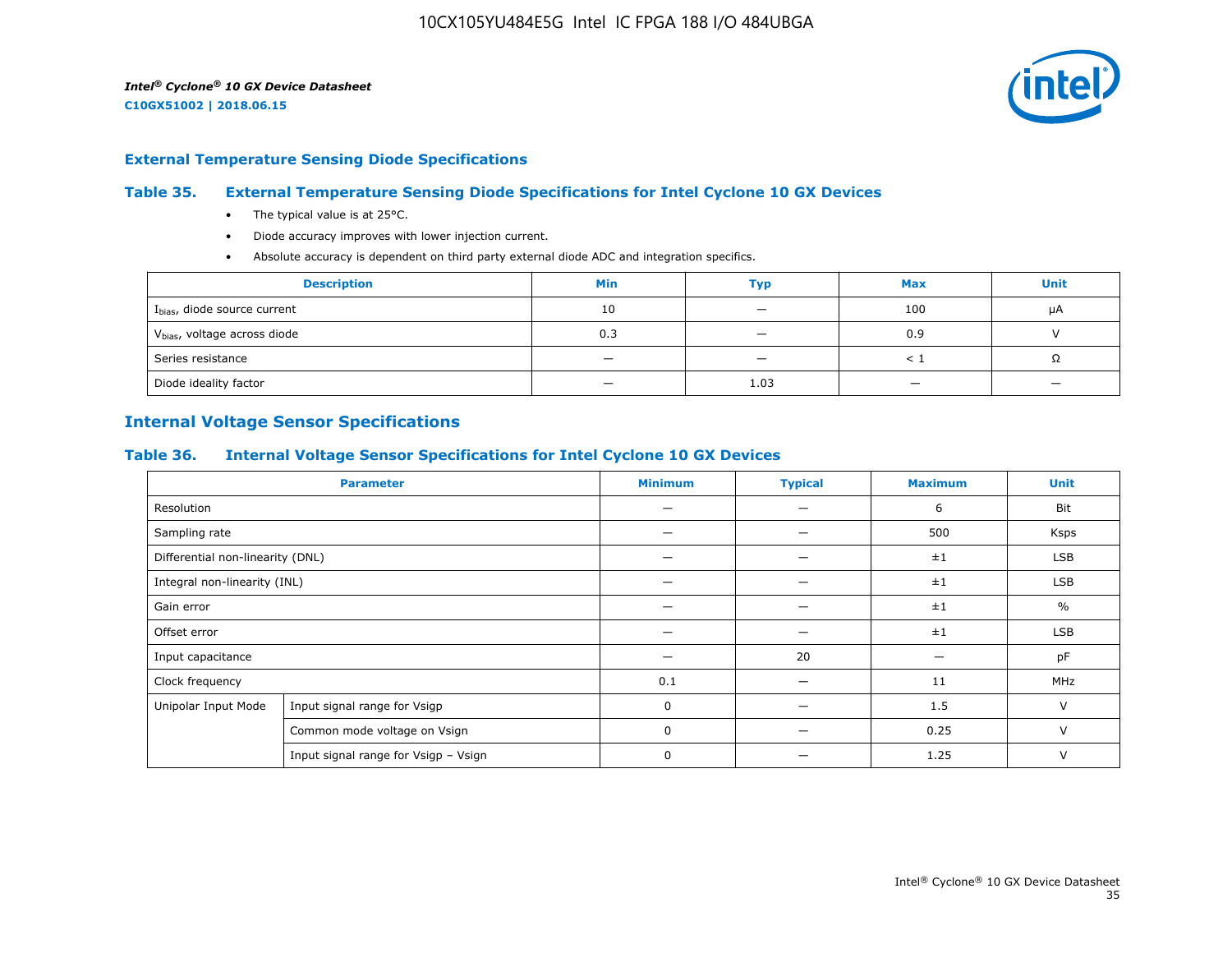

## **Periphery Performance Specifications**

This section describes the periphery performance, high-speed I/O, and external memory interface.

Actual achievable frequency depends on design and system specific factors. Ensure proper timing closure in your design and perform HSPICE/IBIS simulations based on your specific design and system setup to determine the maximum achievable frequency in your system.

## **High-Speed I/O Specifications**

#### **Table 37. High-Speed I/O Specifications for Intel Cyclone 10 GX Devices**

When serializer/deserializer (SERDES) factor  $J = 3$  to 10, use the SERDES block.

For LVDS applications, you must use the PLLs in integer PLL mode.

You must calculate the leftover timing margin in the receiver by performing link timing closure analysis. You must consider the board skew margin, transmitter channel-to-channel skew, and receiver sampling margin to determine the leftover timing margin.

The Intel Cyclone 10 GX devices support the following output standards using true LVDS output buffer types on all I/O banks:

- True RSDS output standard with data rates of up to 360 Mbps
- True mini-LVDS output standard with data rates of up to 400 Mbps

| <b>Symbol</b>                                                                    | <b>Condition</b>                           | $-E5, -15$ |                          | $-E6, -I6$ |            |     | <b>Unit</b> |     |
|----------------------------------------------------------------------------------|--------------------------------------------|------------|--------------------------|------------|------------|-----|-------------|-----|
|                                                                                  |                                            | Min        | Тур                      | <b>Max</b> | <b>Min</b> | Тур | <b>Max</b>  |     |
| f <sub>HSCLK_in</sub> (input clock frequency) True Differential<br>I/O Standards | Clock boost factor<br>$W = 1$ to 40 $(57)$ | 10         | $\overline{\phantom{0}}$ | 700        | 10         | -   | 625         | MHz |
| f <sub>HSCLK_in</sub> (input clock frequency) Single Ended I/O<br>Standards      | Clock boost factor<br>$W = 1$ to 40 $(57)$ | 10         | –                        | 625        | 10         |     | 525         | MHz |
| f <sub>HSCLK_OUT</sub> (output clock frequency)                                  |                                            |            |                          | 700(58)    |            |     | 625(58)     | MHz |
| continued                                                                        |                                            |            |                          |            |            |     |             |     |

 $(57)$  Clock Boost Factor (W) is the ratio between the input data rate and the input clock rate.

 $(58)$  This is achieved by using the PHY clock network.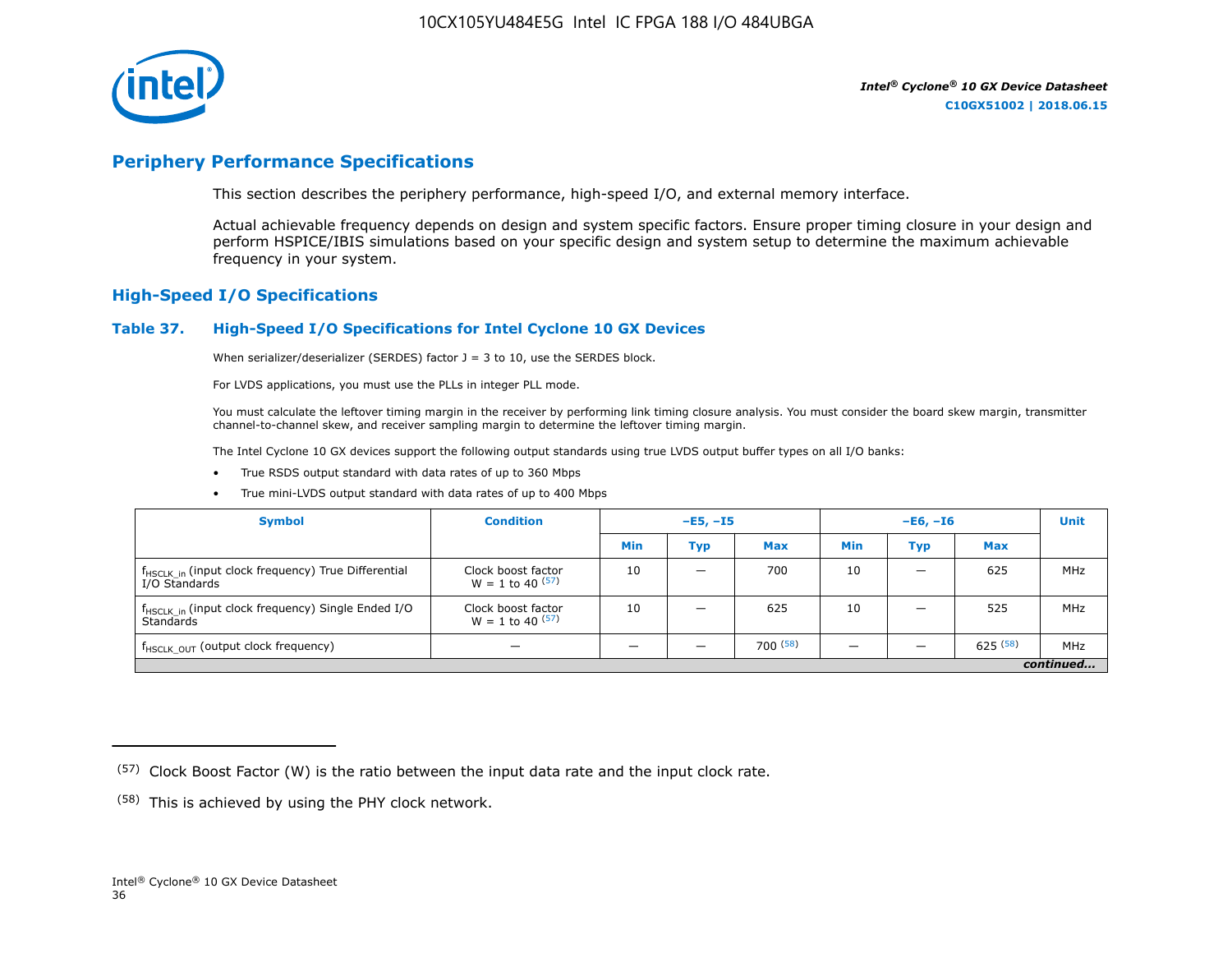**C10GX51002 | 2018.06.15**



| <b>Symbol</b> |                                                      | <b>Condition</b>                                                |      | $-E5, -I5$ |            |      | $-E6, -I6$ |            | <b>Unit</b>   |
|---------------|------------------------------------------------------|-----------------------------------------------------------------|------|------------|------------|------|------------|------------|---------------|
|               |                                                      |                                                                 | Min  | <b>Typ</b> | <b>Max</b> | Min  | <b>Typ</b> | <b>Max</b> |               |
| Transmitter   | True Differential<br>I/O Standards -                 | SERDES factor $J = 4$ to 10<br>(60)(61)(62)                     | (62) | —          | 1434       | (62) | —          | 1250       | Mbps          |
|               | $f_{HSDR}$ (data rate)<br>$(59)$                     | <b>SERDES</b> factor<br>$J = 3(60)(61)(62)$                     | (62) |            | 1076       | (62) |            | 938        | Mbps          |
|               |                                                      | SERDES factor $J = 2$ , uses<br>DDR registers                   | (62) | —          | 275(63)    | (62) |            | 250(63)    | Mbps          |
|               |                                                      | SERDES factor $J = 1$ , uses<br>DDR registers                   | (62) | —          | 275(63)    | (62) |            | 250(63)    | Mbps          |
|               | $t_{x \text{ Jitter}}$ - True<br>Differential I/O    | Total jitter for data rate,<br>$600$ Mbps $-1.6$ Gbps           |      |            | 200        | –    |            | 250        | ps            |
|               | Standards                                            | Total jitter for data rate,<br>$< 600$ Mbps                     |      |            | 0.12       |      |            | 0.15       | UI            |
|               | $t_{\text{DUTY}}$ (64)                               | TX output clock duty cycle<br>for Differential I/O<br>Standards | 45   | 50         | 55         | 45   | 50         | 55         | $\frac{0}{0}$ |
|               | $t_{\text{RISE 8}}$ & $t_{\text{FALL}}$ (61)<br>(65) | True Differential I/O<br>Standards                              |      |            | 180        |      |            | 200        | ps            |
|               |                                                      |                                                                 |      |            |            |      |            |            | continued     |

(59) Requires package skew compensation with PCB trace length.

 $^{(60)}$  The F<sub>max</sub> specification is based on the fast clock used for serial data. The interface F<sub>max</sub> is also dependent on the parallel clock domain which is design dependent and requires timing analysis.

<sup>(61)</sup> The V<sub>CC</sub> and V<sub>CCP</sub> must be on a combined power layer and a maximum load of 5 pF for chip-to-chip interface.

<sup>(62)</sup> The minimum specification depends on the clock source (for example, the PLL and clock pin) and the clock routing resource (global, regional, or local) that you use. The I/O differential buffer and serializer do not have a minimum toggle rate.

<sup>(63)</sup> The maximum ideal data rate is the SERDES factor (J) x the PLL maximum output frequency ( $f_{OUT}$ ) provided you can close the design timing and the signal integrity meets the interface requirements.

 $(64)$  Not applicable for DIVCLK = 1.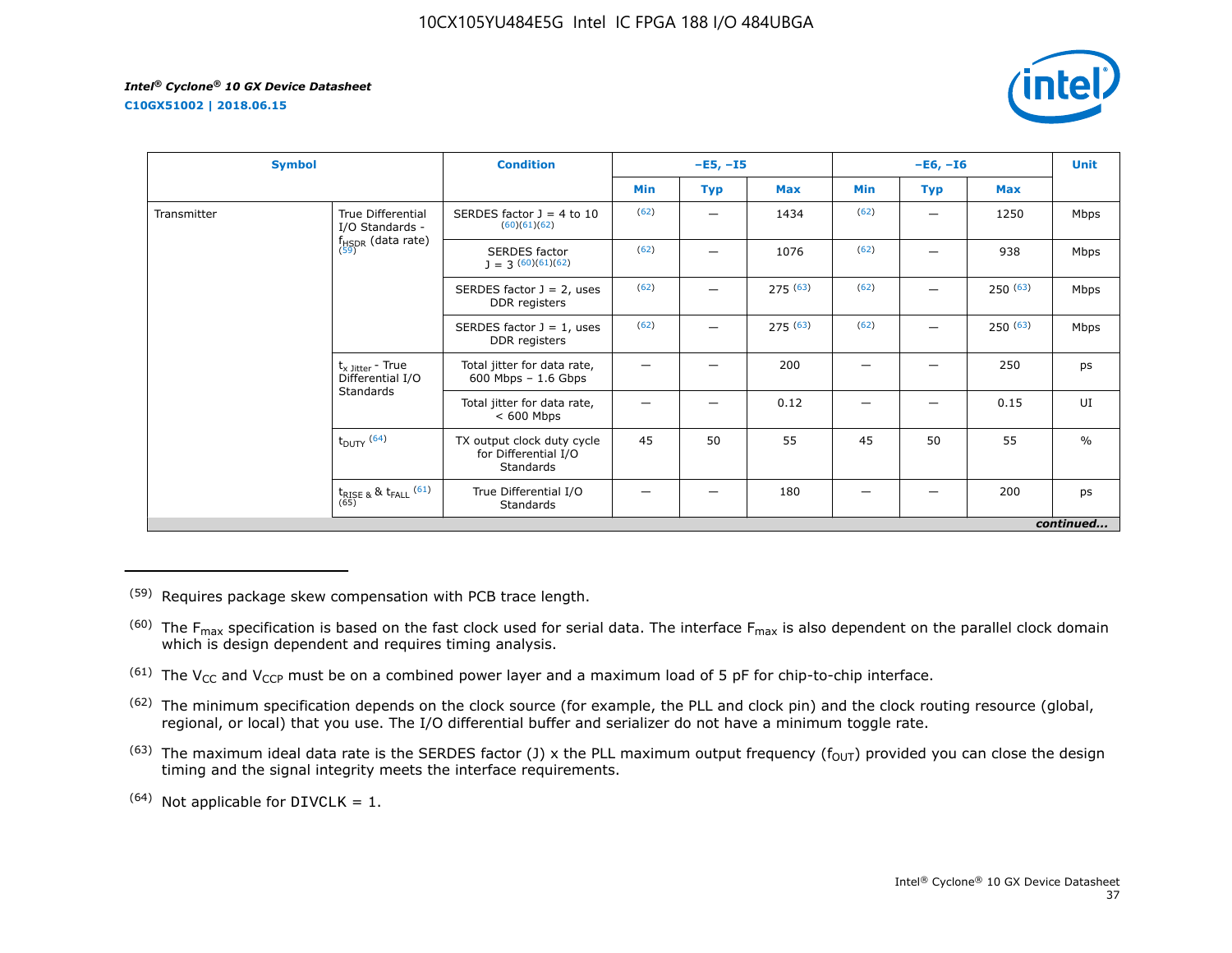

**C10GX51002 | 2018.06.15**

| <b>Symbol</b>       |                                                     | <b>Condition</b>                                     |                                | $-E5, -15$               |                                     |                          | $-E6, -I6$               |                                     |         |  |
|---------------------|-----------------------------------------------------|------------------------------------------------------|--------------------------------|--------------------------|-------------------------------------|--------------------------|--------------------------|-------------------------------------|---------|--|
|                     |                                                     |                                                      | Min                            | <b>Typ</b>               | <b>Max</b>                          | <b>Min</b>               | <b>Typ</b>               | <b>Max</b>                          |         |  |
|                     | <b>TCCS (64)(59)</b>                                | True Differential I/O<br><b>Standards</b>            |                                |                          | 150                                 |                          |                          | 150                                 | ps      |  |
| Receiver            | <b>True Differential</b><br>I/O Standards -         | <b>SERDES</b> factor<br>$J = 4$ to 10 $(60)(61)(62)$ | 150                            | —                        | 1434                                | 150                      | -                        | 1250                                | Mbps    |  |
|                     | f <sub>HSDRDPA</sub> (data<br>rate)                 | <b>SERDES</b> factor<br>$J = 3(60)(61)(62)$          | 150                            | -                        | 1076                                | 150                      | $\overline{\phantom{0}}$ | 938                                 | Mbps    |  |
|                     | $f_{HSDR}$ (data rate)<br>(without<br>$DPA)$ $(59)$ | SERDES factor $J = 3$ to 10                          | (62)                           |                          | (66)                                | (62)                     | $\overline{\phantom{0}}$ | (66)                                | Mbps    |  |
|                     |                                                     | SERDES factor $J = 2$ , uses<br>DDR registers        | (62)                           |                          | (63)                                | (62)                     |                          | (63)                                | Mbps    |  |
|                     |                                                     | SERDES factor $J = 1$ , uses<br>DDR registers        | (62)                           | -                        | (63)                                | (62)                     |                          | (63)                                | Mbps    |  |
| DPA (FIFO mode)     | DPA run length                                      | $\overline{\phantom{0}}$                             | $\qquad \qquad \longleftarrow$ | $\qquad \qquad -$        | 10000                               | $\qquad \qquad -$        | $\overline{\phantom{0}}$ | 10000                               | UI      |  |
| DPA (soft CDR mode) | DPA run length                                      | SGMII/GbE protocol                                   | -                              | $\overline{\phantom{0}}$ | 5                                   | $\overline{\phantom{0}}$ | $\overline{\phantom{0}}$ | 5                                   | UI      |  |
|                     |                                                     | All other protocols                                  |                                |                          | 50 data<br>transition<br>per 208 UI |                          |                          | 50 data<br>transition<br>per 208 UI |         |  |
| Soft CDR mode       | Soft-CDR ppm<br>tolerance                           |                                                      |                                |                          | 300                                 |                          |                          | 300                                 | $±$ ppm |  |
| Non DPA mode        | Sampling Window                                     |                                                      | —                              | —                        | 300                                 |                          |                          | 300                                 | ps      |  |

 $(65)$  This applies to default pre-emphasis and  $V_{OD}$  settings only.

<sup>&</sup>lt;sup>(66)</sup> You can estimate the achievable maximum data rate for non-DPA mode by performing link timing closure analysis. You must consider the board skew margin, transmitter delay margin, and receiver sampling margin to determine the maximum data rate supported.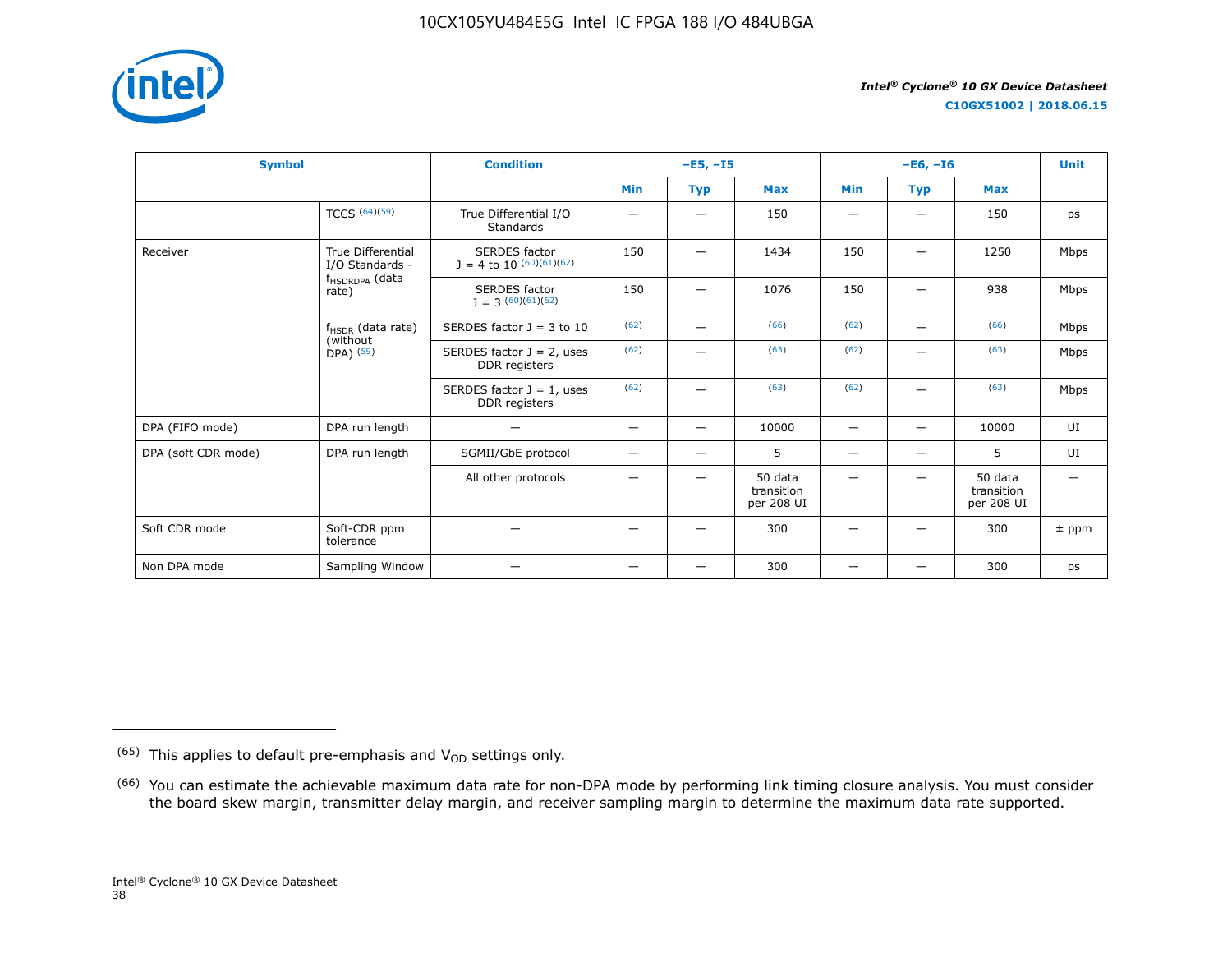

## **DPA Lock Time Specifications**

## **Figure 2. DPA Lock Time Specifications with DPA PLL Calibration Enabled**



## **Table 38. DPA Lock Time Specifications for Intel Cyclone 10 GX Devices**

The specifications are applicable to both extended and industrial grades. The DPA lock time is for one channel. One data transition is defined as a 0-to-1 or 1-to-0 transition.

| <b>Standard</b>    | <b>Training Pattern</b> | <b>Number of Data Transitions in</b><br><b>One Repetition of the Training</b><br><b>Pattern</b> | <b>Number of Repetitions per 256</b><br>Data Transitions (67) | <b>Maximum Data</b><br><b>Transition</b> |
|--------------------|-------------------------|-------------------------------------------------------------------------------------------------|---------------------------------------------------------------|------------------------------------------|
| $SPI-4$            | 00000000001111111111    |                                                                                                 | 128                                                           | 640                                      |
| Parallel Rapid I/O | 00001111                |                                                                                                 | 128                                                           | 640                                      |
|                    | 10010000                |                                                                                                 | 64                                                            | 640                                      |
| Miscellaneous      | 10101010                | 8                                                                                               | 32                                                            | 640                                      |
|                    | 01010101                | 8                                                                                               | 32                                                            | 640                                      |

 $(67)$  This is the number of repetitions for the stated training pattern to achieve the 256 data transitions.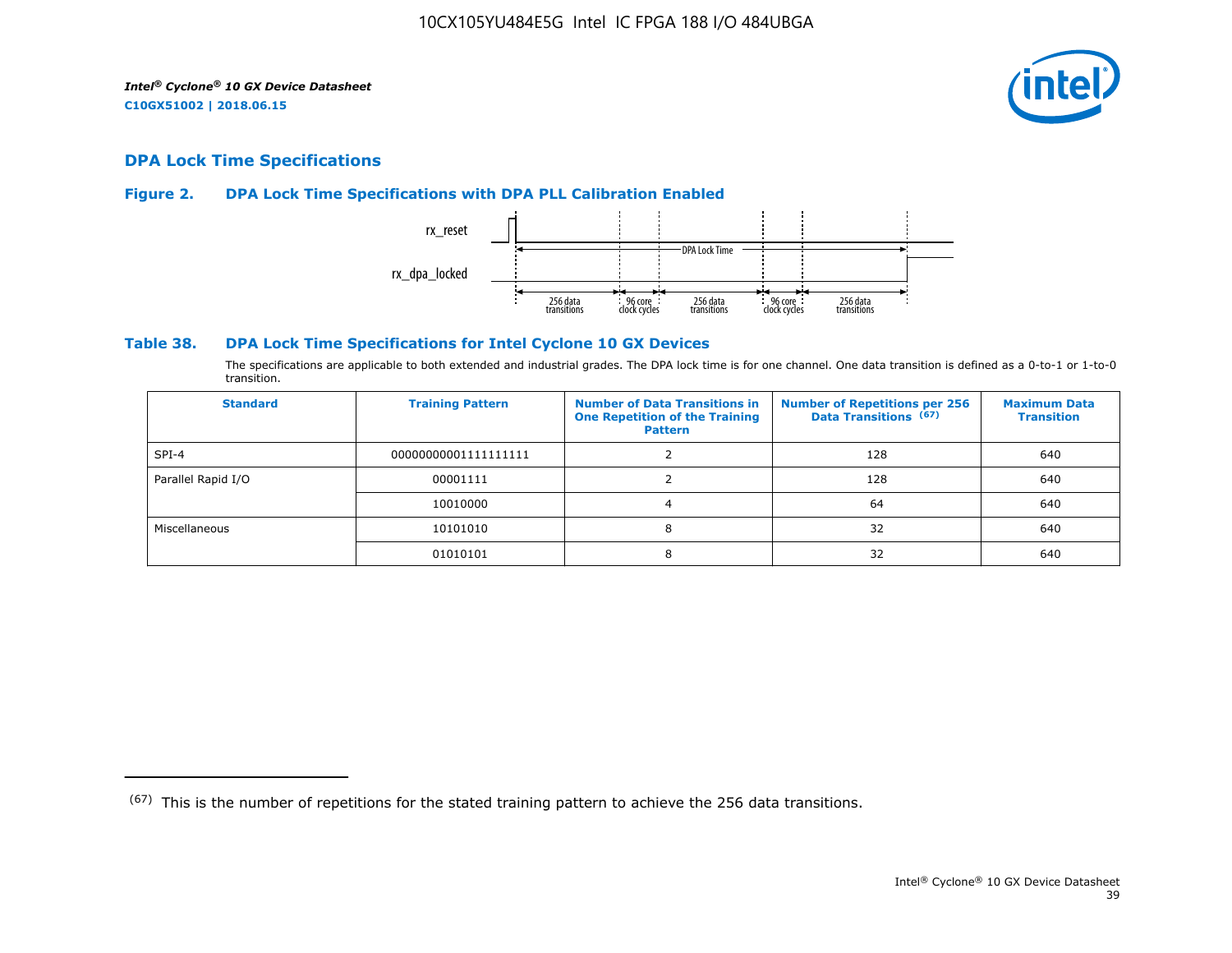

## **LVDS Soft-CDR/DPA Sinusoidal Jitter Tolerance Specifications**

## **Figure 3. LVDS Soft-CDR/DPA Sinusoidal Jitter Tolerance Specifications for a Data Rate Equal to 1.4 Gbps**



LVDS Soft-CDR/DPA Sinusoidal Jitter Tolerance Specification

**Table 39. LVDS Soft-CDR/DPA Sinusoidal Jitter Mask Values for a Data Rate Equal to 1.4 Gbps**

| <b>Jitter Frequency (Hz)</b> |            | <b>Sinusoidal Jitter (UI)</b> |
|------------------------------|------------|-------------------------------|
| F <sub>1</sub>               | 10,000     | 25.00                         |
| F <sub>2</sub>               | 17,565     | 25.00                         |
| F <sub>3</sub>               | 1,493,000  | 0.28                          |
| F <sub>4</sub>               | 50,000,000 | 0.28                          |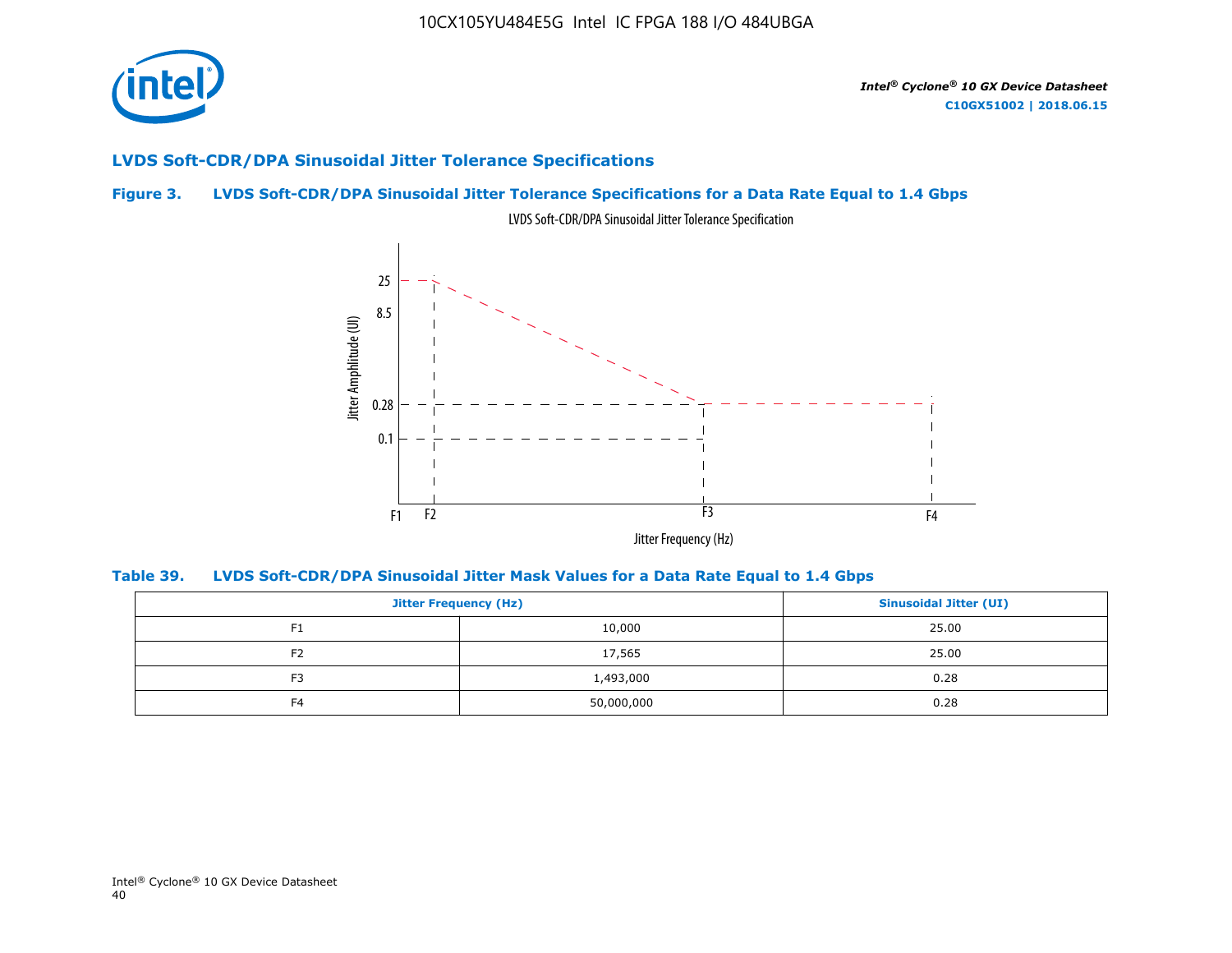

## **Figure 4. LVDS Soft-CDR/DPA Sinusoidal Jitter Tolerance Specifications for a Data Rate Less than 1.4 Gbps**



## **Memory Standards Supported by the Hard Memory Controller**

#### **Table 40. Memory Standards Supported by the Hard Memory Controller for Intel Cyclone 10 GX Devices**

This table lists the overall capability of the hard memory controller. For specific details, refer to the External Memory Interface Spec Estimator.

| <b>Memory Standard</b> | <b>Rate Support</b> | <b>Speed Grade</b> | <b>Ping Pong PHY</b> | <b>Maximum Frequency (MHz)</b> |              |  |
|------------------------|---------------------|--------------------|----------------------|--------------------------------|--------------|--|
|                        |                     |                    | <b>Support</b>       | I/O Bank                       | 3 V I/O Bank |  |
| <b>DDR3 SDRAM</b>      | Half rate           | $-5$               | Yes                  | 533                            | 225          |  |
|                        | Quarter rate        |                    |                      | 533                            | 225          |  |
|                        |                     | $-6$               | Yes                  | 466                            | 166          |  |
|                        |                     |                    |                      | 466                            | 166          |  |
|                        |                     | $-5$               | Yes                  | 933                            | 450          |  |
|                        |                     |                    |                      | 933                            | 450          |  |
|                        |                     | $-6$               | Yes                  | 933                            | 333          |  |
|                        |                     |                    |                      |                                | continued    |  |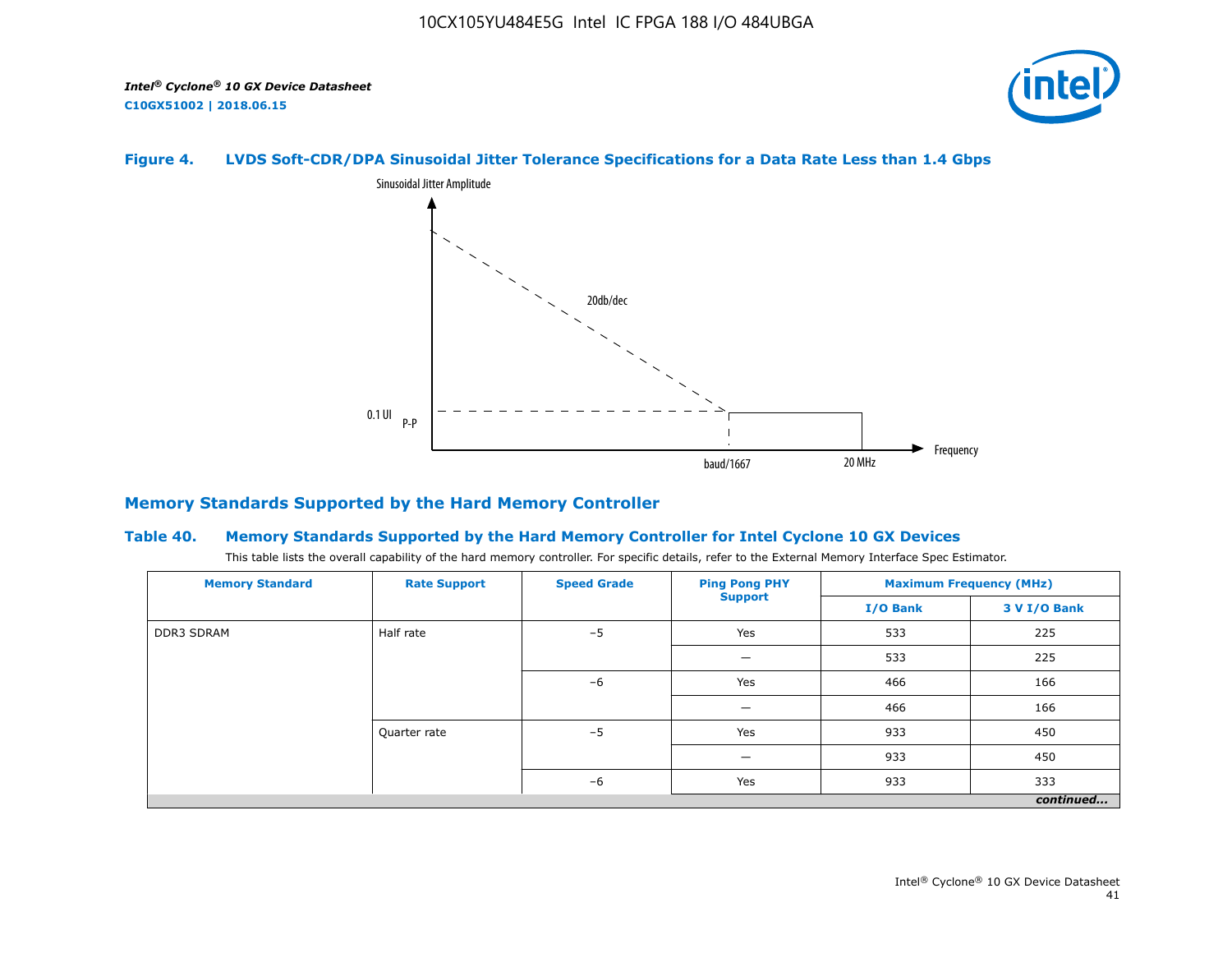

**C10GX51002 | 2018.06.15**

| <b>Memory Standard</b> | <b>Rate Support</b> | <b>Speed Grade</b> | <b>Ping Pong PHY</b> | <b>Maximum Frequency (MHz)</b> |              |
|------------------------|---------------------|--------------------|----------------------|--------------------------------|--------------|
|                        |                     |                    | <b>Support</b>       | I/O Bank                       | 3 V I/O Bank |
|                        |                     |                    | —                    | 933                            | 333          |
| <b>DDR3L SDRAM</b>     | Half rate           | $-5$               | Yes                  | 533                            | 225          |
|                        |                     |                    | -                    | 533                            | 225          |
|                        |                     | $-6$               | Yes                  | 466                            | 166          |
|                        |                     |                    |                      | 466                            | 166          |
|                        | Quarter rate        | $-5$               | Yes                  | 933                            | 450          |
|                        |                     |                    | -                    | 933                            | 450          |
|                        |                     | $-6$               | Yes                  | 933                            | 333          |
|                        |                     |                    |                      | 933                            | 333          |
| LPDDR3 SDRAM           | Half rate           | $-5$               |                      | 400                            | 225          |
|                        |                     | $-6$               | —                    | 333                            | 166          |
|                        | Quarter rate        | $-5$               |                      | 800                            | 450          |
|                        |                     | $-6$               | _                    | 666                            | 333          |

#### **Related Information**

[External Memory Interface Spec Estimator](https://www.altera.com/products/intellectual-property/best-in-class-ip/external-memory/support-selector.html)

Provides the specific details of the memory standards supported.

## **DLL Range Specifications**

## **Table 41. DLL Frequency Range Specifications for Intel Cyclone 10 GX Devices**

Intel Cyclone 10 GX devices support memory interface frequencies lower than 600 MHz, although the reference clock that feeds the DLL must be at least 600 MHz. To support interfaces below 600 MHz, multiply the reference clock feeding the DLL to ensure the frequency is within the supported range.

| Parameter                     | <b>Performance (for All Speed Grades)</b> | Unit |
|-------------------------------|-------------------------------------------|------|
| DLL operating frequency range | $600 - 1333$                              | MHz  |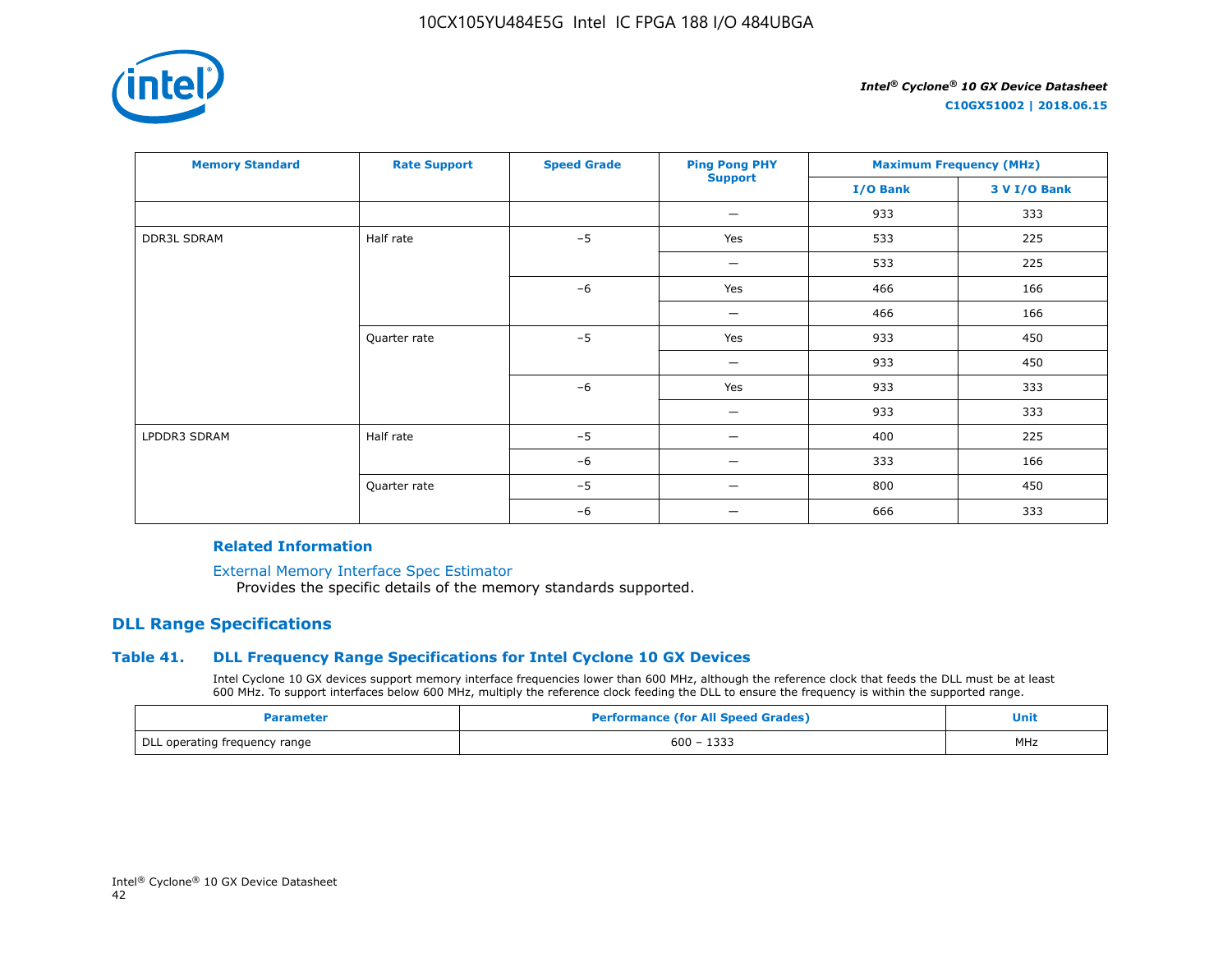

## **DQS Logic Block Specifications**

## Table 42. **DQS Phase Shift Error Specifications for DLL-Delayed Clock (t<sub>DQS\_PSERR</sub>) for Intel Cyclone 10 GX Devices**

This error specification is the absolute maximum and minimum error.

| Symbol                  | <b>Performance (for All Speed Grades)</b> | <b>Unit</b> |
|-------------------------|-------------------------------------------|-------------|
| t <sub>DQS</sub> _PSERR |                                           | ps          |

## **Memory Output Clock Jitter Specifications**

## **Table 43. Memory Output Clock Jitter Specifications for Intel Cyclone 10 GX Devices**

The clock jitter specification applies to the memory output clock pins clocked by an I/O PLL, or generated using differential signal-splitter and double data I/O circuits clocked by a PLL output routed on a PHY clock network as specified. Intel recommends using PHY clock networks for better jitter performance.

|  |  | The memory output clock jitter is applicable when an input jitter of 10 ps peak-to-peak is applied with bit error rate (BER) $10^{-12}$ , equivalent to 14 sigma. |
|--|--|-------------------------------------------------------------------------------------------------------------------------------------------------------------------|
|--|--|-------------------------------------------------------------------------------------------------------------------------------------------------------------------|

| <b>Protocol</b> | <b>Parameter</b>             | <b>Symbol</b>           | <b>Data Rate</b><br>(Mbps) | Min   | <b>Max</b> | Unit |
|-----------------|------------------------------|-------------------------|----------------------------|-------|------------|------|
| DDR3            | Clock period jitter          | $t$ JIT(per)            | 1,866                      | $-40$ | 40         | ps   |
|                 | Cycle-to-cycle period jitter | $\tau_{\text{JIT(cc)}}$ | 1,866                      | $-40$ | 40         | ps   |
|                 | Duty cycle jitter            | $t$ JIT $(duty)$        | 1,866                      | $-40$ | 40         | ps   |

## **OCT Calibration Block Specifications**

## **Table 44. OCT Calibration Block Specifications for Intel Cyclone 10 GX Devices**

| <b>Symbol</b>                 | <b>Description</b>                                                                                                                                         | Min    | Typ | <b>Max</b> | Unit   |
|-------------------------------|------------------------------------------------------------------------------------------------------------------------------------------------------------|--------|-----|------------|--------|
| OCTUSRCLK                     | Clock required by OCT calibration blocks                                                                                                                   |        |     | 20         | MHz    |
| <b>LOCTCAL</b>                | Number of OCTUSRCLK clock cycles required for<br>$R_S$ OCT / $R_T$ OCT calibration                                                                         | > 2000 |     |            | Cycles |
| <b>LOCTSHIFT</b>              | Number of OCTUSRCLK clock cycles required for OCT code to shift out                                                                                        |        | 32  |            | Cycles |
| $\mathsf{T}_{\mathsf{RS-RT}}$ | Time required between the dyn_term_ctrl and oe signal transitions<br>in a bidirectional I/O buffer to dynamically switch between $Rs$ OCT and<br>$R_T$ OCT |        | 2.5 |            | ns     |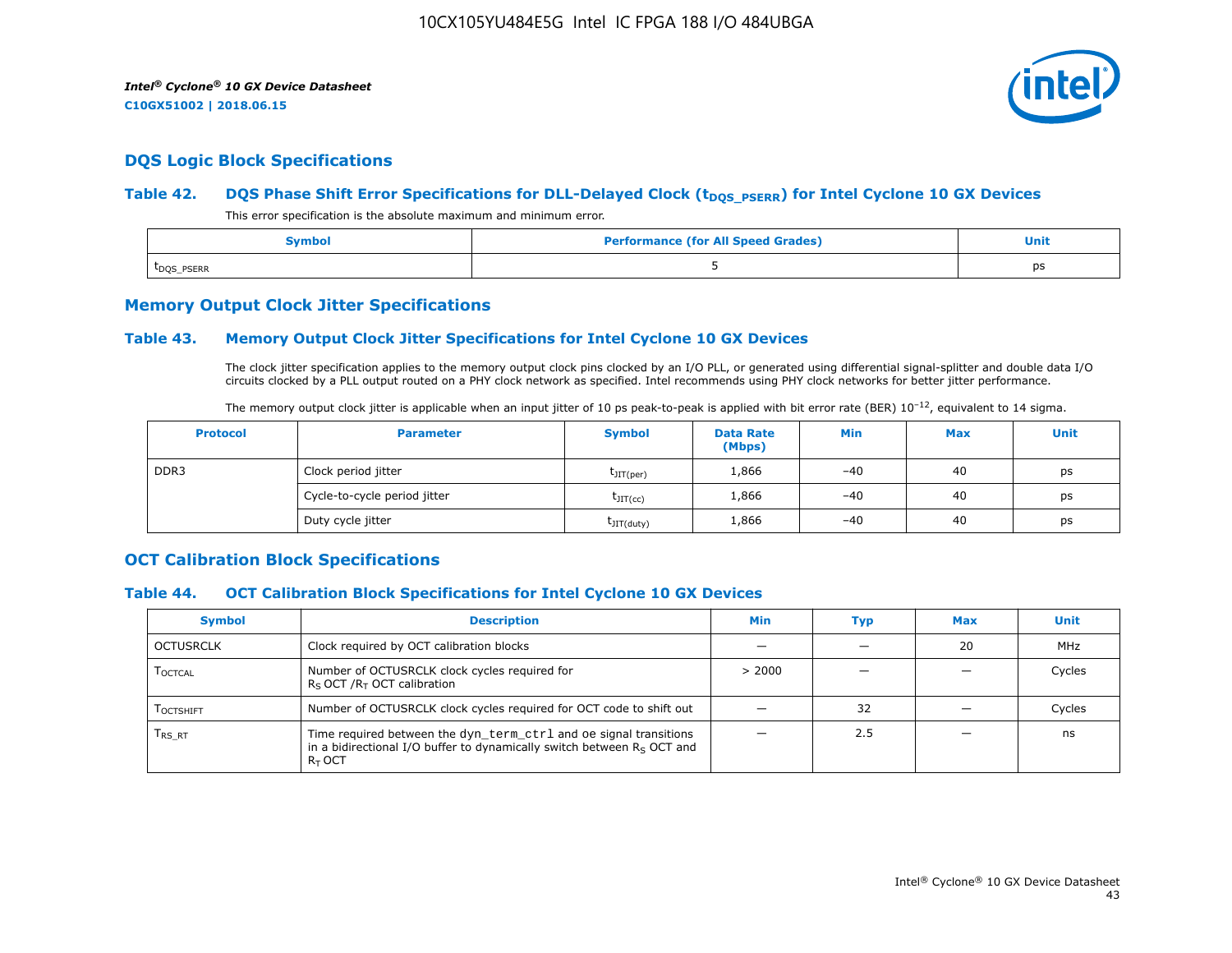

## **Figure 5. Timing Diagram for on oe and dyn\_term\_ctrl Signals**



## **Configuration Specifications**

This section provides configuration specifications and timing for Intel Cyclone 10 GX devices.

## **POR Specifications**

Power-on reset (POR) delay is defined as the delay between the time when all the power supplies monitored by the POR circuitry reach the minimum recommended operating voltage to the time when the nSTATUS is released high and your device is ready to begin configuration.

#### **Table 45. Fast and Standard POR Delay Specification for Intel Cyclone 10 GX Devices**

| <b>POR Delay</b> | Minimum | Maximum | Unit |
|------------------|---------|---------|------|
| Fast             |         | 12 (68) | ms   |
| Standard         | 100     | 300     | ms   |

## **Related Information**

[MSEL Pin Settings](https://www.altera.com/documentation/vua1487061384661.html#qui1490602367330)

Provides more information about POR delay based on MSEL pin settings for each configuration scheme.

<sup>&</sup>lt;sup>(68)</sup> The maximum pulse width of the fast POR delay is 12 ms, providing enough time for the PCIe hard IP to initialize after the POR trip.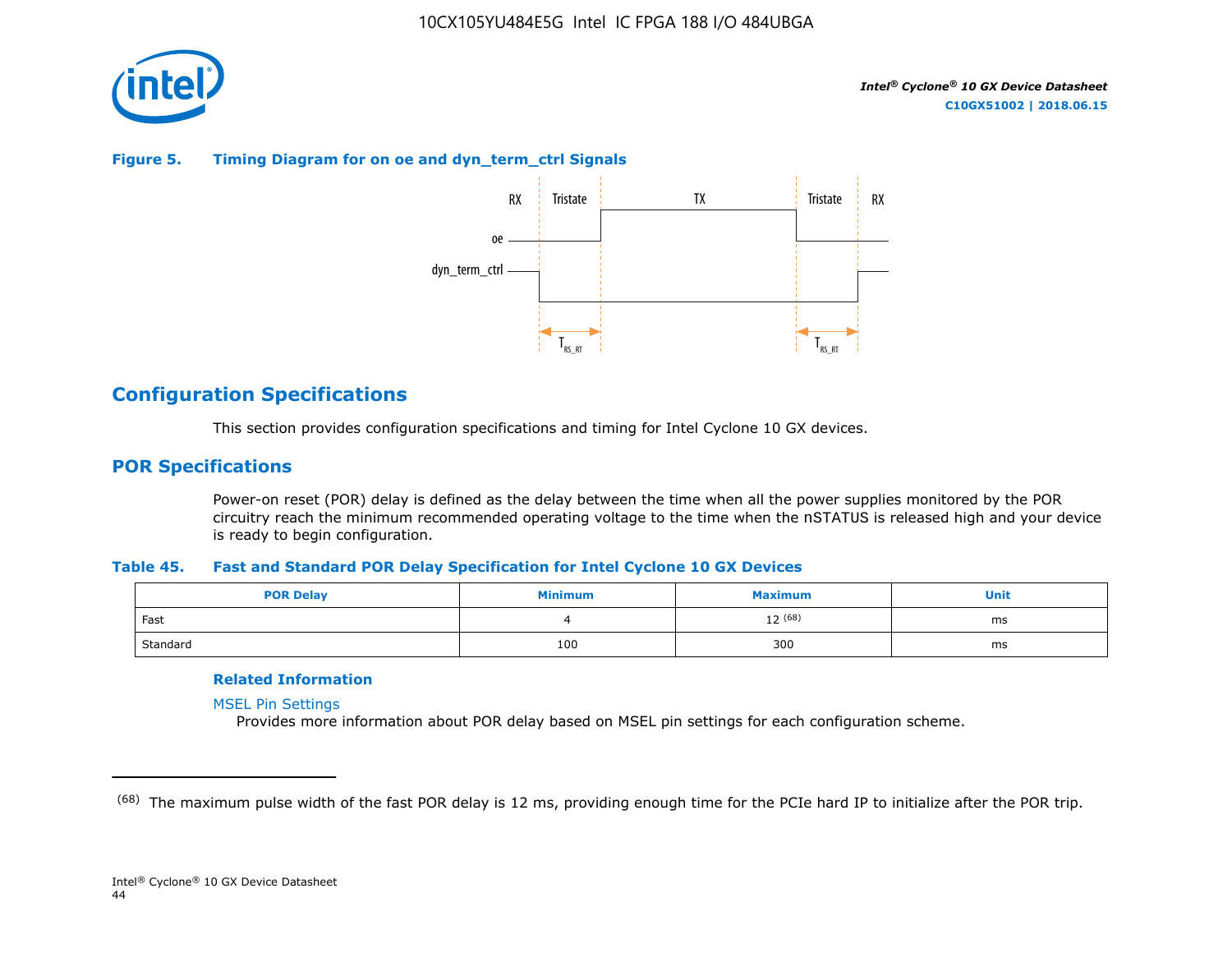![](_page_45_Picture_2.jpeg)

# **JTAG Configuration Timing**

| <b>Symbol</b>           | <b>Description</b>                       | <b>Min</b>       | <b>Max</b> | <b>Unit</b> |
|-------------------------|------------------------------------------|------------------|------------|-------------|
| $t_{\text{JCP}}$        | TCK clock period                         | $30, 167^{(69)}$ |            | ns          |
| $t_{\rm JCH}$           | TCK clock high time                      | 14               |            | ns          |
| $t_{\text{JCL}}$        | TCK clock low time                       | 14               |            | ns          |
| $t_{\text{JPSU (TDI)}}$ | TDI JTAG port setup time                 | 2                |            | ns          |
| t <sub>JPSU</sub> (TMS) | TMS JTAG port setup time                 | 3                |            | ns          |
| $t_{JPH}$               | JTAG port hold time                      | п.<br>כ          |            | ns          |
| $t_{\text{JPCO}}$       | JTAG port clock to output                |                  | 11         | ns          |
| $t_{JPZX}$              | JTAG port high impedance to valid output |                  | 14         | ns          |
| t <sub>JPXZ</sub>       | JTAG port valid output to high impedance |                  | 14         | ns          |

## **Table 46. JTAG Timing Parameters and Values for Intel Cyclone 10 GX Devices**

## **FPP Configuration Timing**

## **DCLK-to-DATA[] Ratio (r) for FPP Configuration**

Fast passive parallel (FPP) configuration requires a different DCLK-to-DATA[] ratio when you turn on encryption or the compression feature.

Depending on the DCLK-to-DATA[] ratio, the host must send a DCLK frequency that is *r* times the DATA[] rate in byte per second (Bps) or word per second (Wps). For example, in FPP ×16 where the *r* is 2, the DCLK frequency must be 2 times the DATA[] rate in Wps.

<sup>&</sup>lt;sup>(69)</sup> The minimum TCK clock period is 167 ns if V<sub>CCBAT</sub> is within the range 1.2 V – 1.5 V when you perform the volatile key programming.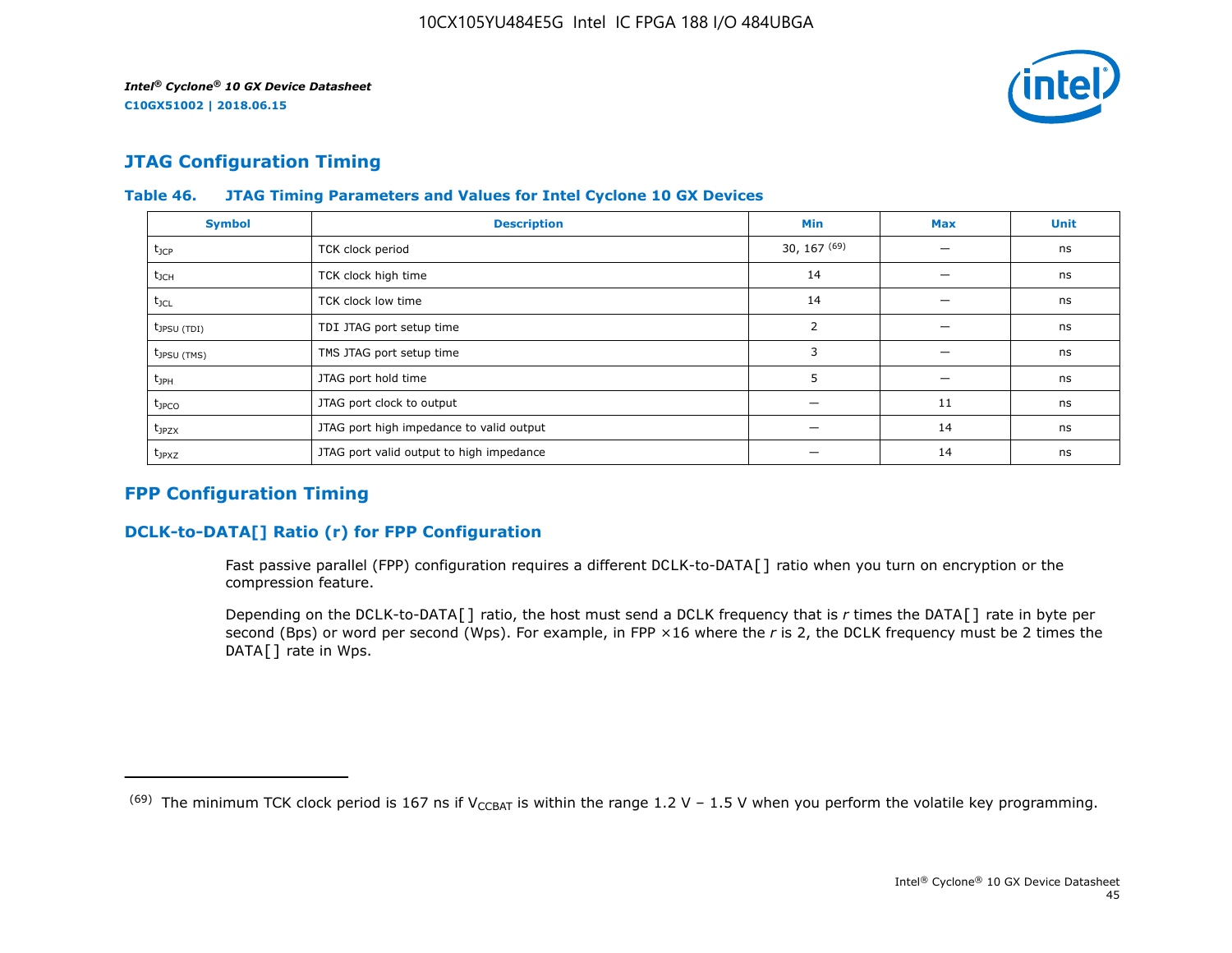![](_page_46_Picture_1.jpeg)

#### **Table 47. DCLK-to-DATA[] Ratio for Intel Cyclone 10 GX Devices**

You cannot turn on encryption and compression at the same time for Intel Cyclone 10 GX devices.

| <b>Configuration Scheme</b> | <b>Encryption</b> | <b>Compression</b> | <b>DCLK-to-DATA[] Ratio (r)</b> |
|-----------------------------|-------------------|--------------------|---------------------------------|
| FPP (8-bit wide)            | Off               | Off                |                                 |
|                             | On                | Off                |                                 |
|                             | Off               | On                 |                                 |
| FPP (16-bit wide)           | Off               | Off                |                                 |
|                             | On                | Off                |                                 |
|                             | Off               | On                 | 4                               |
| FPP (32-bit wide)           | Off               | Off                |                                 |
|                             | On                | Off                | 4                               |
|                             | Off               | On                 |                                 |

## **FPP Configuration Timing when DCLK-to-DATA[] = 1**

*Note:* When you enable decompression or the design security feature, the DCLK-to-DATA[] ratio varies for FPP ×8, FPP ×16, and FPP ×32. For the respective DCLK-to-DATA[] ratio, refer to the DCLK-to-DATA[] Ratio for Intel Cyclone 10 GX Devices table.

## **Table 48. FPP Timing Parameters When the DCLK-to-DATA[] Ratio is 1 for Intel Cyclone 10 GX Devices**

Use these timing parameters when the decompression and design security features are disabled.

| <b>Symbol</b>       | <b>Parameter</b>             | <b>Minimum</b> | <b>Maximum</b>           | Unit      |
|---------------------|------------------------------|----------------|--------------------------|-----------|
| t <sub>CF2CD</sub>  | nCONFIG low to CONF DONE low | 480            | 1,440                    | ns        |
| $t_{CF2ST0}$        | nCONFIG low to nSTATUS low   | 320            | 960                      | ns        |
| $t_{CFG}$           | nCONFIG low pulse width      |                | $\overline{\phantom{0}}$ | μs        |
| t <sub>STATUS</sub> | nSTATUS low pulse width      | 268            | 3,000(70)                | μs        |
| $t$ CF2ST1          | nCONFIG high to nSTATUS high |                | $3,000^{(71)}$           | μs        |
|                     |                              |                |                          | continued |

 $(70)$  This value is applicable if you do not delay configuration by extending the nCONFIG or nSTATUS low pulse width.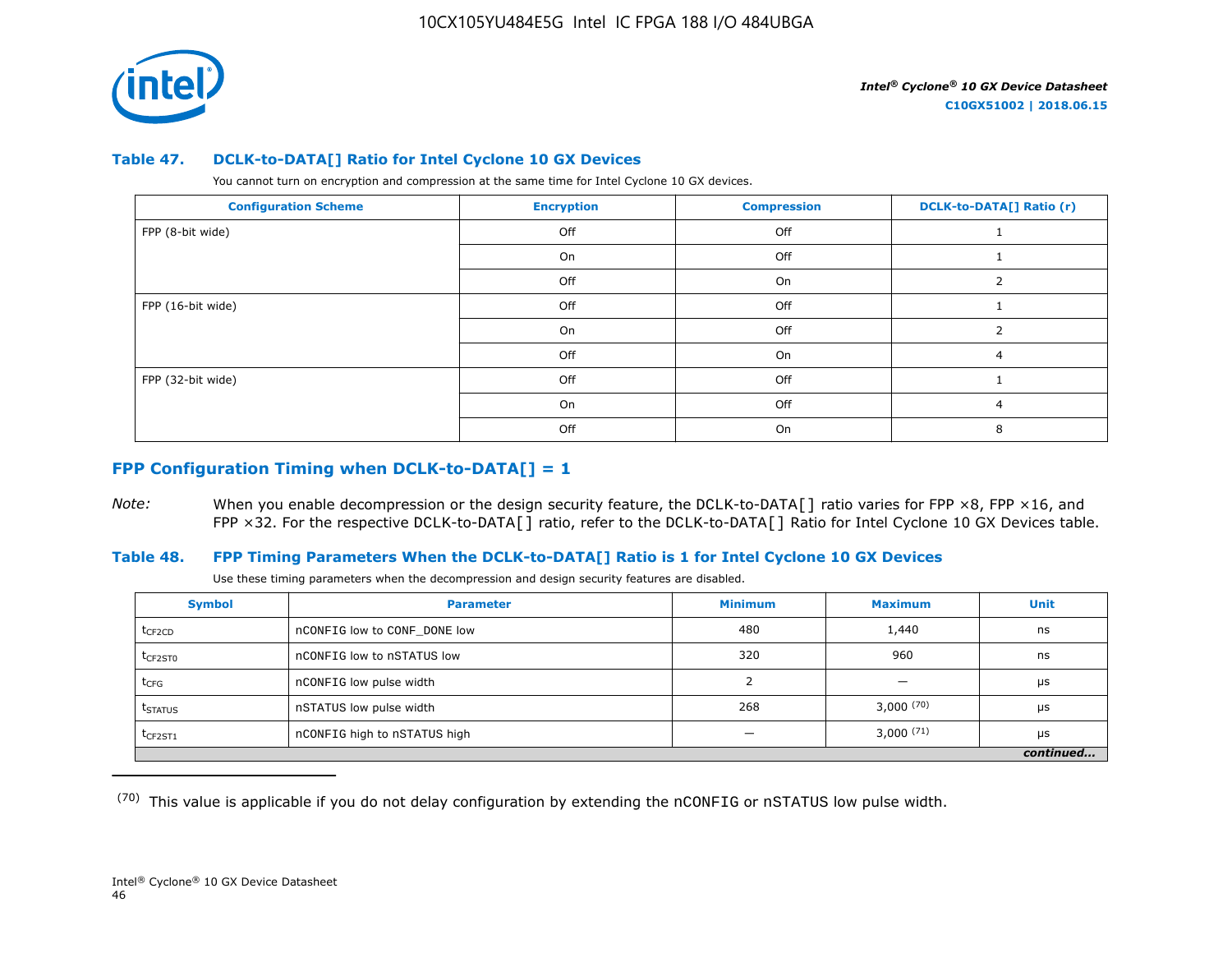**C10GX51002 | 2018.06.15**

![](_page_47_Picture_3.jpeg)

| <b>Symbol</b>       | <b>Parameter</b>                                     | <b>Minimum</b>                                | <b>Maximum</b> | <b>Unit</b> |
|---------------------|------------------------------------------------------|-----------------------------------------------|----------------|-------------|
| $t_{CF2CK}$ (72)    | nCONFIG high to first rising edge on DCLK            | 3,010                                         |                | μs          |
| $t_{ST2CK}$ (72)    | nSTATUS high to first rising edge of DCLK            | 10                                            |                | μs          |
| $t_{DSU}$           | DATA[] setup time before rising edge on DCLK         | 5.5                                           |                | ns          |
| $t_{DH}$            | DATA[] hold time after rising edge on DCLK           | 0                                             |                | ns          |
| t <sub>CH</sub>     | DCLK high time                                       | $0.45 \times 1/f_{MAX}$                       |                | s           |
| $t_{CL}$            | DCLK low time                                        | $0.45 \times 1/f_{MAX}$                       |                | s           |
| $t_{CLK}$           | DCLK period                                          | $1/f_{MAX}$                                   |                | s           |
| $f_{MAX}$           | DCLK frequency (FPP $\times 8/\times 16/\times 32$ ) |                                               | 100            | MHz         |
| t <sub>CD2UM</sub>  | CONF_DONE high to user mode (73)                     | 175                                           | 830            | μs          |
| t <sub>CD2CU</sub>  | CONF_DONE high to CLKUSR enabled                     | $4 \times$ maximum DCLK<br>period             |                |             |
| t <sub>CD2UMC</sub> | CONF_DONE high to user mode with CLKUSR option on    | $t_{CD2CU}$ +<br>$(600 \times$ CLKUSR period) |                |             |

## **Related Information**

[FPP Configuration Timing](https://www.altera.com/documentation/vua1487061384661.html#sss1425901817612)

Provides the FPP configuration timing waveforms.

<sup>(71)</sup> This value is applicable if you do not delay configuration by externally holding the nSTATUS low.

<sup>(72)</sup> If nSTATUS is monitored, follow the  $t_{ST2CK}$  specification. If nSTATUS is not monitored, follow the  $t_{CF2CK}$  specification.

<sup>(73)</sup> The minimum and maximum numbers apply only if you chose the internal oscillator as the clock source for initializing the device.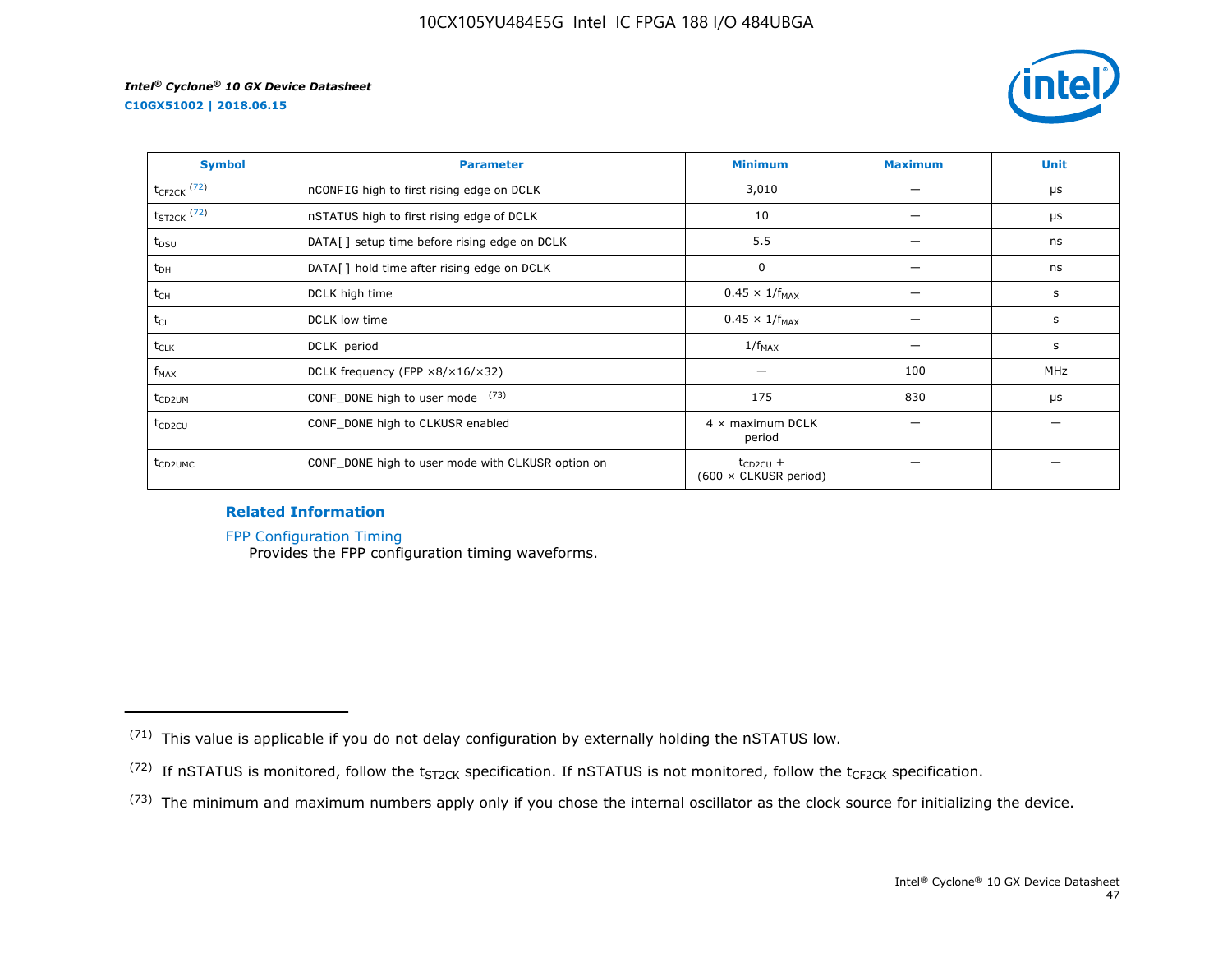![](_page_48_Picture_1.jpeg)

## **FPP Configuration Timing when DCLK-to-DATA[] >1**

## **Table 49. FPP Timing Parameters When the DCLK-to-DATA[] Ratio is >1 for Intel Cyclone 10 GX Devices**

Use these timing parameters when you use the decompression and design security features.

| <b>Symbol</b>           | <b>Parameter</b>                             | <b>Minimum</b>          | <b>Maximum</b> | <b>Unit</b> |
|-------------------------|----------------------------------------------|-------------------------|----------------|-------------|
| $t_{CF2CD}$             | nCONFIG low to CONF_DONE low                 | 480                     | 1,440          | ns          |
| $t_{CF2ST0}$            | nCONFIG low to nSTATUS low                   | 320                     | 960            | ns          |
| $t_{CFG}$               | nCONFIG low pulse width                      | 2                       |                | μs          |
| t <sub>STATUS</sub>     | nSTATUS low pulse width                      | 268                     | 3,000(74)      | μs          |
| $t_{CF2ST1}$            | nCONFIG high to nSTATUS high                 |                         | 3,000(74)      | μs          |
| $t_{\text{CF2CK}}$ (75) | nCONFIG high to first rising edge on DCLK    | 3,010                   |                | μs          |
| $t_{ST2CK}$ (75)        | nSTATUS high to first rising edge of DCLK    | 10                      |                | μs          |
| $t_{DSU}$               | DATA[] setup time before rising edge on DCLK | 5.5                     |                | ns          |
| $t_{DH}$                | DATA[] hold time after rising edge on DCLK   | $N-1/f_{DCLK}$ (76)     |                | s           |
| $t_{CH}$                | DCLK high time                               | $0.45 \times 1/f_{MAX}$ |                | s           |
| $t_{CL}$                | DCLK low time                                | $0.45 \times 1/f_{MAX}$ |                | s           |
| $t_{CLK}$               | DCLK period                                  | $1/f_{MAX}$             |                | s           |
| $f_{MAX}$               | DCLK frequency (FPP ×8/×16/×32)              | —                       | 100            | MHz         |
| $t_{R}$                 | Input rise time                              | -                       | 40             | ns          |
| $t_F$                   | Input fall time                              | —                       | 40             | ns          |
|                         |                                              |                         |                | continued   |

 $(74)$  You can obtain this value if you do not delay configuration by extending the nCONFIG or nSTATUS low pulse width.

<sup>&</sup>lt;sup>(75)</sup> If nSTATUS is monitored, follow the  $t_{ST2CK}$  specification. If nSTATUS is not monitored, follow the  $t_{CF2CK}$  specification.

<sup>(76)</sup> *N* is the DCLK-to-DATA ratio and  $f_{DCLK}$  is the DCLK frequency the system is operating.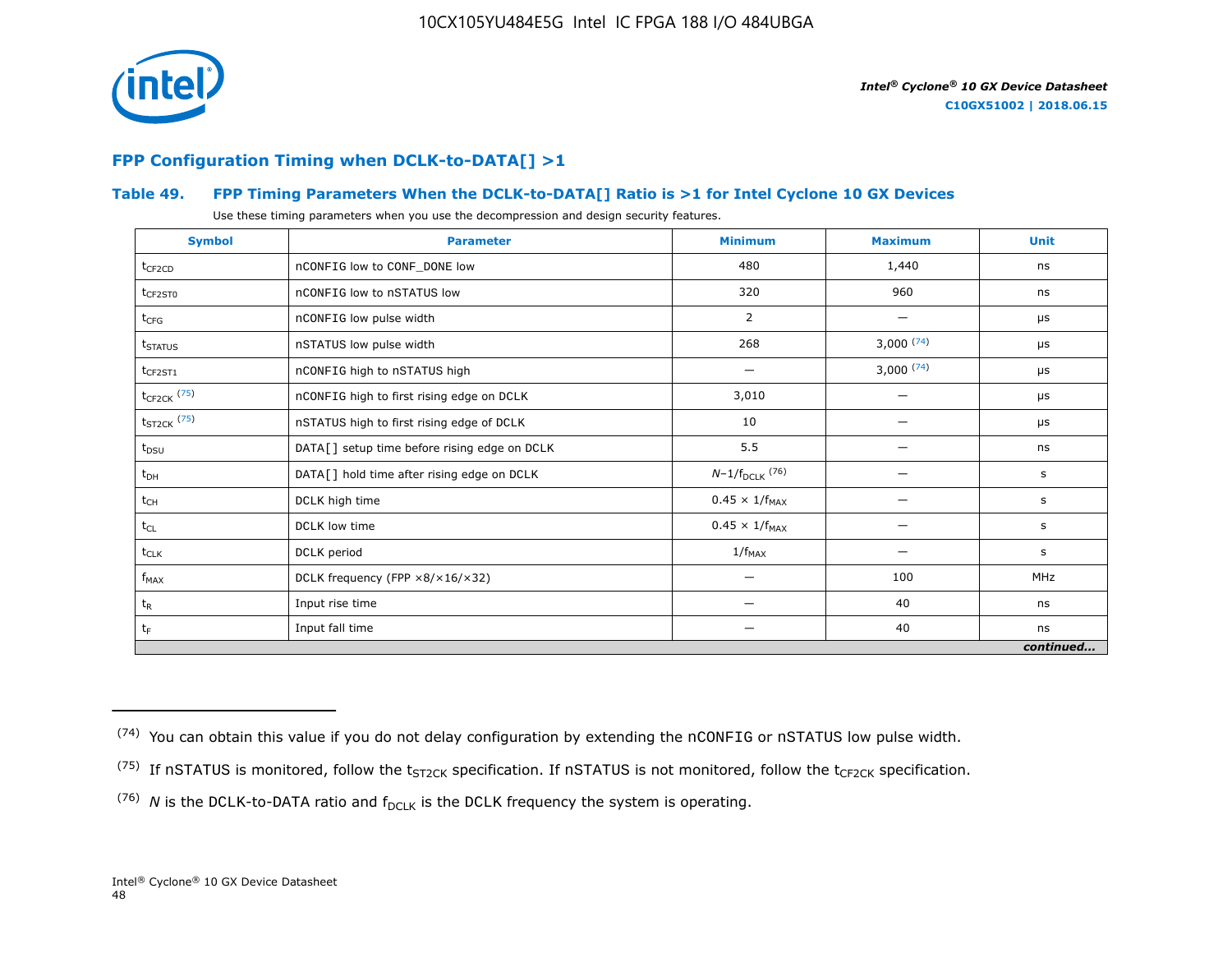![](_page_49_Picture_2.jpeg)

| <b>Symbol</b>       | <b>Parameter</b>                                  | <b>Minimum</b>                                | <b>Maximum</b> | <b>Unit</b> |
|---------------------|---------------------------------------------------|-----------------------------------------------|----------------|-------------|
| t <sub>CD2UM</sub>  | CONF_DONE high to user mode (77)                  | 175                                           | 830            | μs          |
| t <sub>CD2CU</sub>  | CONF_DONE high to CLKUSR enabled                  | $4 \times$ maximum DCLK<br>period             | –              | -           |
| t <sub>CD2UMC</sub> | CONF_DONE high to user mode with CLKUSR option on | $t_{CD2CU}$ +<br>$(600 \times$ CLKUSR period) |                |             |

#### **Related Information**

#### [FPP Configuration Timing](https://www.altera.com/documentation/vua1487061384661.html#sss1425901817612)

Provides the FPP configuration timing waveforms.

## **AS Configuration Timing**

#### **Table 50. AS Timing Parameters for AS ×1 and AS ×4 Configurations in Intel Cyclone 10 GX Devices**

The minimum and maximum numbers apply only if you choose the internal oscillator as the clock source for initializing the device.

The t<sub>CF2CD</sub>, t<sub>CF2ST0</sub>, t<sub>CFG</sub>, t<sub>STATUS</sub>, and t<sub>CF2ST1</sub> timing parameters are identical to the timing parameters for passive serial (PS) mode listed in PS Timing Parameters for Intel Cyclone 10 GX Devices table.

| <b>Symbol</b>       | <b>Parameter</b>                                  | <b>Minimum</b>                                | <b>Maximum</b> | <b>Unit</b> |
|---------------------|---------------------------------------------------|-----------------------------------------------|----------------|-------------|
| $t_{CO}$            | DCLK falling edge to AS_DATA0/ASDO output         |                                               |                | ns          |
| $t_{\text{SU}}$     | Data setup time before falling edge on DCLK       |                                               |                | ns          |
| $t_{DH}$            | Data hold time after falling edge on DCLK         | 1.5                                           |                | ns          |
| t <sub>CD2UM</sub>  | CONF_DONE high to user mode                       | 175                                           | 830            | μs          |
| $t_{CD2CU}$         | CONF_DONE high to CLKUSR enabled                  | $4 \times$ maximum DCLK<br>period             |                |             |
| t <sub>CD2UMC</sub> | CONF_DONE high to user mode with CLKUSR option on | $t_{CD2CU}$ + (600 $\times$ CLKUSR<br>period) |                |             |

<sup>(77)</sup> The minimum and maximum numbers apply only if you use the internal oscillator as the clock source for initializing the device.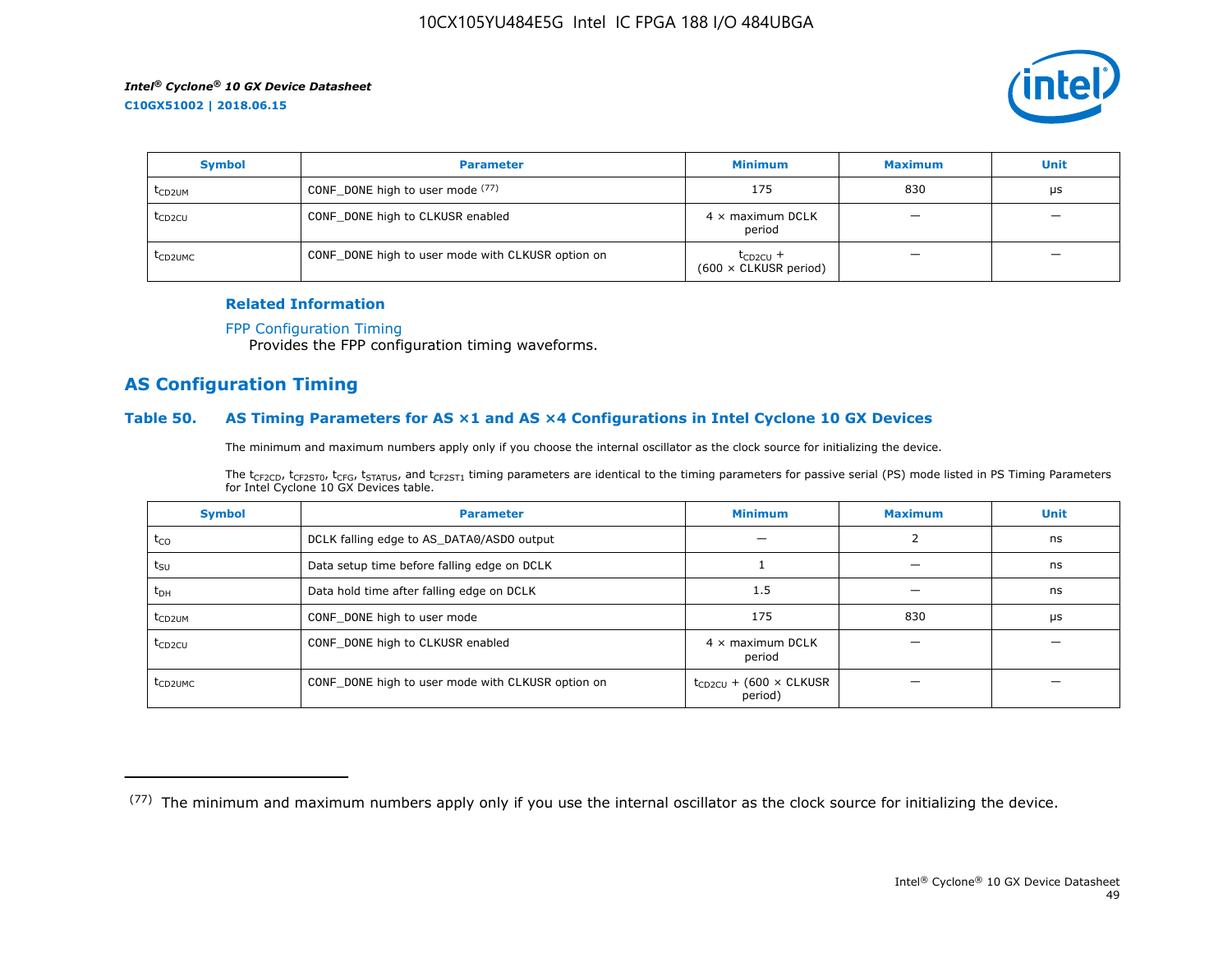![](_page_50_Picture_1.jpeg)

#### **Related Information**

- PS Configuration Timing on page 50
- [AS Configuration Timing](https://www.altera.com/documentation/vua1487061384661.html#sss1425901879133) Provides the AS configuration timing waveform.

## **DCLK Frequency Specification in the AS Configuration Scheme**

## **Table 51. DCLK Frequency Specification in the AS Configuration Scheme**

This table lists the internal clock frequency specification for the AS configuration scheme.

The DCLK frequency specification applies when you use the internal oscillator as the configuration clock source.

The AS multi-device configuration scheme does not support DCLK frequency of 100 MHz.

You can only set 12.5, 25, 50, and 100 MHz in the Intel Quartus Prime software.

| <b>Parameter</b>                   | <b>Minimum</b> | <b>Typical</b> | <b>Maximum</b> | <b>Intel Quartus Prime</b><br><b>Software Settings</b> | <b>Unit</b> |
|------------------------------------|----------------|----------------|----------------|--------------------------------------------------------|-------------|
| DCLK frequency in AS configuration | 5.3            | 7.5            | 9.7            | 12.5                                                   | MHz         |
| scheme                             | 10.5           | 15.0           | 19.3           | 25.0                                                   | MHz         |
|                                    | 21.0           | 30.0           | 38.5           | 50.0                                                   | MHz         |
|                                    | 42.0           | 60.0           | 77.0           | 100.0                                                  | MHz         |

## **PS Configuration Timing**

## **Table 52. PS Timing Parameters for Intel Cyclone 10 GX Devices**

| <b>Symbol</b>       | <b>Parameter</b>             | <b>Minimum</b> | <b>Maximum</b> | <b>Unit</b> |
|---------------------|------------------------------|----------------|----------------|-------------|
| $t_{CF2CD}$         | nCONFIG low to CONF DONE low | 480            | 1,440          | ns          |
| t <sub>CF2ST0</sub> | nCONFIG low to nSTATUS low   | 320            | 960            | ns          |
| $t_{CFG}$           | nCONFIG low pulse width      |                |                | μs          |
| t <sub>STATUS</sub> | nSTATUS low pulse width      | 268            | $3,000^{(78)}$ | μs          |
| $t_{CF2ST1}$        | nCONFIG high to nSTATUS high |                | $3,000^{(79)}$ | μs          |
|                     |                              |                |                | continued   |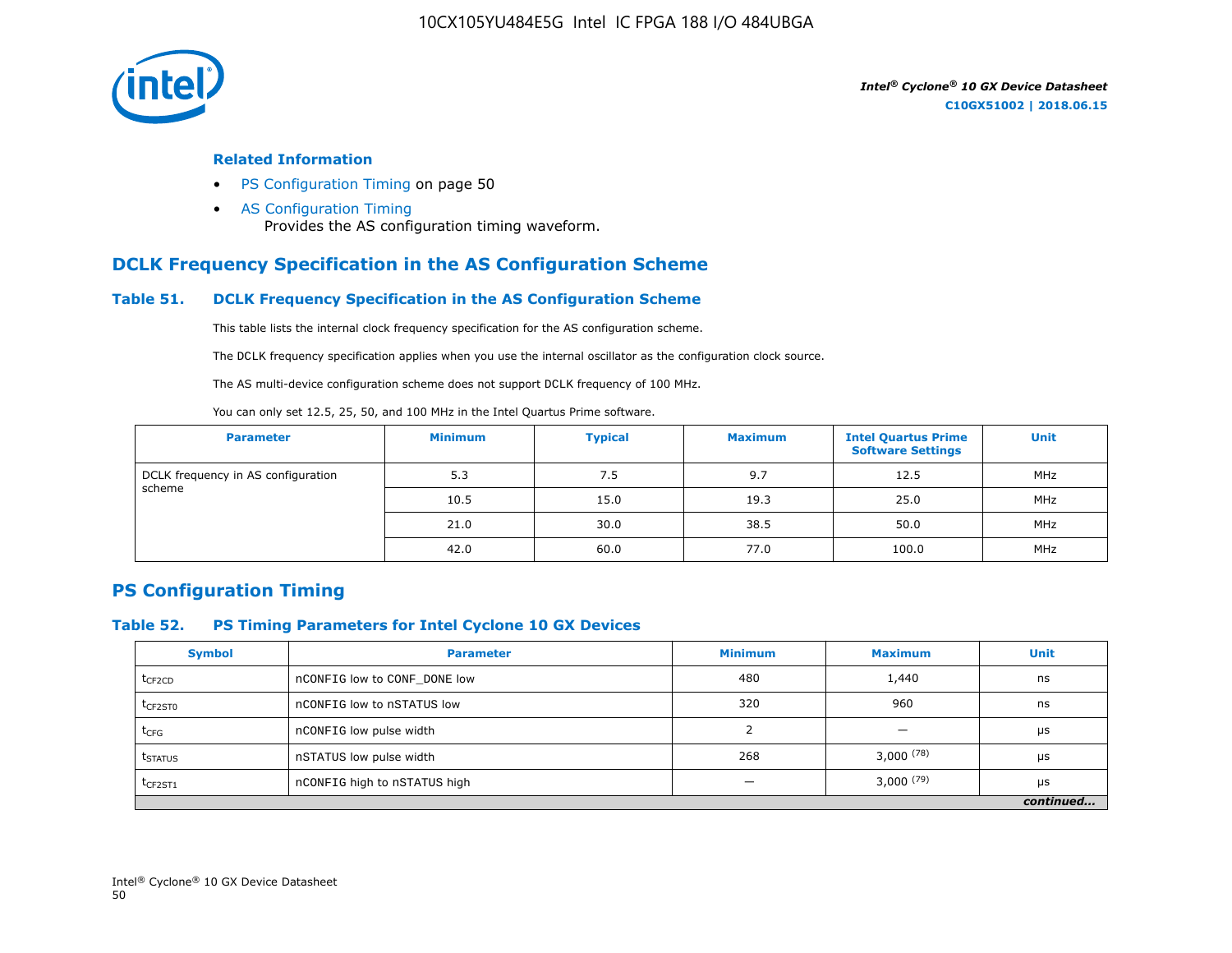**C10GX51002 | 2018.06.15**

![](_page_51_Picture_3.jpeg)

| <b>Symbol</b>       | <b>Parameter</b>                                  | <b>Minimum</b>                                | <b>Maximum</b> | <b>Unit</b> |
|---------------------|---------------------------------------------------|-----------------------------------------------|----------------|-------------|
| $t_{CF2CK}$ (80)    | nCONFIG high to first rising edge on DCLK         | 3,010                                         |                | μs          |
| $t_{ST2CK}$ $(80)$  | nSTATUS high to first rising edge of DCLK         | 10                                            |                | μs          |
| t <sub>DSU</sub>    | DATA[] setup time before rising edge on DCLK      | 5.5                                           |                | ns          |
| $t_{DH}$            | DATA[] hold time after rising edge on DCLK        | 0                                             |                | ns          |
| t <sub>CH</sub>     | DCLK high time                                    | $0.45 \times 1/f_{MAX}$                       |                | s           |
| $t_{CL}$            | DCLK low time                                     | $0.45 \times 1/f_{MAX}$                       |                | s           |
| $t_{CLK}$           | DCLK period                                       | $1/f_{MAX}$                                   |                | s           |
| $f_{MAX}$           | DCLK frequency                                    |                                               | 125            | MHz         |
| t <sub>CD2UM</sub>  | CONF_DONE high to user mode (81)                  | 175                                           | 830            | μs          |
| t <sub>CD2CU</sub>  | CONF_DONE high to CLKUSR enabled                  | $4 \times$ maximum DCLK<br>period             |                |             |
| t <sub>CD2UMC</sub> | CONF_DONE high to user mode with CLKUSR option on | $t_{CD2CU}$ + (600 $\times$ CLKUSR<br>period) |                |             |

## **Related Information**

[PS Configuration Timing](https://www.altera.com/documentation/vua1487061384661.html#sss1425901911993)

Provides the PS configuration timing waveform.

 $(81)$  The minimum and maximum numbers apply only if you choose the internal oscillator as the clock source for initializing the device.

 $(78)$  This value is applicable if you do not delay configuration by extending the nCONFIG or nSTATUS low pulse width.

<sup>(79)</sup> This value is applicable if you do not delay configuration by externally holding the nSTATUS low.

<sup>(80)</sup> If nSTATUS is monitored, follow the  $t_{ST2CK}$  specification. If nSTATUS is not monitored, follow the  $t_{CF2CK}$  specification.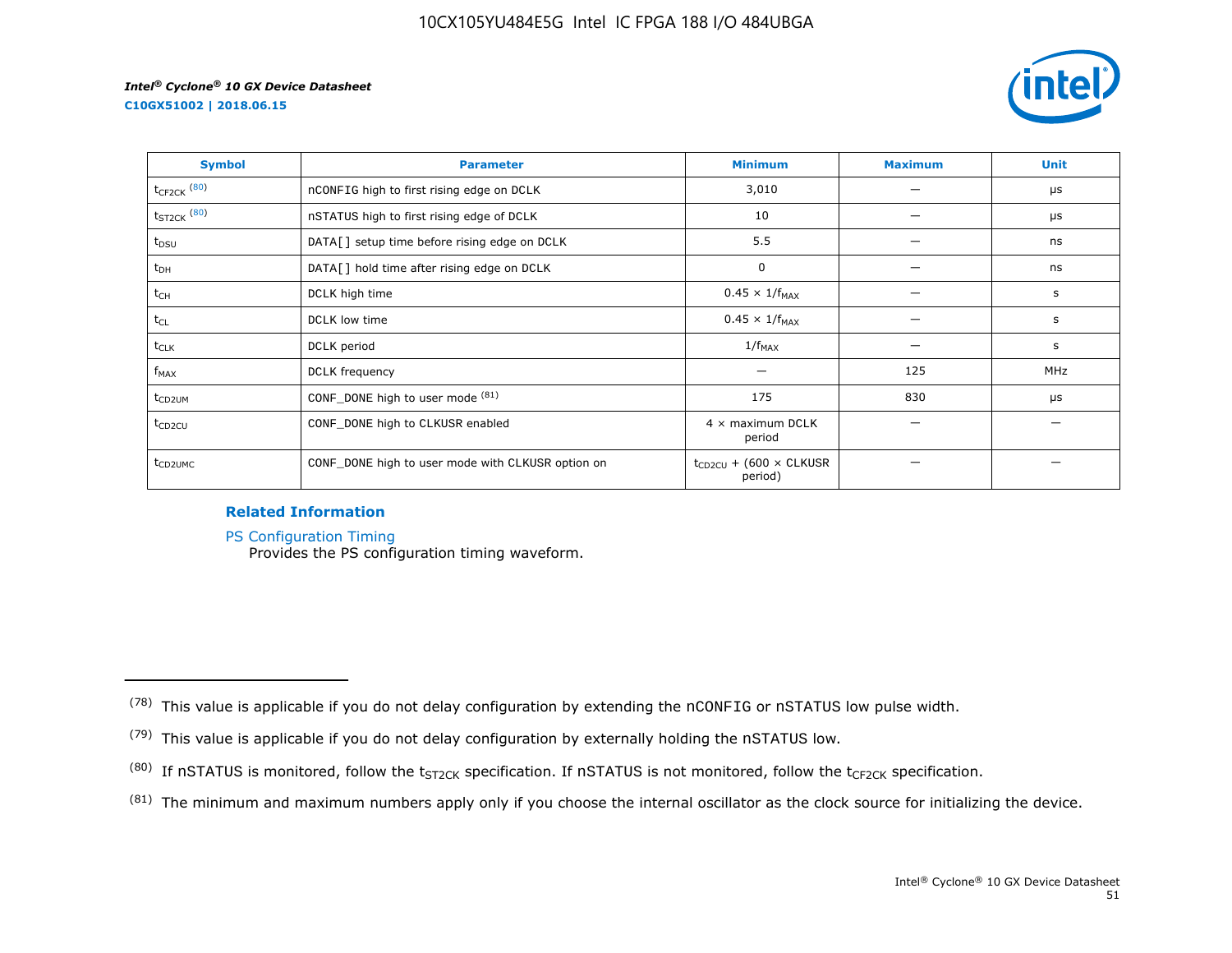![](_page_52_Picture_1.jpeg)

## **Initialization**

**Table 53. Initialization Clock Source Option and the Maximum Frequency for Intel Cyclone 10 GX Devices**

| <b>Initialization Clock Source</b> | <b>Configuration Scheme</b> | <b>Maximum Frequency (MHz)</b> | <b>Minimum Number of Clock Cycles</b> |
|------------------------------------|-----------------------------|--------------------------------|---------------------------------------|
| Internal Oscillator                | AS, PS, and FPP             | 12.5                           | 600                                   |
| CLKUSR (82)(83)                    | AS, PS, and FPP             | 100                            |                                       |

## **Configuration Files**

There are two types of configuration bit stream formats for different configuration schemes:

- PS and FPP-Raw Binary File (.rbf)
- AS-Raw Programming Data File (.rpd)

The .rpd file size follows the Intel configuration devices capacity. However, the actual configuration bit stream size for .rpd file is the same as .rbf file.

<sup>(82)</sup> To enable CLKUSR as the initialization clock source, in the Intel Quartus Prime software, select **Device and Pin Options** ➤ **General** ➤ **Device initialization clock source** ➤ **CLKUSR pin**.

 $(83)$  If you use the CLKUSR pin for AS and transceiver calibration simultaneously, the only allowed frequency is 100 MHz.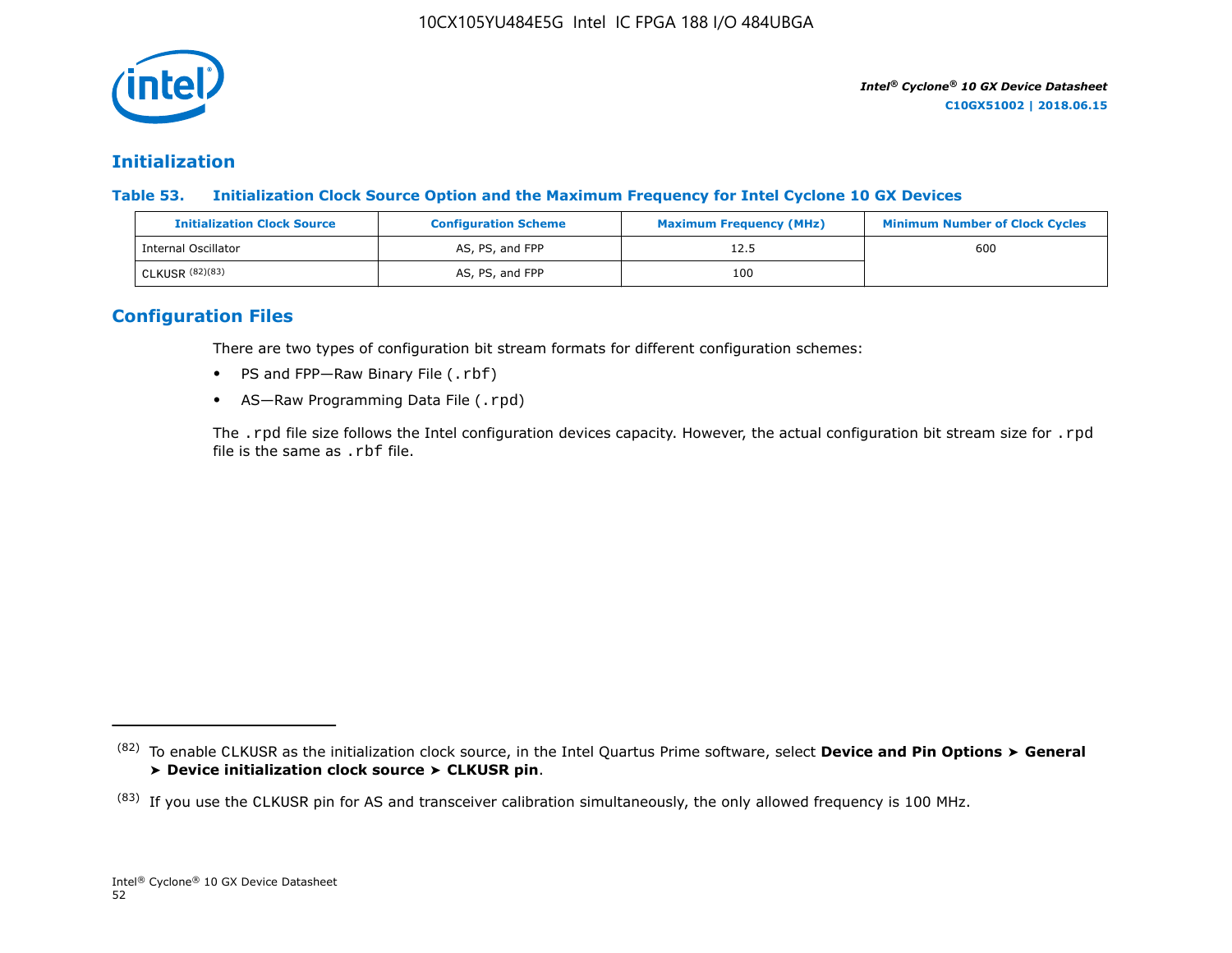**C10GX51002 | 2018.06.15**

![](_page_53_Picture_3.jpeg)

#### **Table 54. Configuration Bit Stream Sizes for Intel Cyclone 10 GX Devices**

Use this table to estimate the file size before design compilation. Different configuration file formats, such as a hexadecimal file (.hex) or tabular text file (.ttf) format, have different file sizes.

For the different types of configuration file and file sizes, refer to the Intel Quartus Prime software. However, for a specific version of the Intel Quartus Prime software, any design targeted for the same device has the same uncompressed configuration file size.

I/O configuration shift register (IOCSR) is a long shift register that facilitates the device I/O peripheral settings. The IOCSR bit stream is part of the uncompressed configuration bit stream, and it is specifically for the Configuration via Protocol (CvP) feature.

Uncompressed configuration bit stream sizes are subject to change for improvements and optimizations in the configuration algorithm.

| <b>Variant</b>      | <b>Product Line</b> | <b>Uncompressed Configuration Bit</b><br><b>Stream Size (bits)</b> | <b>IOCSR Bit Stream Size (bits)</b> | <b>Recommended EPCO-L Serial Configuration</b><br><b>Device</b> |
|---------------------|---------------------|--------------------------------------------------------------------|-------------------------------------|-----------------------------------------------------------------|
| Intel Cyclone 10 GX | GX 085              | 81,923,582                                                         | 2,507,264                           | EPCQ-L256 or higher density                                     |
|                     | GX 105              | 81,923,582                                                         | 2,507,264                           | EPCQ-L256 or higher density                                     |
|                     | GX 150              | 81,923,582                                                         | 2,507,264                           | EPCQ-L256 or higher density                                     |
|                     | GX 220              | 81,923,582                                                         | 2,507,264                           | EPCQ-L256 or higher density                                     |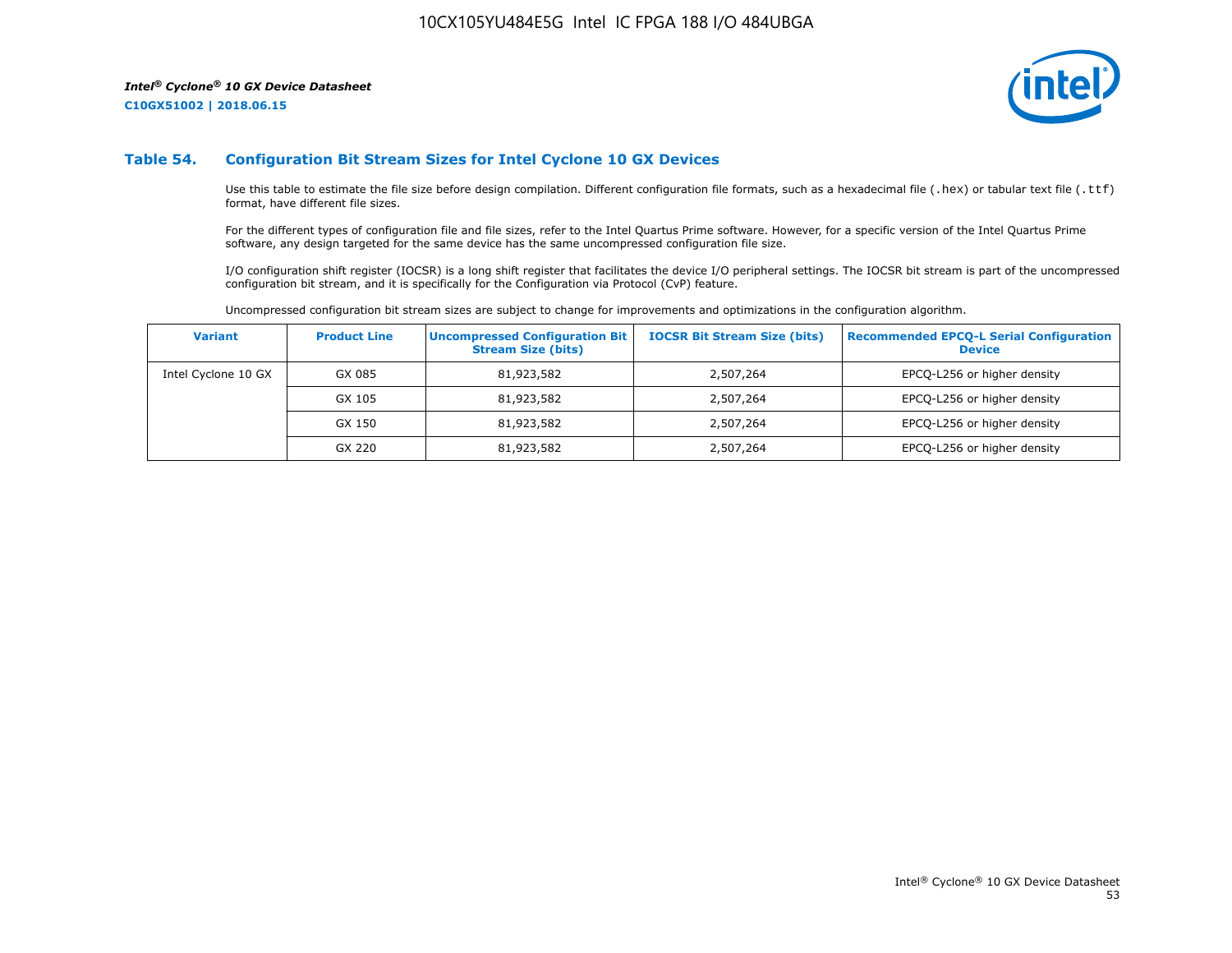![](_page_54_Picture_1.jpeg)

## **Minimum Configuration Time Estimation**

## **Table 55. Minimum Configuration Time Estimation for Intel Cyclone 10 GX Devices**

The estimated values are based on the uncompressed configuration bit stream sizes in the Configuration Bit Stream Sizes for Intel Cyclone 10 GX Devices table.

| <b>Variant</b>      | <b>Product Line</b> | <b>Active Serial (84)</b> |                   |                                           |       | <b>Fast Passive Parallel (85)</b> |                                                     |
|---------------------|---------------------|---------------------------|-------------------|-------------------------------------------|-------|-----------------------------------|-----------------------------------------------------|
|                     |                     | Width                     | <b>DCLK (MHz)</b> | <b>Minimum Configuration</b><br>Time (ms) | Width | <b>DCLK (MHz)</b>                 | <b>Minimum</b><br><b>Configuration Time</b><br>(ms) |
| Intel Cyclone 10 GX | GX 085              | 4                         | 100               | 204.81                                    | 32    | 100                               | 25.60                                               |
|                     | GX 105              | 4                         | 100               | 204.81                                    | 32    | 100                               | 25.60                                               |
|                     | GX 150              | 4                         | 100               | 204.81                                    | 32    | 100                               | 25.60                                               |
|                     | GX 220              | 4                         | 100               | 204.81                                    | 32    | 100                               | 25.60                                               |

## **Related Information**

- Configuration Files on page 52
- DCLK Frequency Specification in the AS Configuration Scheme on page 50 Provides the DCLK frequency using internal oscillator.

<sup>(84)</sup> The minimum configuration time is calculated based on DCLK frequency of 100 MHz. Only external CLKUSR may guarantee the frequency accuracy of 100 MHz. If you use internal oscillator of 100 MHz, you may not get the actual frequency of 100 MHz. For the DCLK frequency using internal oscillator, refer to the DCLK Frequency Specification in the AS Configuration Scheme table.

<sup>(85)</sup> Maximum FPGA FPP bandwidth may exceed bandwidth available from some external storage or control logic.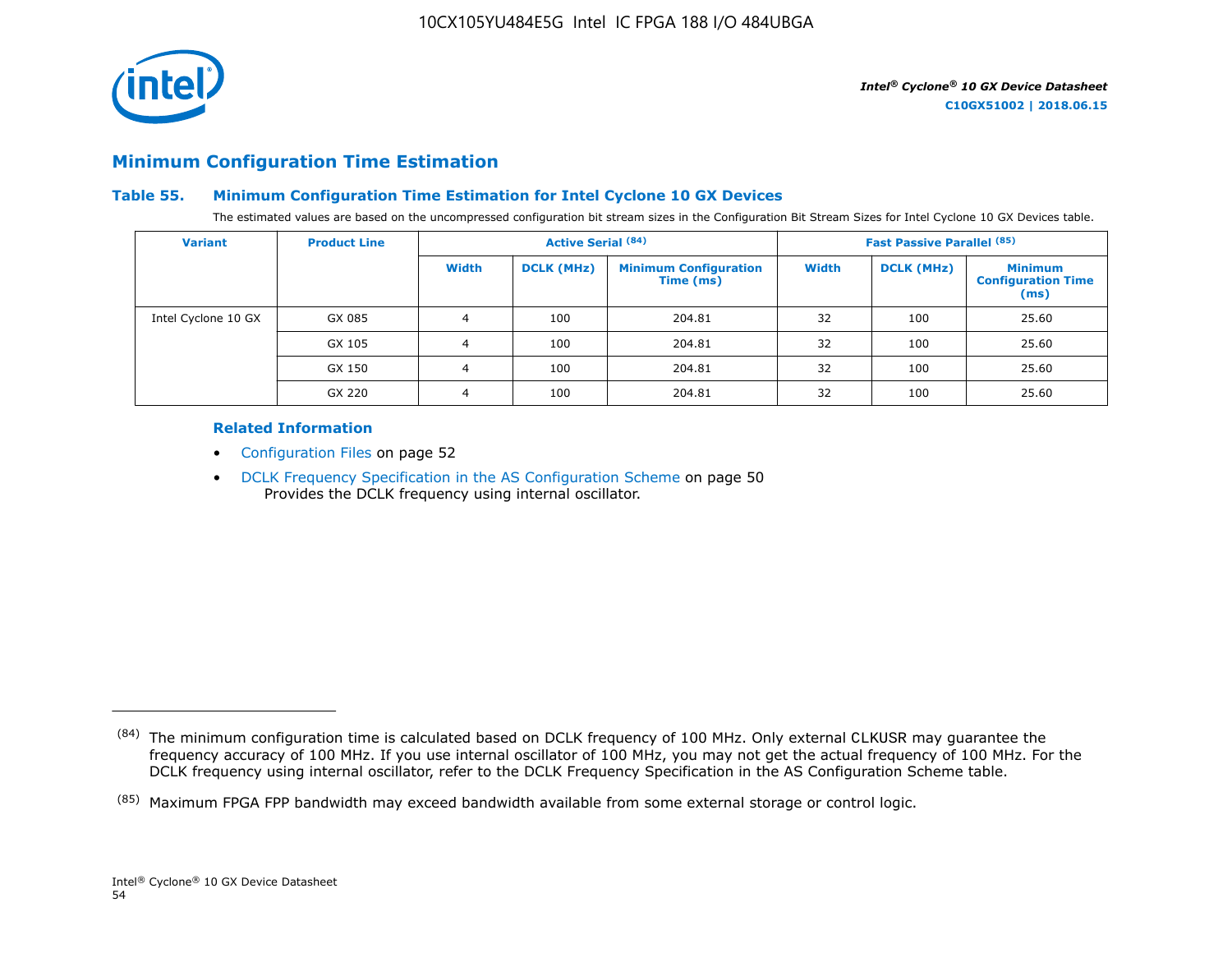![](_page_55_Picture_2.jpeg)

## **Remote System Upgrades**

## **Table 56. Remote System Upgrade Circuitry Timing Specifications for Intel Cyclone 10 GX Devices**

| <b>Parameter</b>               | <b>Minimum</b>           | <b>Maximum</b>           | Unit |
|--------------------------------|--------------------------|--------------------------|------|
| $f_{MAX_RU_CLK}$ (86)          | $\overline{\phantom{0}}$ | 40                       | MHz  |
| $t_{RU\_nCONFIG}$ (87)         | 250                      | $\overline{\phantom{a}}$ | ns   |
| $t_{\text{RU\_nRSTIMER}}$ (88) | 250                      |                          | ns   |

#### **Related Information**

- [Remote System Upgrade State Machine](https://www.altera.com/documentation/vua1487061384661.html#sam1403483214821) Provides more information about configuration reset (RU\_CONFIG) signal.
- [User Watchdog Timer](https://www.altera.com/documentation/vua1487061384661.html#sam1403483217279) Provides more information about reset\_timer (RU\_nRSTIMER) signal.

## **User Watchdog Internal Circuitry Timing Specifications**

## **Table 57. User Watchdog Internal Oscillator Frequency Specifications for Intel Cyclone 10 GX Devices**

|                                             | linimur      | <b>Typical</b> | ximum | Unit<br>__ |
|---------------------------------------------|--------------|----------------|-------|------------|
| User watchdog internal oscillator frequency | - -<br>ں ، ب | ر .            | ᆂᆇᇾ   | MHz        |

## **I/O Timing**

I/O timing data is typically used prior to designing the FPGA to get an estimate of the timing budget as part of the timing analysis. You may generate the I/O timing report manually using the Timing Analyzer or using the automated script.

<sup>(86)</sup> This clock is user-supplied to the remote system upgrade circuitry. If you are using the Remote Update Intel FPGA IP core, the clock user-supplied to the Remote Update Intel FPGA IP core must meet this specification.

 $(87)$  This is equivalent to strobing the reconfiguration input of the Remote Update Intel FPGA IP core high for the minimum timing specification.

<sup>&</sup>lt;sup>(88)</sup> This is equivalent to strobing the reset\_timer input of the Remote Update Intel FPGA IP core high for the minimum timing specification.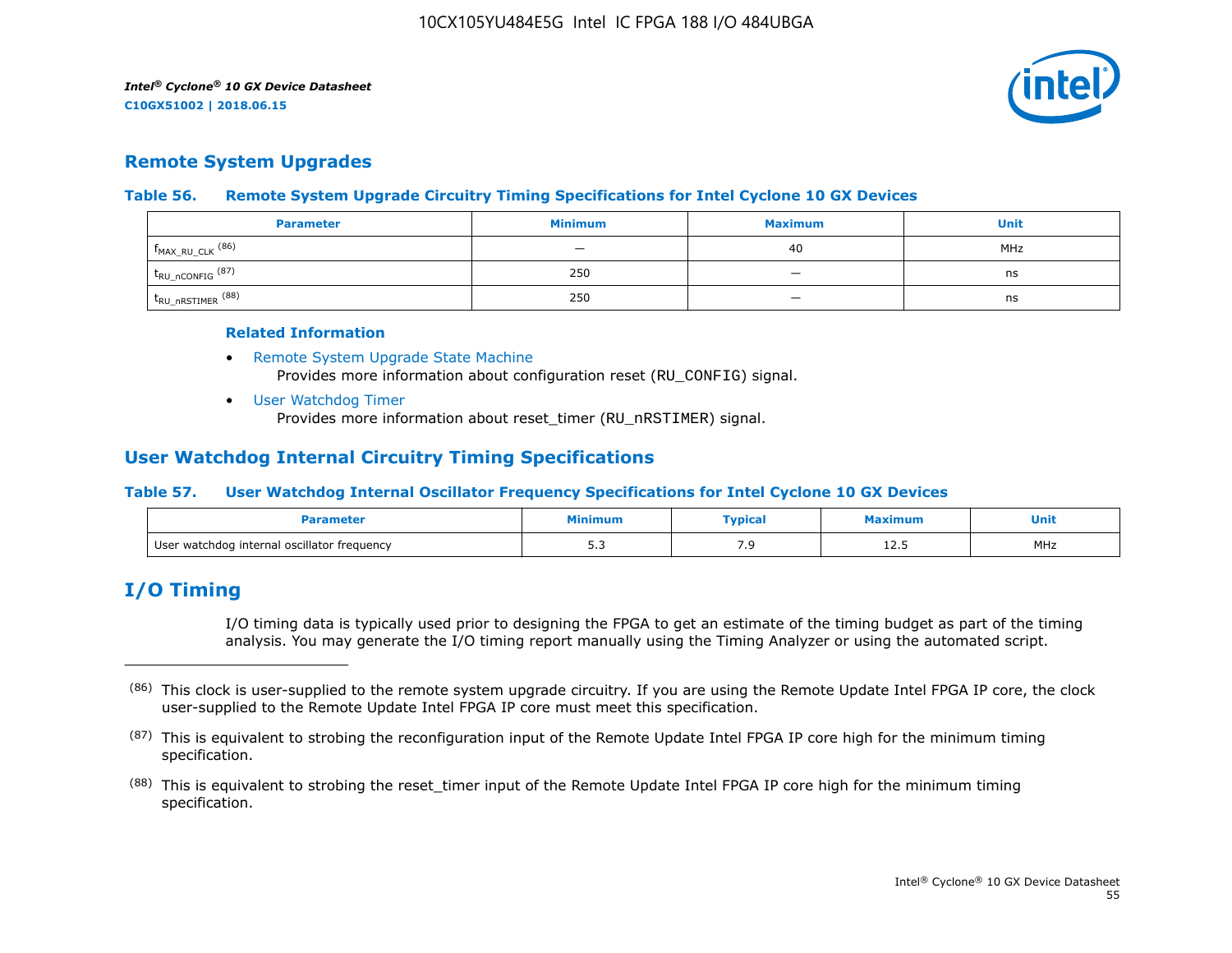![](_page_56_Picture_1.jpeg)

The Intel Quartus Prime Timing Analyzer provides a more accurate and precise I/O timing data based on the specifics of the design after you complete place-and-route.

#### **Related Information**

#### [AN775: I/O Timing Information Generation Guidelines](https://www.altera.com/documentation/brn1471986770305.html#obf1471988361539)

Provides the techniques to generate I/O timing information using the Intel Quartus Prime software.

# **Programmable IOE Delay**

## **Table 58. IOE Programmable Delay for Intel Cyclone 10 GX Devices**

For the exact values for each setting, use the latest version of the Intel Quartus Prime software. The values in the table show the delay of programmable IOE delay chain with maximum offset settings after excluding the intrinsic delay (delay at minimum offset settings).

Programmable IOE delay settings are only applicable for I/O buffers and do not apply for any other delay elements in the PHYLite for Parallel Interfaces Intel Cyclone 10 FPGA IP core.

| Parameter <sup>(89)</sup>                      | <b>Maximum Offset</b> | <b>Minimum</b><br>Offset <sup>(90)</sup> |                 | <b>Fast Model</b> | <b>Slow Model</b> |            | <b>Unit</b> |
|------------------------------------------------|-----------------------|------------------------------------------|-----------------|-------------------|-------------------|------------|-------------|
|                                                |                       |                                          | <b>Extended</b> | <b>Industrial</b> | $-E5. -15$        | $-E6. -I6$ |             |
| Input Delay Chain Setting<br>(IO_IN_DLY_CHN)   | 63                    | 0                                        | 2.012           | 2.003             | 5.241             | 6.035      | ns          |
| Output Delay Chain Setting<br>(IO_OUT_DLY_CHN) | 15                    |                                          | 0.478           | 0.475             | 1.263             | 1.462      | ns          |

# **Glossary**

#### **Table 59. Glossary**

| Term                       | <b>Definition</b>        |
|----------------------------|--------------------------|
| Differential I/O Standards | Receiver Input Waveforms |
|                            | continued                |

<sup>(89)</sup> You can set this value in the Intel Quartus Prime software by selecting **Input Delay Chain Setting** or **Output Delay Chain Setting** in the **Assignment Name** column.

 $(90)$  Minimum offset does not include the intrinsic delay.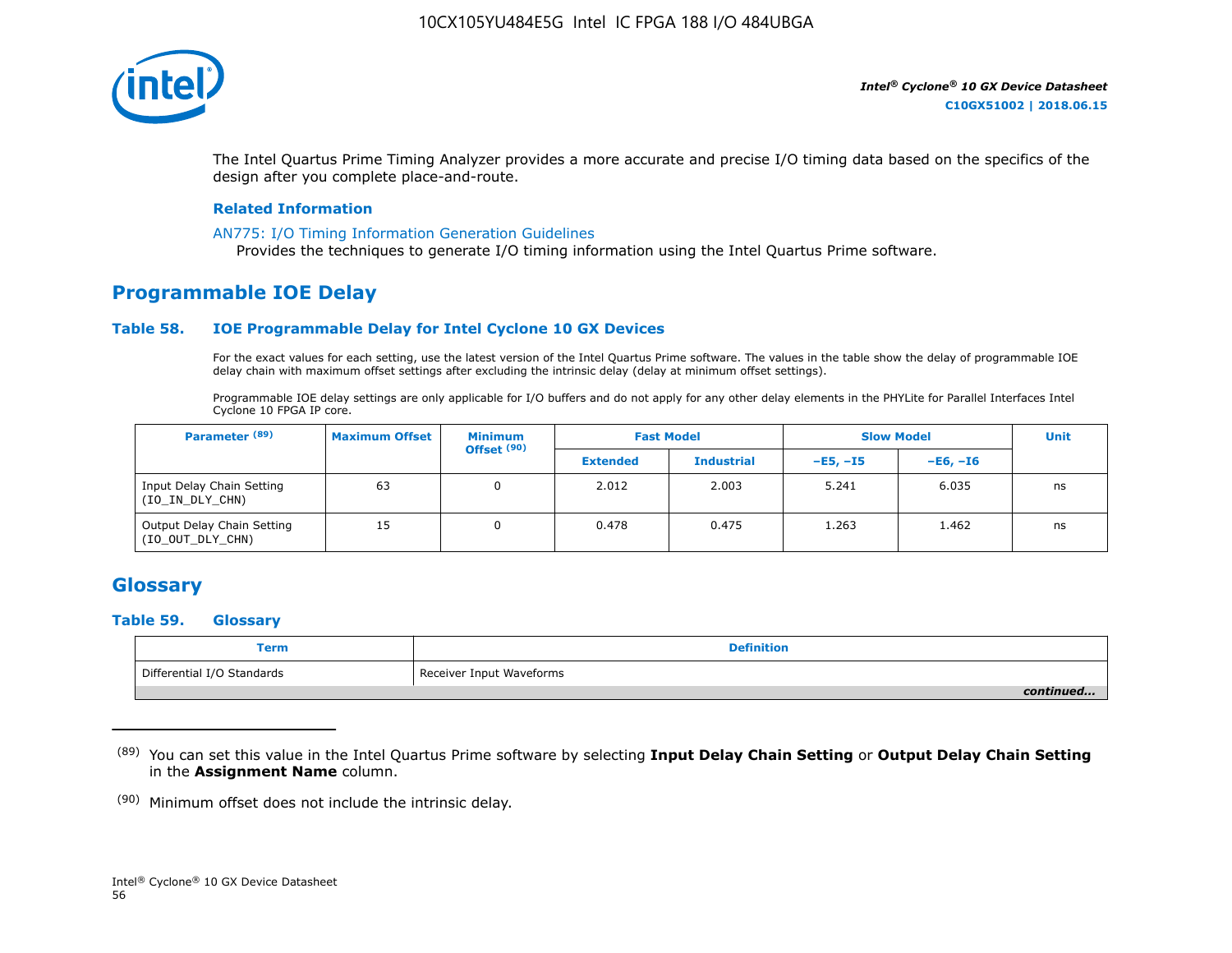**C10GX51002 | 2018.06.15**

![](_page_57_Picture_3.jpeg)

| <b>Term</b>                | <b>Definition</b>                                                                                                                                                                         |
|----------------------------|-------------------------------------------------------------------------------------------------------------------------------------------------------------------------------------------|
|                            | <b>Single-Ended Waveform</b><br>Positive Channel (p) = $V_{\text{IH}}$<br>V <sub>ID</sub><br>Negative Channel (n) = $V_{\parallel}$<br>$\mathsf{V}\mathsf{C}\mathsf{M}$<br>Ground         |
|                            | <b>Differential Waveform</b><br>$\mathsf{v}_{\mathsf{ID}}$<br>$p - n = 0V$<br>$V_{ID}$<br>Transmitter Output Waveforms<br><b>Single-Ended Waveform</b><br>Positive Channel (p) = $V_{OH}$ |
|                            | V <sub>OD</sub><br>Negative Channel (n) = $V_{OL}$<br>V <sub>CM</sub><br>Ground<br><b>Differential Waveform</b>                                                                           |
|                            | V <sub>OD</sub><br>$p - n = 0V$<br>$V_{OD}$                                                                                                                                               |
| $f_{HSCLK}$                | I/O PLL input clock frequency.                                                                                                                                                            |
| $f_{HSDR}$                 | High-speed I/O block-Maximum/minimum LVDS data transfer rate<br>$(fHSDR = 1/TUI)$ , non-DPA.                                                                                              |
| $f_{\tiny \mbox{HSDRDPA}}$ | High-speed I/O block-Maximum/minimum LVDS data transfer rate<br>$(f_{HSDRDPA} = 1/TUI)$ , DPA.                                                                                            |
| J                          | High-speed I/O block-Deserialization factor (width of parallel data bus).                                                                                                                 |
| JTAG Timing Specifications | JTAG Timing Specifications:<br>continued                                                                                                                                                  |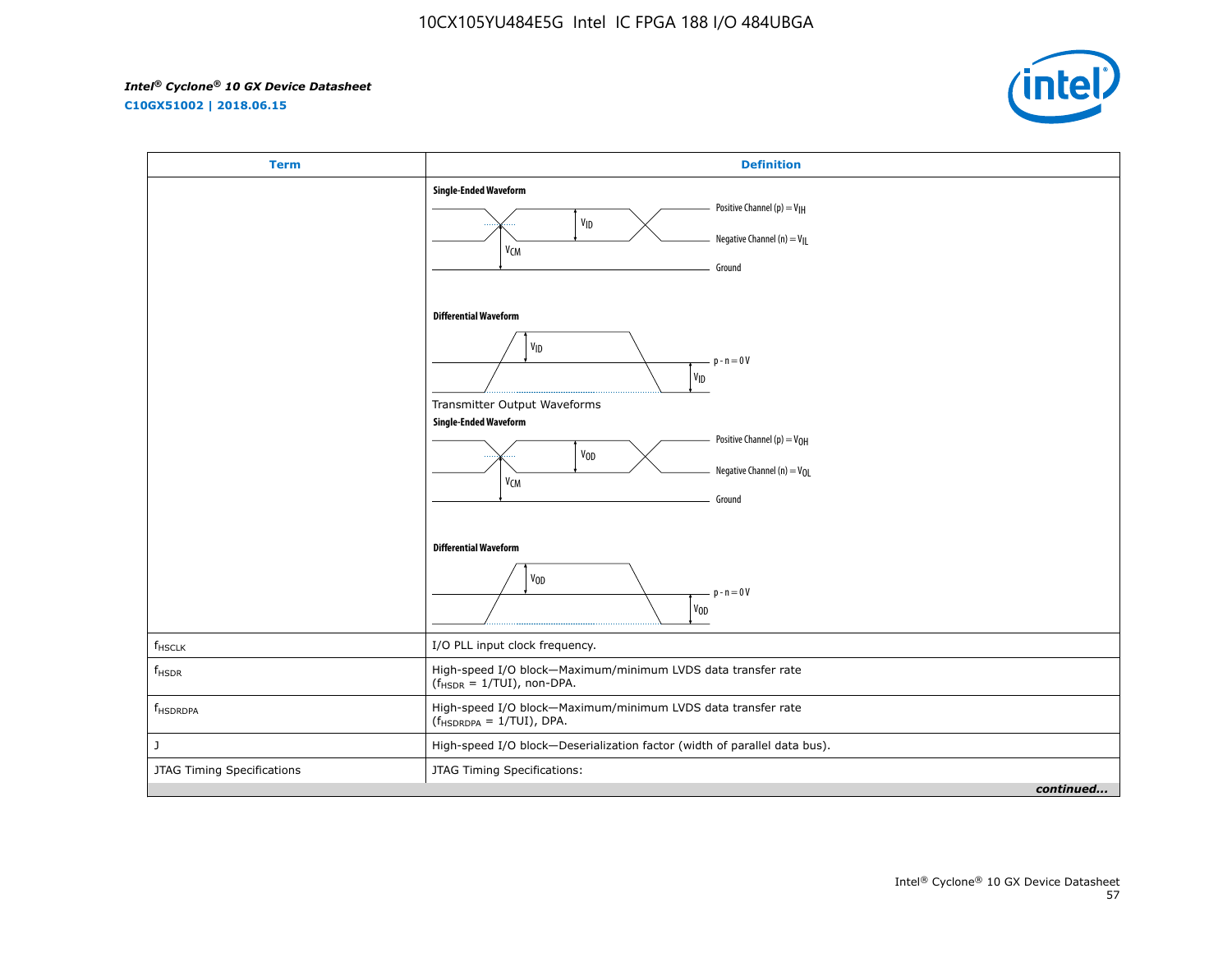![](_page_58_Picture_1.jpeg)

![](_page_58_Figure_3.jpeg)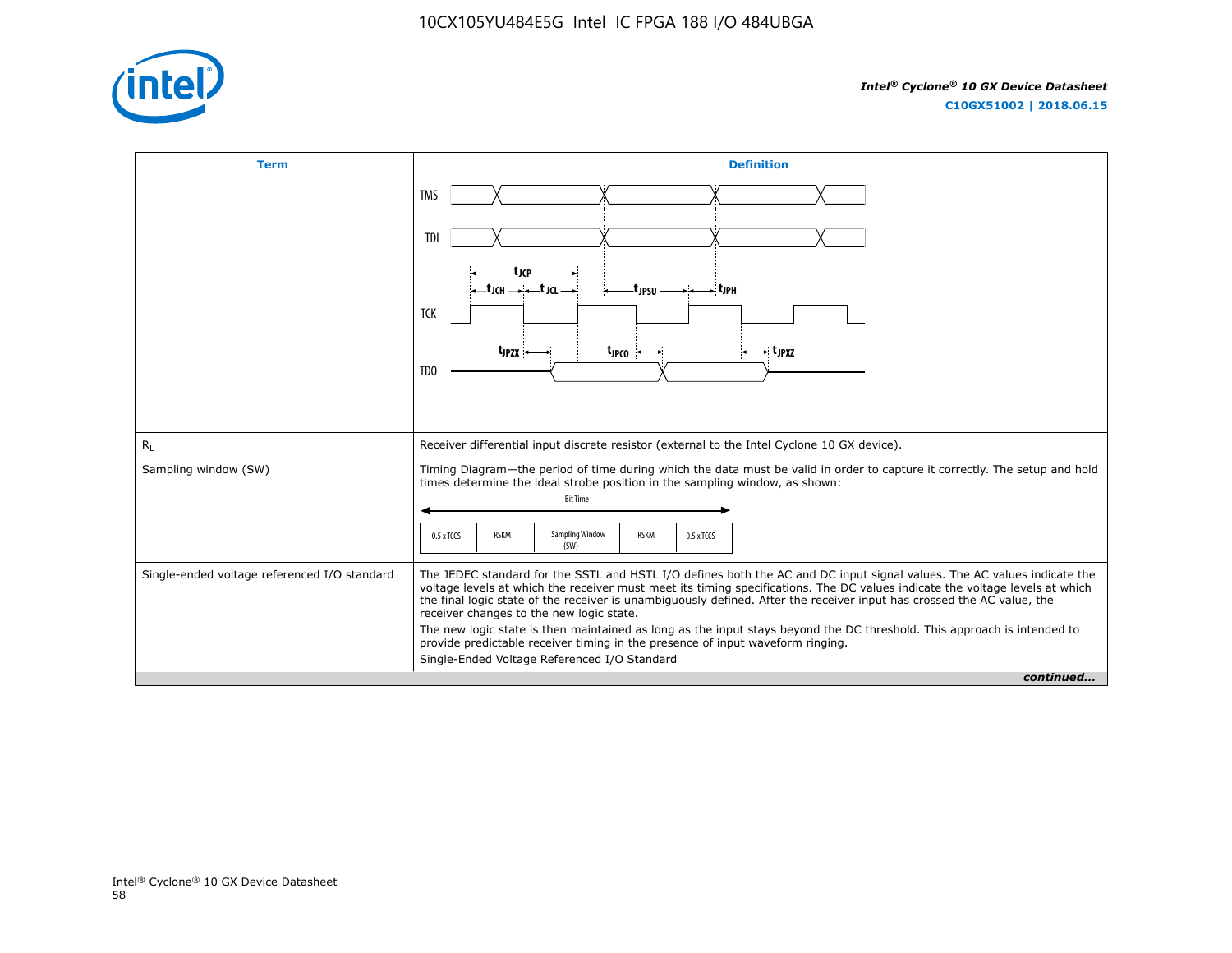**C10GX51002 | 2018.06.15**

![](_page_59_Picture_3.jpeg)

| <b>Term</b>                      | <b>Definition</b>                                                                                                                                                                                                                                                             |                  |                     |           |
|----------------------------------|-------------------------------------------------------------------------------------------------------------------------------------------------------------------------------------------------------------------------------------------------------------------------------|------------------|---------------------|-----------|
|                                  |                                                                                                                                                                                                                                                                               |                  | V <sub>ccio</sub>   |           |
|                                  |                                                                                                                                                                                                                                                                               |                  |                     |           |
|                                  | V <sub>OH</sub>                                                                                                                                                                                                                                                               |                  | $V_{\text{IH}(AC)}$ |           |
|                                  |                                                                                                                                                                                                                                                                               |                  | V IH(DC)            |           |
|                                  |                                                                                                                                                                                                                                                                               | V <sub>RFF</sub> | $V_{IL(DC)}$        |           |
|                                  |                                                                                                                                                                                                                                                                               |                  | $V_{IL(AC)}$        |           |
|                                  | $V_{OL}$                                                                                                                                                                                                                                                                      |                  |                     |           |
|                                  |                                                                                                                                                                                                                                                                               |                  | $V_{SS}$            |           |
| tc                               | High-speed receiver/transmitter input and output clock period.                                                                                                                                                                                                                |                  |                     |           |
| TCCS (channel-to-channel-skew)   | The timing difference between the fastest and slowest output edges, including the $t_{CO}$ variation and clock skew, across<br>channels driven by the same PLL. The clock is included in the TCCS measurement (refer to the Timing Diagram figure<br>under SW in this table). |                  |                     |           |
| t <sub>DUTY</sub>                | High-speed I/O block-Duty cycle on high-speed transmitter output clock.                                                                                                                                                                                                       |                  |                     |           |
| $t_{FALL}$                       | Signal high-to-low transition time (80-20%)                                                                                                                                                                                                                                   |                  |                     |           |
| t <sub>INCCJ</sub>               | Cycle-to-cycle jitter tolerance on the PLL clock input                                                                                                                                                                                                                        |                  |                     |           |
| t <sub>outpj io</sub>            | Period jitter on the GPIO driven by a PLL                                                                                                                                                                                                                                     |                  |                     |           |
| t <sub>outpj</sub> <sub>dc</sub> | Period jitter on the dedicated clock output driven by a PLL                                                                                                                                                                                                                   |                  |                     |           |
| $t_{\text{RISE}}$                | Signal low-to-high transition time (20-80%)                                                                                                                                                                                                                                   |                  |                     |           |
| Timing Unit Interval (TUI)       | The timing budget allowed for skew, propagation delays, and the data sampling window.<br>(TUI = $1/($ Receiver Input Clock Frequency Multiplication Factor) = $t_C/w$ ).                                                                                                      |                  |                     |           |
| $V_{CM(DC)}$                     | DC Common mode input voltage.                                                                                                                                                                                                                                                 |                  |                     |           |
| V <sub>ICM</sub>                 | Input Common mode voltage-The common mode of the differential signal at the receiver.                                                                                                                                                                                         |                  |                     |           |
| $V_{ID}$                         | Input differential voltage swing—The difference in voltage between the positive and complementary conductors of a<br>differential transmission at the receiver.                                                                                                               |                  |                     |           |
| $V_{\text{DIF(AC)}}$             | AC differential input voltage—Minimum AC input differential voltage required for switching.                                                                                                                                                                                   |                  |                     |           |
| $V_{\text{DIF(DC)}}$             | DC differential input voltage— Minimum DC input differential voltage required for switching.                                                                                                                                                                                  |                  |                     |           |
| V <sub>TH</sub>                  | Voltage input high—The minimum positive voltage applied to the input which is accepted by the device as a logic high.                                                                                                                                                         |                  |                     |           |
|                                  |                                                                                                                                                                                                                                                                               |                  |                     | continued |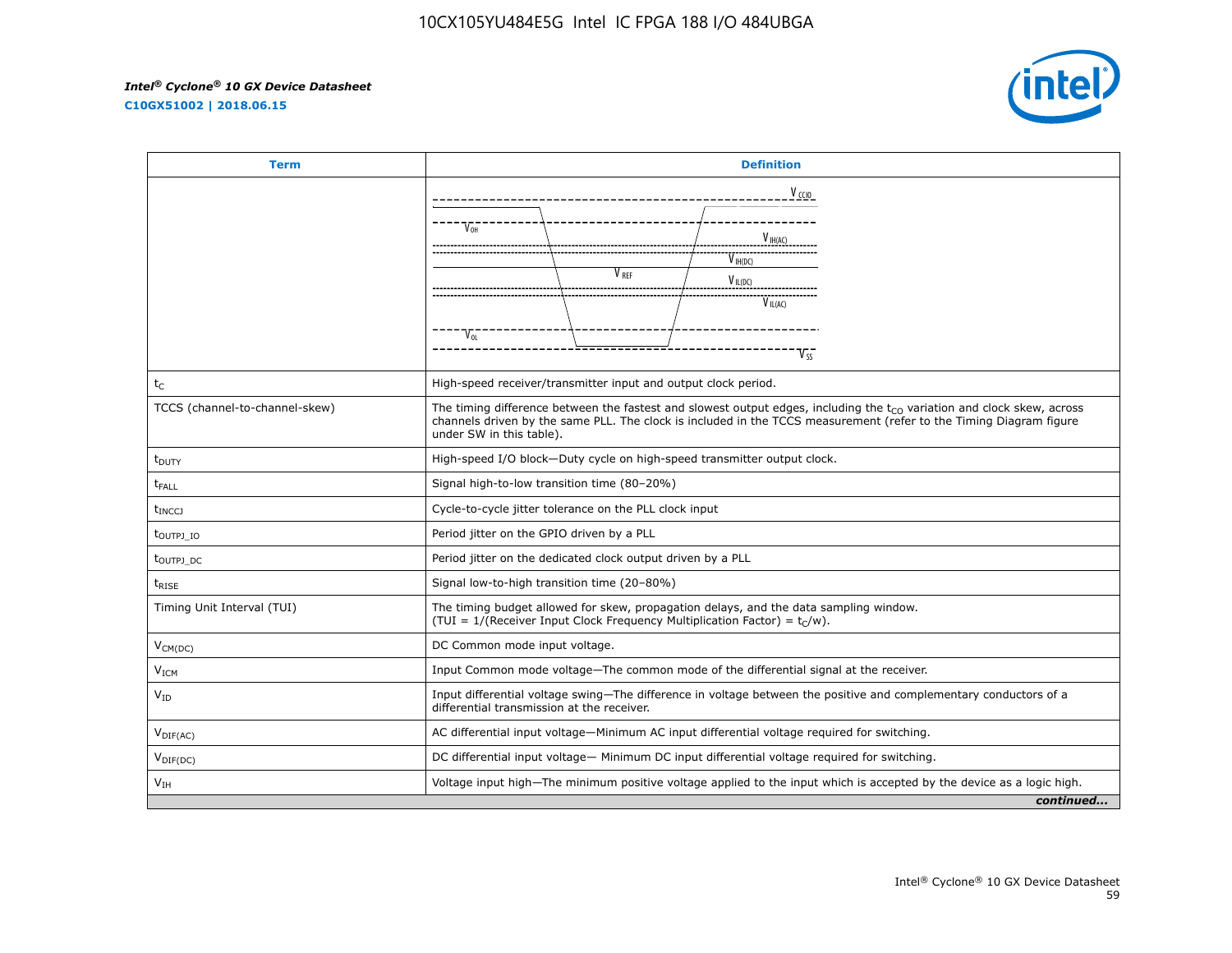![](_page_60_Picture_1.jpeg)

| Term                | <b>Definition</b>                                                                                                                                                        |
|---------------------|--------------------------------------------------------------------------------------------------------------------------------------------------------------------------|
| V <sub>IH(AC)</sub> | High-level AC input voltage                                                                                                                                              |
| $V_{IH(DC)}$        | High-level DC input voltage                                                                                                                                              |
| $V_{IL}$            | Voltage input low—The maximum positive voltage applied to the input which is accepted by the device as a logic low.                                                      |
| $V_{IL(AC)}$        | Low-level AC input voltage                                                                                                                                               |
| $V_{IL(DC)}$        | Low-level DC input voltage                                                                                                                                               |
| V <sub>OCM</sub>    | Output Common mode voltage—The common mode of the differential signal at the transmitter.                                                                                |
| $V_{OD}$            | Output differential voltage swing-The difference in voltage between the positive and complementary conductors of a<br>differential transmission line at the transmitter. |
| V <sub>SWING</sub>  | Differential input voltage                                                                                                                                               |
| $V_{IX}$            | Input differential cross point voltage                                                                                                                                   |
| $V_{OX}$            | Output differential cross point voltage                                                                                                                                  |
| W                   | High-speed I/O block-Clock Boost Factor                                                                                                                                  |

# **Document Revision History for the Intel Cyclone 10 GX Device Datasheet**

| <b>Document</b><br><b>Version</b> | <b>Changes</b>                                                                                                                                                                                                                                                                                                                                                                                                                                                                                                                                                              |
|-----------------------------------|-----------------------------------------------------------------------------------------------------------------------------------------------------------------------------------------------------------------------------------------------------------------------------------------------------------------------------------------------------------------------------------------------------------------------------------------------------------------------------------------------------------------------------------------------------------------------------|
| 2018.06.15                        | Added Intel Cyclone 10 GX Devices Overshoot Duration figure and description.<br>Added a link in the OCT Calibration Accuracy Specifications section.<br>Removed Equation for OCT Variation Without Recalibration.<br>Updated the note to CLKUSR in the Initialization Clock Source Option and the Maximum Frequency for Intel Cyclone 10 GX Devices table.<br>Updated the I/O Timing section on the I/O timing information generation quidelines.<br>Updated the description and maximum offset values in the IOE Programmable Delay for Intel Cyclone 10 GX Devices table. |
| 2018.04.06                        | Added notes to $I_{OUT}$ specification in the Absolute Maximum Ratings for Intel Cyclone 10 GX Devices table.                                                                                                                                                                                                                                                                                                                                                                                                                                                               |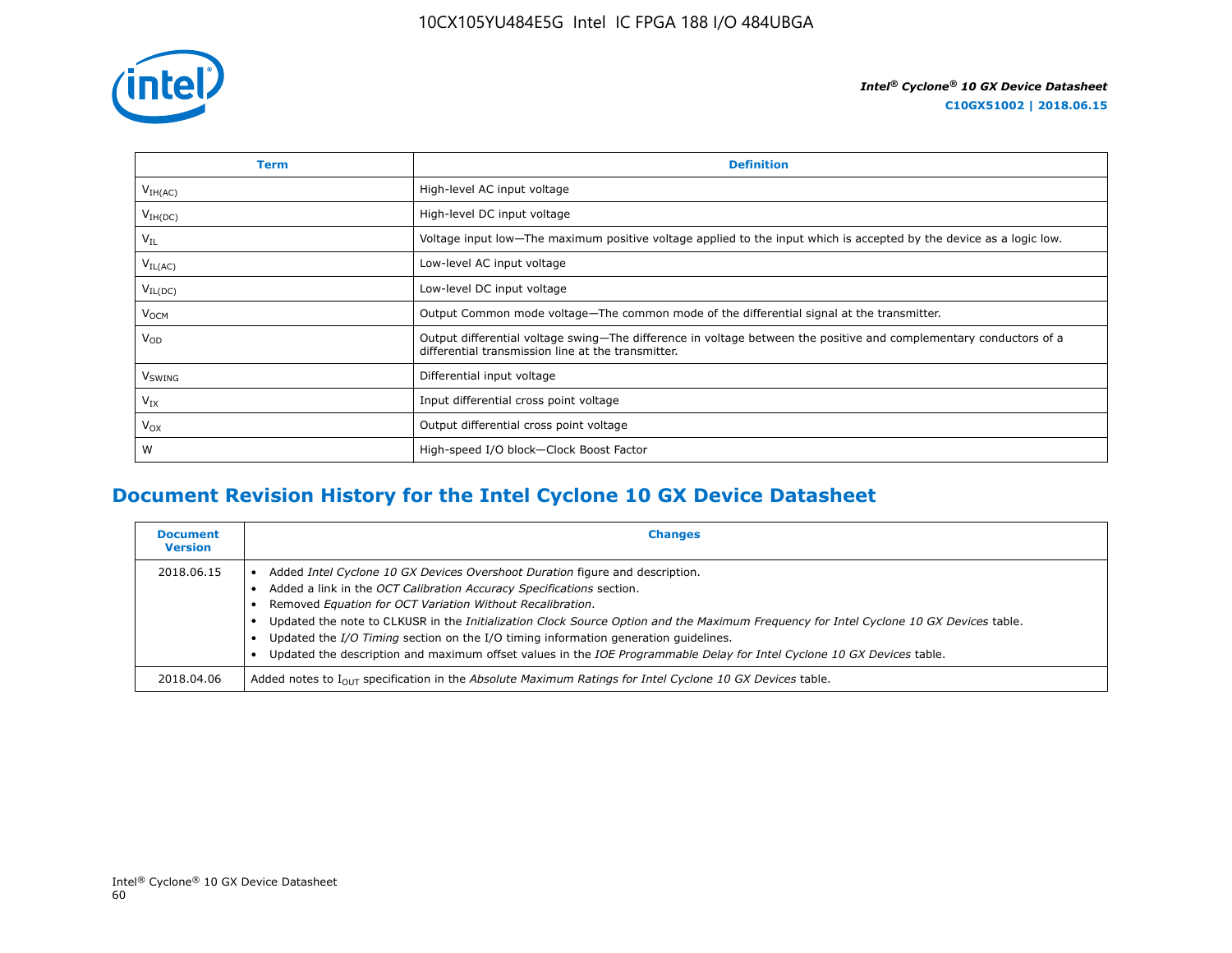**C10GX51002 | 2018.06.15**

![](_page_61_Picture_3.jpeg)

| <b>Date</b>   | <b>Version</b> | <b>Changes</b>                                                                                                                                                                                                                        |
|---------------|----------------|---------------------------------------------------------------------------------------------------------------------------------------------------------------------------------------------------------------------------------------|
| November 2017 | 2017.11.10     | Changed the full symbol names for V <sub>CCR GXB</sub> and V <sub>CCT GXB</sub> , and changed the description for V <sub>CCH GXB</sub> in the Transceiver<br>Power Supply Operating Conditions for Intel Cyclone 10 GX Devices table. |
|               |                | Removed note from the Transceiver Power Supply Operating Conditions section.                                                                                                                                                          |
|               |                | Added a footnote in the Reference Clock Specifications table.                                                                                                                                                                         |
|               |                | Removed the "Programmable AC Gain at High Gain mode and Data Rate $\leq$ 12.5 Gbps" parameter from the Receiver<br>Specifications table.                                                                                              |
|               |                | Changed the channel span descriptions for the x1 and x6 clock networks in the Transceiver Clock Network Maximum Data<br>Rate Specifications table.                                                                                    |
|               |                | Changed the description of the VOD ratio in the Typical Transmitter $V_{OD}$ Settings table.                                                                                                                                          |
|               |                | Changed the specifications for CDR PPM deviation limit in the Receiver Specifications table.                                                                                                                                          |
|               |                | Updated the description for V <sub>CCT_GXB</sub> , V <sub>CCR_GXB</sub> , and V <sub>CCH_GXB</sub> .<br>$\bullet$                                                                                                                     |
|               |                | Added note to $V_I$ in the Recommended Operating Conditions for Intel Cyclone 10 GX Devices table.                                                                                                                                    |
|               |                | Updated notes to RSDS and Mini-LVDS in the Differential I/O Standards Specifications for Intel Cyclone 10 GX Devices<br>table.                                                                                                        |
|               |                | Updated $f_{VCO}$ specifications in the Fractional PLL Specifications for Intel Cyclone 10 GX Devices table.                                                                                                                          |
|               |                | Updated temperature range from "-40 to 125°C" to "-40 to 100°C" in the Internal Temperature Sensing Diode<br>Specifications for Intel Cyclone 10 GX Devices table.                                                                    |
|               |                | Updated the description for the Memory Output Clock Jitter Specifications for Intel Cyclone 10 GX Devices table.                                                                                                                      |
|               |                | Updated the following IP cores name:<br>$\bullet$                                                                                                                                                                                     |
|               |                | - Remote Update Intel FPGA                                                                                                                                                                                                            |
|               |                | - PHYLite for Parallel Interfaces Intel Cyclone 10 FPGA                                                                                                                                                                               |
|               |                | Removed automotive-grade information.                                                                                                                                                                                                 |
|               |                | Removed Preliminary tags.                                                                                                                                                                                                             |
| May 2017      | 2017.05.08     | Initial release.                                                                                                                                                                                                                      |